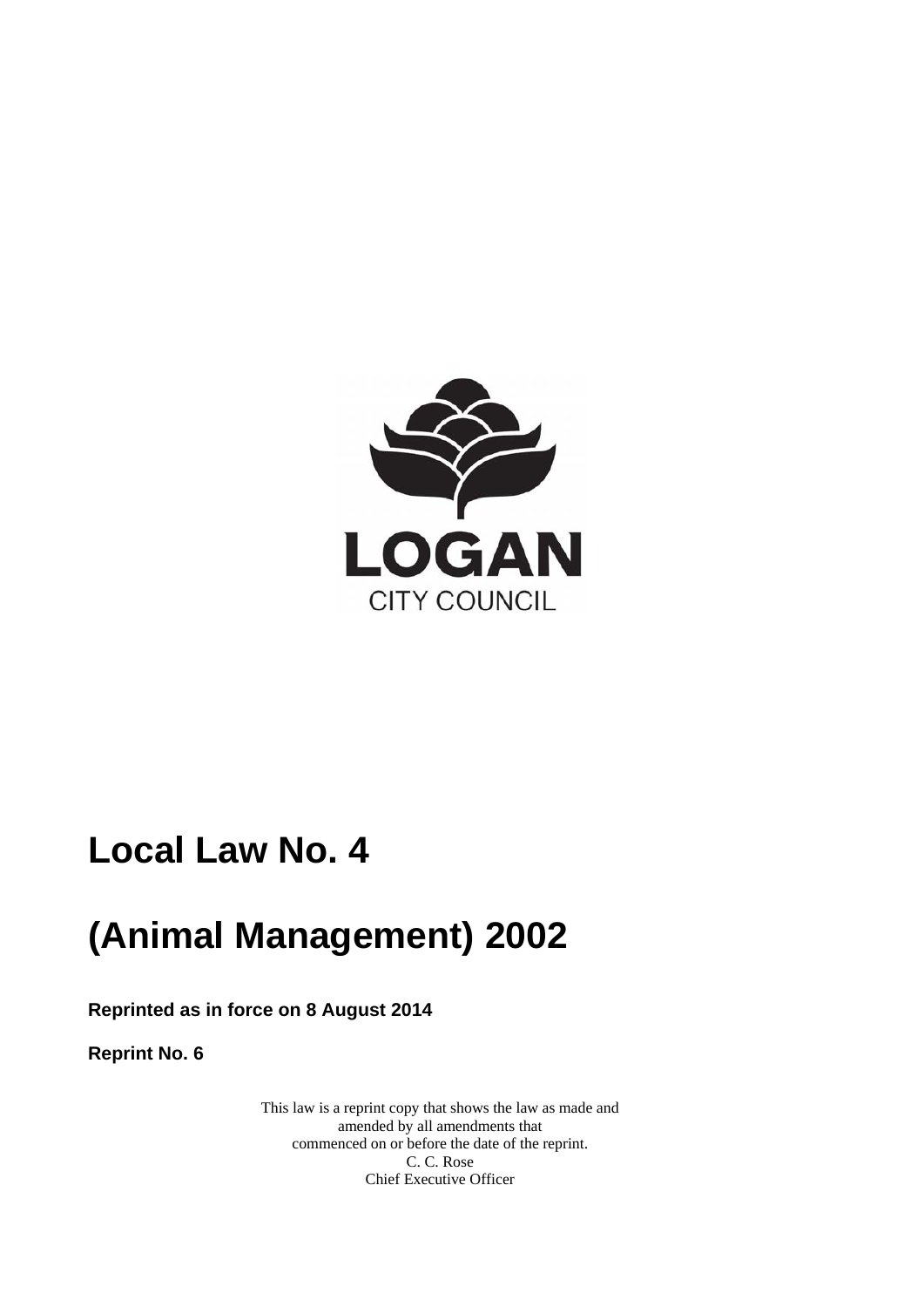## **Local Law No. 4** (Animal Management) 2002

## Contents

|                   |                |                                                              | Page |
|-------------------|----------------|--------------------------------------------------------------|------|
| Part 1            |                |                                                              |      |
|                   | 1              |                                                              |      |
|                   | $\overline{2}$ |                                                              |      |
|                   | 3              |                                                              |      |
|                   | 4              |                                                              |      |
|                   | 5              |                                                              |      |
| Part 2            |                |                                                              |      |
|                   | 6              |                                                              |      |
|                   | $\overline{7}$ |                                                              |      |
|                   | 8              |                                                              |      |
| Part <sub>3</sub> |                |                                                              |      |
|                   |                | <b>Division 1</b><br><b>Keeping and control requirements</b> | 8    |
|                   | 9              |                                                              |      |
|                   | 10             |                                                              |      |
|                   | 11             |                                                              |      |
|                   | 12             |                                                              |      |
|                   | 13             |                                                              |      |
|                   |                | <b>Division 2</b><br><b>Approval process</b>                 | 13   |
|                   | 14             |                                                              |      |
|                   | 15             |                                                              |      |
|                   | 16             |                                                              |      |
|                   | 17             |                                                              |      |
|                   | 18             |                                                              |      |
|                   | 19             |                                                              |      |
|                   | 20             |                                                              |      |
|                   | 21             |                                                              |      |
|                   | 22             |                                                              |      |
|                   |                | <b>Division 3</b><br><b>Cat registration</b>                 | 21   |
|                   | 22A            |                                                              |      |
|                   | 22B            |                                                              |      |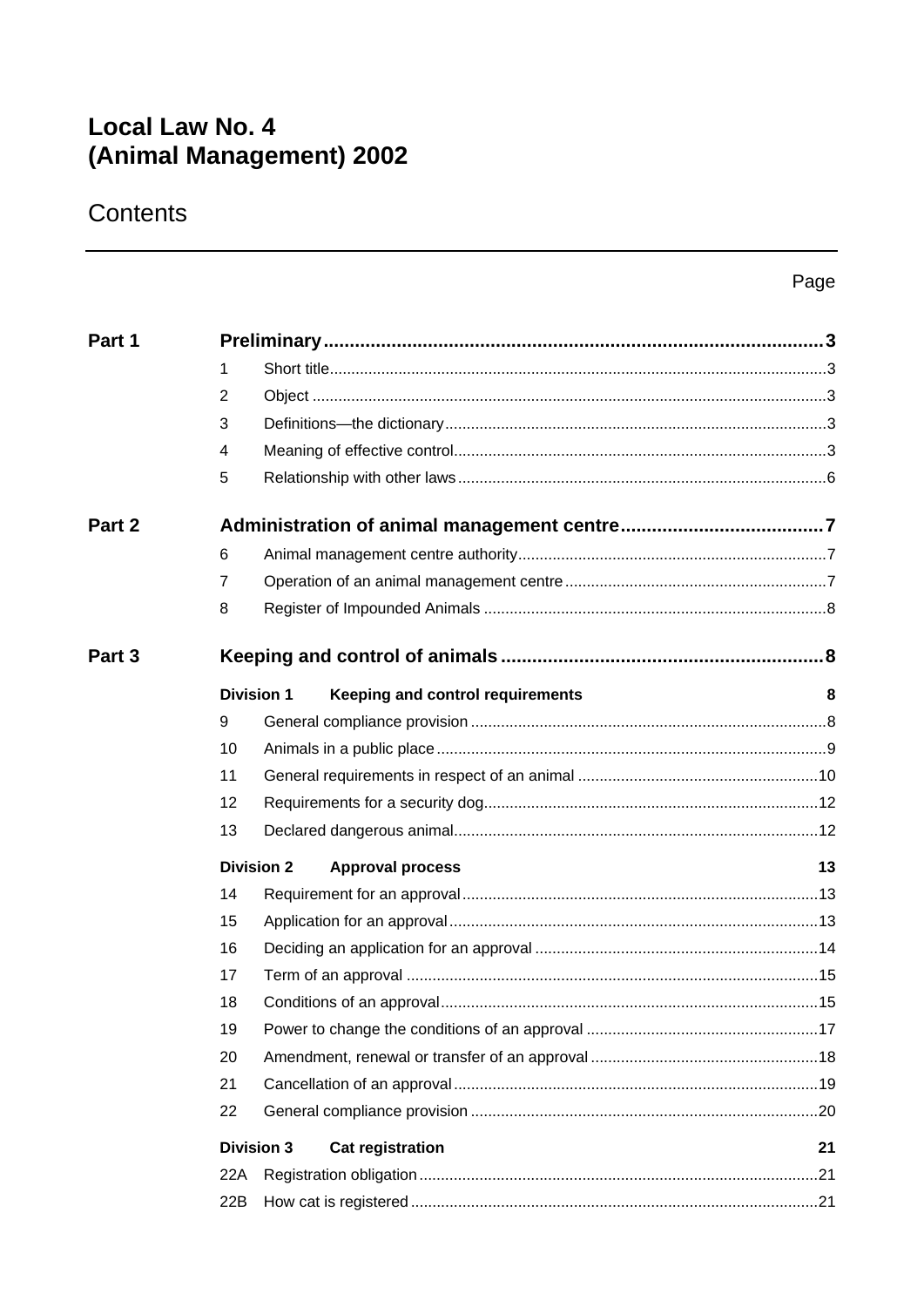|                 | 22C |                                                                            |  |
|-----------------|-----|----------------------------------------------------------------------------|--|
|                 | 22D |                                                                            |  |
|                 | 22E |                                                                            |  |
|                 | 22F | Local government may require further information or documents23            |  |
|                 | 22G |                                                                            |  |
| Part 4          |     | Seizure impounding and destruction of an animal 24                         |  |
|                 | 23  |                                                                            |  |
|                 | 24  |                                                                            |  |
|                 | 25  |                                                                            |  |
|                 | 26  |                                                                            |  |
|                 | 27  |                                                                            |  |
| Part 5          |     |                                                                            |  |
|                 | 28  |                                                                            |  |
|                 | 29  |                                                                            |  |
|                 | 30  |                                                                            |  |
|                 | 31  |                                                                            |  |
|                 | 32  |                                                                            |  |
| Part 6          |     |                                                                            |  |
|                 | 33  | Executive officers to ensure the corporation complies with the local law37 |  |
|                 | 34  | Owners and occupiers to ensure compliance with the local law37             |  |
|                 | 35  | Keeper of an animal to ensure compliance with the local law38              |  |
|                 | 36  |                                                                            |  |
|                 | 37  |                                                                            |  |
|                 | 38  |                                                                            |  |
| Part 7          |     |                                                                            |  |
|                 | 39  |                                                                            |  |
| <b>Schedule</b> |     |                                                                            |  |
| <b>Endnotes</b> |     |                                                                            |  |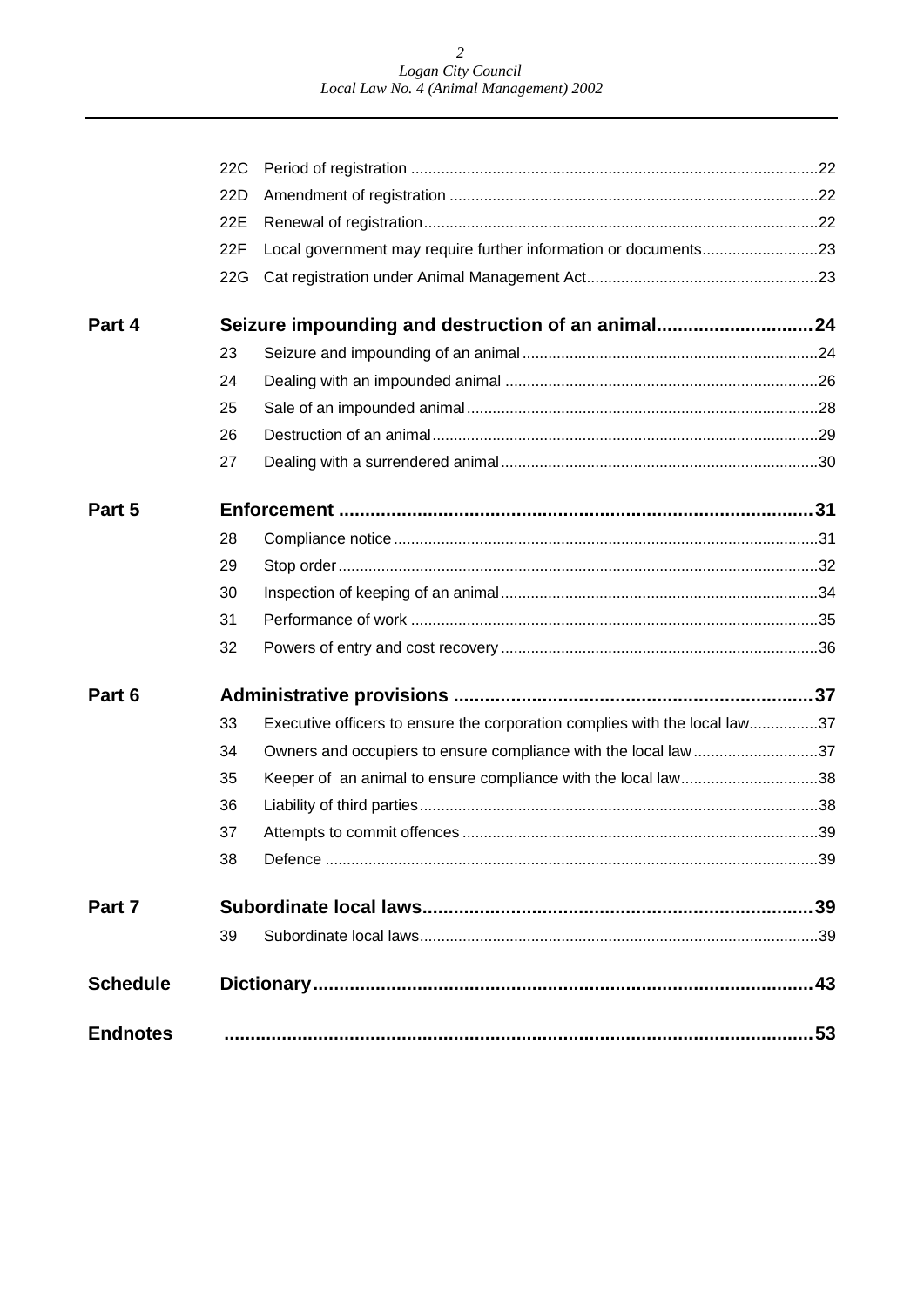## <span id="page-3-0"></span>**Logan City Council Local Law No. 4 (Animal Management) 2002**

## **Part 1** Preliminary

## **1 Short title**

This local law may be cited as *Local Law No. 4 (Animal Management) 2002*.

## **2 Object**

 $\overline{a}$ 

The objects of this local law are to regulate the keeping of animals—

- (a) to protect the community against risk of injury and damage; and
- (b) to ensure that animals do not create a nuisance or a risk to human health or safety; and
- (c) to prevent environmental harm and environmental nuisance resulting from the keeping of animals and to protect the amenity of the local environment; and
- (d) to ensure that animals are kept and used in a way that is consistent with the rights, expectations and enjoyment of the local community.

## **3 Definitions—the dictionary**

The dictionary in the Schedule (Dictionary) defines particular words used in this local law.

## **4 Meaning of effective control**

- (1) For the purposes of this local law, an animal other than a regulated  $\log^1$  is under effective control if—
	- (a) for an animal that is—
		- (i) a dog, the requirements of section 4(2) (Meaning of effective control) of this local law are satisfied; or
		- (ii) a cat, the requirements of section 4(3) (Meaning of effective control) of this local law are satisfied; or

<sup>&</sup>lt;sup>1</sup> The Animal Management Act specifies the circumstances in which a regulated dog is under effective control.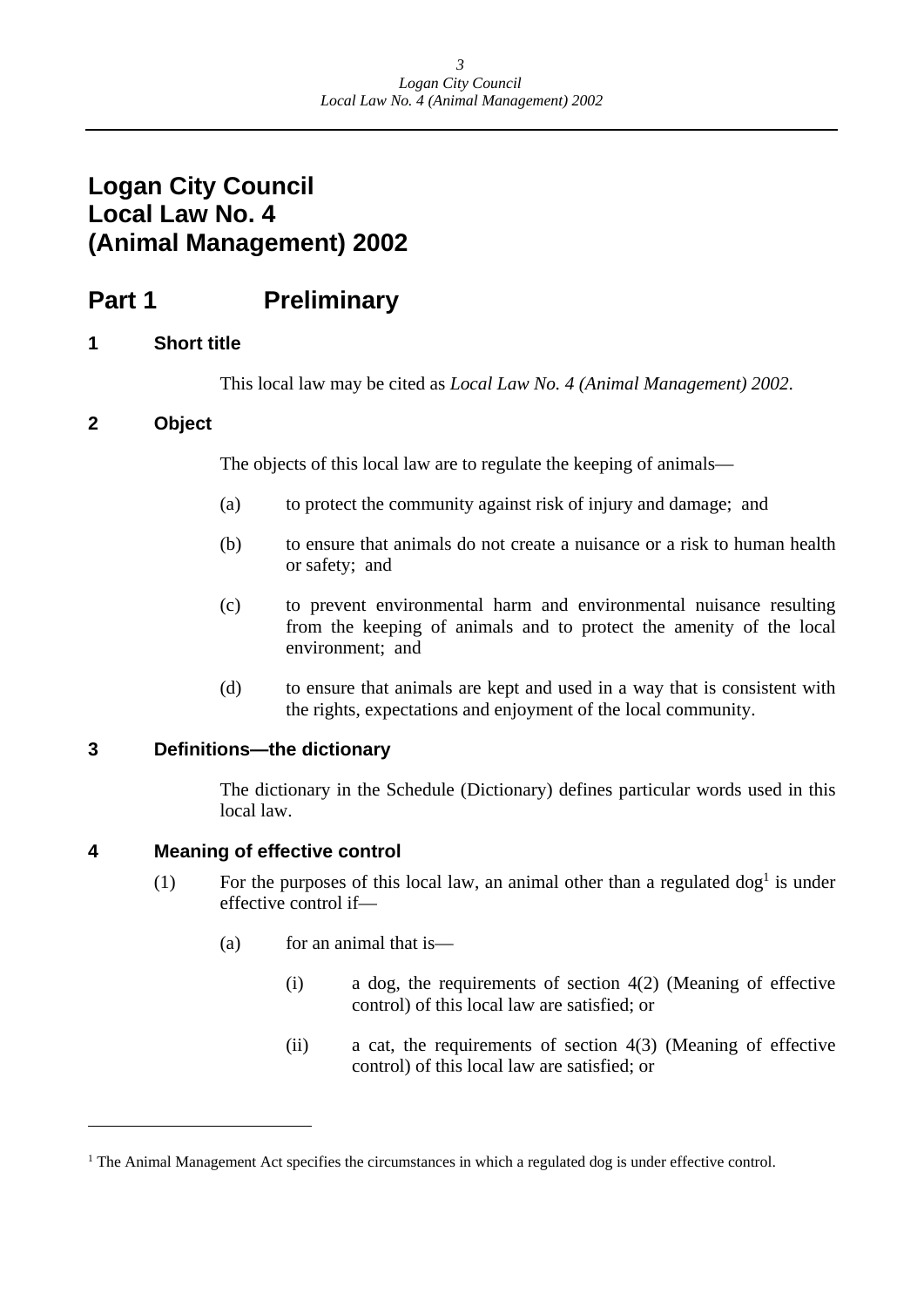- (iii) poultry, the requirements of section 4(4) (Meaning of effective control) of this local law are satisfied; or
- (iv) not stated in paragraphs (i) to (iii), the requirements specified in a subordinate local law are satisfied; and
- (b) the keeper of the animal is able to effectively control and direct the animal to ensure that the animal is not likely to—
	- (i) attack or worry a person, an animal or a thing; and
	- (ii) result in harm to human health or safety or personal injury; and
	- (iii) result in property damage or a loss of amenity; and
	- (iv) result in a nuisance; and
	- (v) enter any private place (other than the premises where the animal is ordinarily kept) without the consent of the owner or occupier of the premises; and
	- (vi) result in a danger to the safe movement of traffic or the safe use of a public place; and
	- (vii) result in a danger to itself.

 *Example of paragraph (b)—* 

For an animal to be under effective control the requirements of each paragraph are to be complied with. Therefore a dog which is not a regulated dog, is not under effective control notwithstanding that it is on a leash for the purposes of section  $4(2)(b)(i)$  (Meaning of effective control) of this local law if the dog is likely to result in a danger to the safe use of a public place for the purposes of section 4(1)(b)(vi) (Meaning of effective control) of this local law.

- (2) For the purposes of section  $4(1)(a)(i)$  (Meaning of effective control) of this local law, a dog, which is not a regulated dog, is under effective control if—
	- (a) the dog is in a prescribed enclosure; or
	- (b) the dog is—
		- (i) held by a leash not longer than 2 metres in length by a keeper who is—
			- (A) physically able to control the dog or is a minor accompanied by an adult who is physically able to control the dog; and
			- (B) not holding more than 2 dogs at the one time; or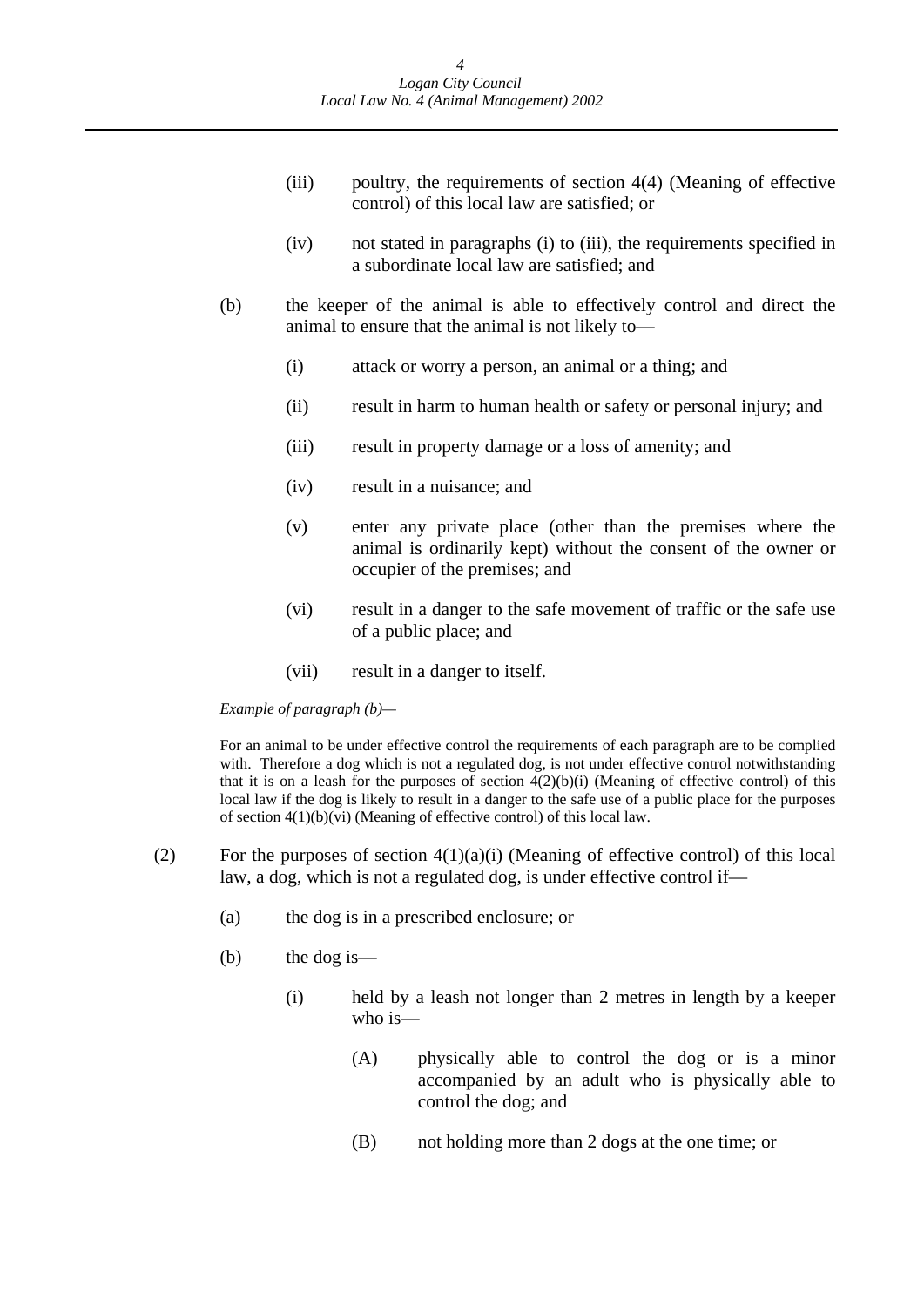- (ii) tethered to a fixed object and under the continuous supervision of a keeper who is physically able to control the dog; or
- (iii) in or on a vehicle tethered or restrained such that it cannot reach beyond the extremities of the vehicle; or
- (iv) participating in an obedience trial or training for an obedience trial, under the supervision of an organisation recognised by the local government for the purposes of section 4 (Meaning of effective control) of this local law; or
- (v) being exhibited at an exhibition under the supervision of an organisation recognised by the local government for the purposes of section 4 (Meaning of effective control) of this local law; or
- (vi) a greyhound dog which is—
	- (A) kept securely muzzled<sup>2</sup> so as to prevent it from being able to injure, bite or damage a person, an animal or thing; and
	- (B) held by a leash not longer than 2 metres in length by a keeper who is physically able to control the dog; or
- (c) the dog is on a public place and the dog is—
	- (i) in a designated animal area under the direct supervision of its keeper; or
	- (ii) a work dog which is—
		- (A) under the direct visual supervision of a keeper who is able to control the dog; and
		- (B) actually engaged in the movement of stock from one property to another.
- (3) For the purposes of section  $4(1)(a)(ii)$  (Meaning of effective control) of this local law, a cat is under effective control if—
	- (a) the cat is in a prescribed enclosure; or

<sup>&</sup>lt;sup>2</sup> Section 197 (Muzzling decommissioned greyhounds in public places) of the Animal Management Act provides an exemption in stated circumstances to the muzzling of decommissioned greyhounds in public places.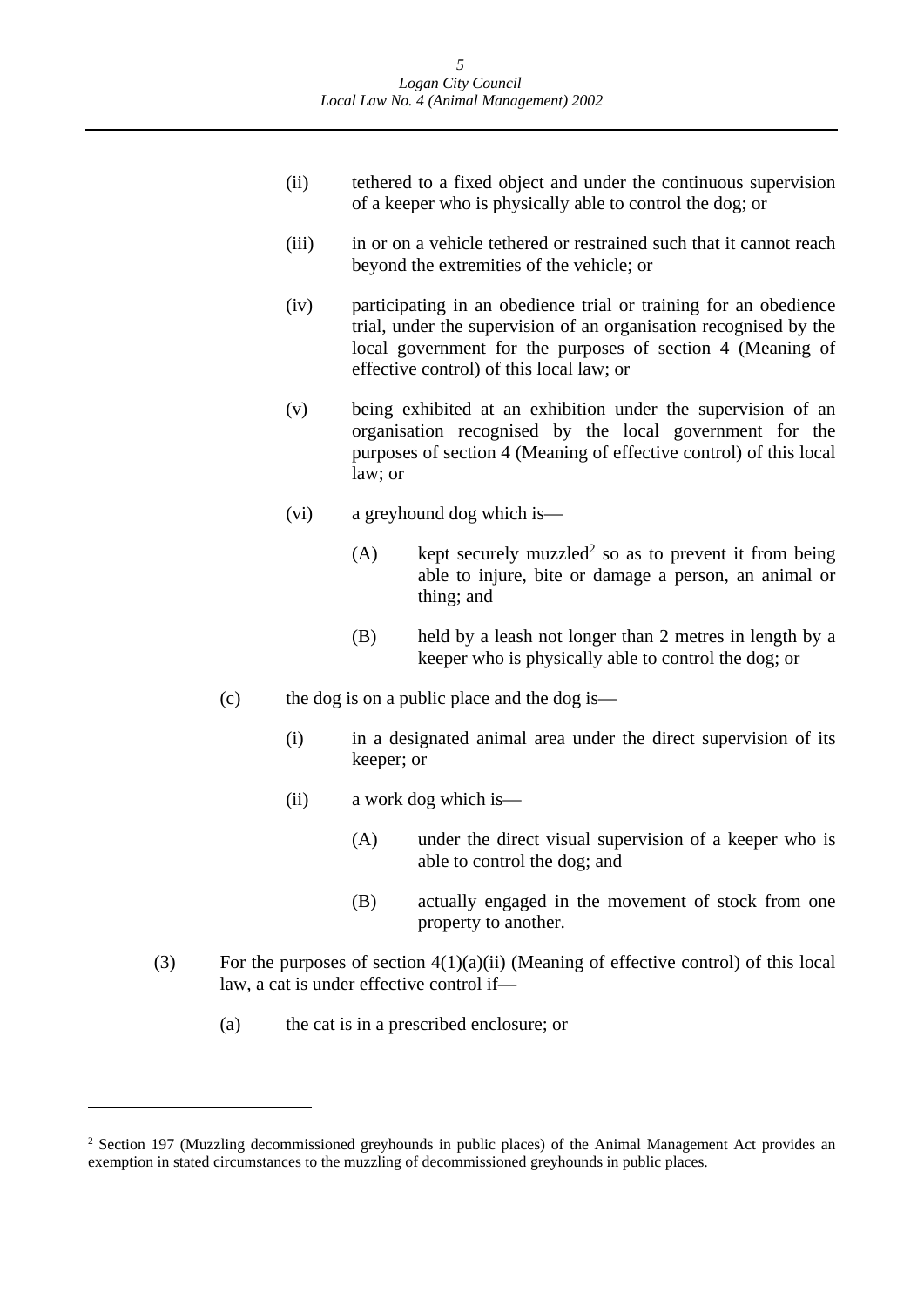- <span id="page-6-0"></span>(b) the cat is contained or held by the keeper so that the cat is not likely to enter any private place (other than the premises where the cat is ordinarily kept) without the consent of the owner or occupier of the premises.
- (4) For the purposes of section  $4(1)(a)(iii)$  (Meaning of effective control) of this local law, poultry is under effective control if—
	- (a) the poultry is in a prescribed enclosure; or
	- (b) the poultry is contained in a private place (not in a prescribed enclosure) for not more than one hour in a twenty-four hour period.
- (5) In this section—

*adult* means a person who is 16 years or more in age.

*minor* means a person who is not an adult.

*traffic* includes the use by any person of any road or regulated parking area, or the presence therein or thereon of any person, vehicle, tram, train, animal or other moveable article or thing whatsoever.

**5 Relationship with other laws** 

This local law is in addition to, and does not derogate from—

- (a) the Animal Management Act; and
- (b) the *Local Government Act 2009*; and
- (c) the Planning Act; and
- (d) the *Weapons Act 1990*; and
- (e) the *Health Act 1937*; and
- (f) the *Nature Conservation Act 1992*; and
- (g) the *Animal Care and Protection Act 2001*; and
- (h) the *Aparies Act 1982*; and
- (i) the *Food Act 2006*; and
- (j) the *Guide, Hearing and Assistance Dogs Act 2009*; and
- (k) the *Land Protection (Pest and Stock Route Management) Act 2002*; and
- (l) other Acts (including subordinate legislation) about the keeping or control of an animal.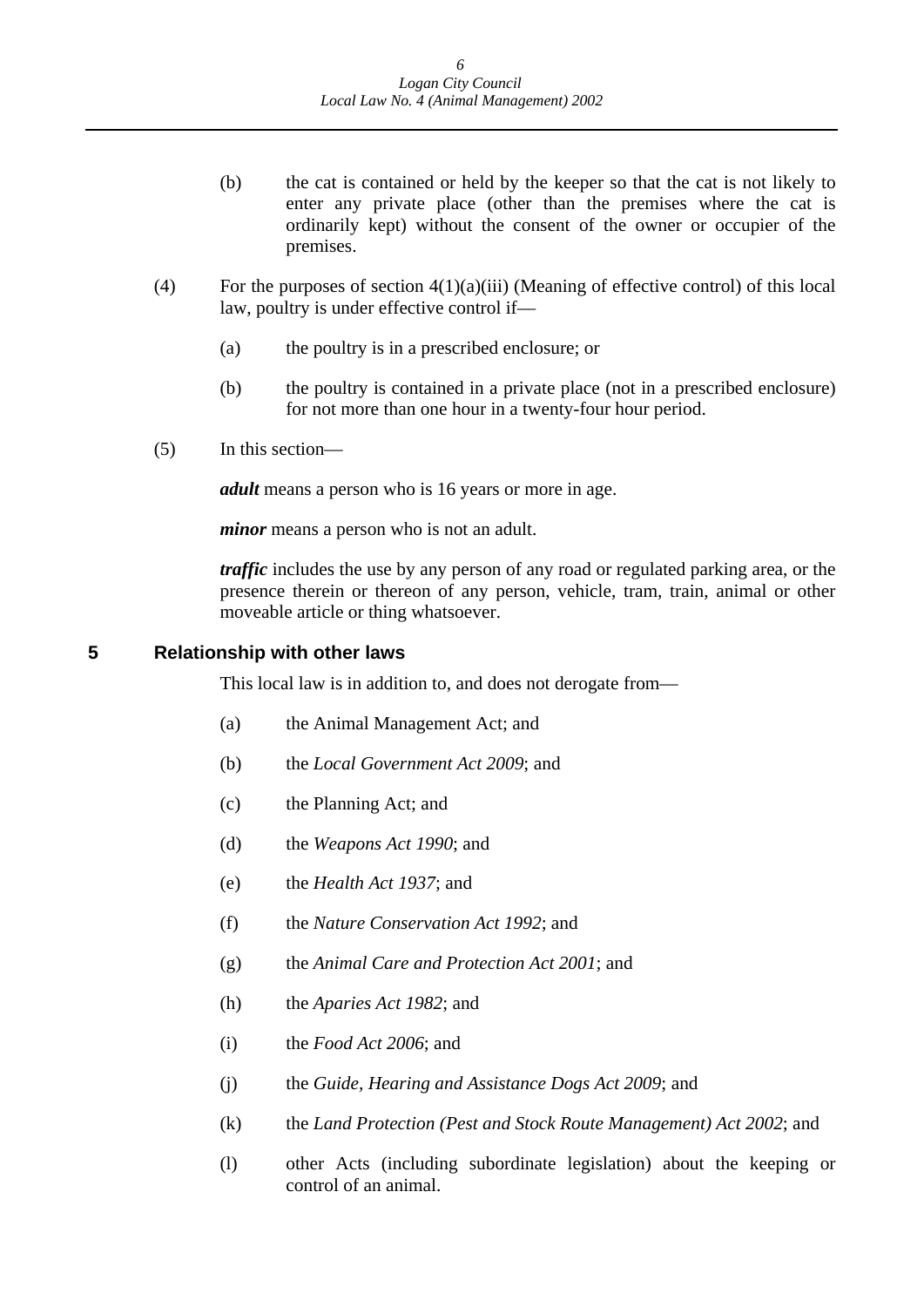## <span id="page-7-0"></span>**Part 2 Administration of animal management centre**

## **6 Animal management centre authority**

- (1) The local government may, by a subordinate local law—
	- (a) establish an animal management centre authority to exercise any of the powers of the local government under this local law; and
	- (b) establish the membership and structure of an animal management centre authority; and
	- (c) specify procedures governing the operation of an animal management centre authority; and
	- (d) specify policies and guidelines governing the exercise of the powers of the local government under this local law; and
	- (e) specify the powers given to the local government under this local law that may be exercised by an animal management centre authority on behalf of the local government.
- (2) An animal management centre authority may exercise the powers of the local government under this local law that are specified in a subordinate local law.
- (3) An animal management centre authority is to comply with this local law and all subordinate local laws made under this local law.

Maximum penalty for subsection  $(3) - 200$  penalty units.

## **7 Operation of an animal management centre**

- (1) The local government may, by a subordinate local law, regulate—
	- (a) the hours and days during which an animal management centre and any part thereof is to be open for the reception and release of animals; and
	- (b) the species, breed, sex, age, use or class of animal, other than impounded animals, that is to be accepted at the animal management centre ; and
	- (c) the times for the sale of animals from the animal management centre; and
	- (d) the release fees to be paid on the release of an impounded animal; and
	- (e) the conduct of persons and animals in the animal management centre.
- (2) A person is not to, unless authorised by the local government, contravene a restriction imposed under section 7(1) (Operation of an animal management centre) of this local law.

Maximum penalty for subsection  $(2) - 50$  penalty units.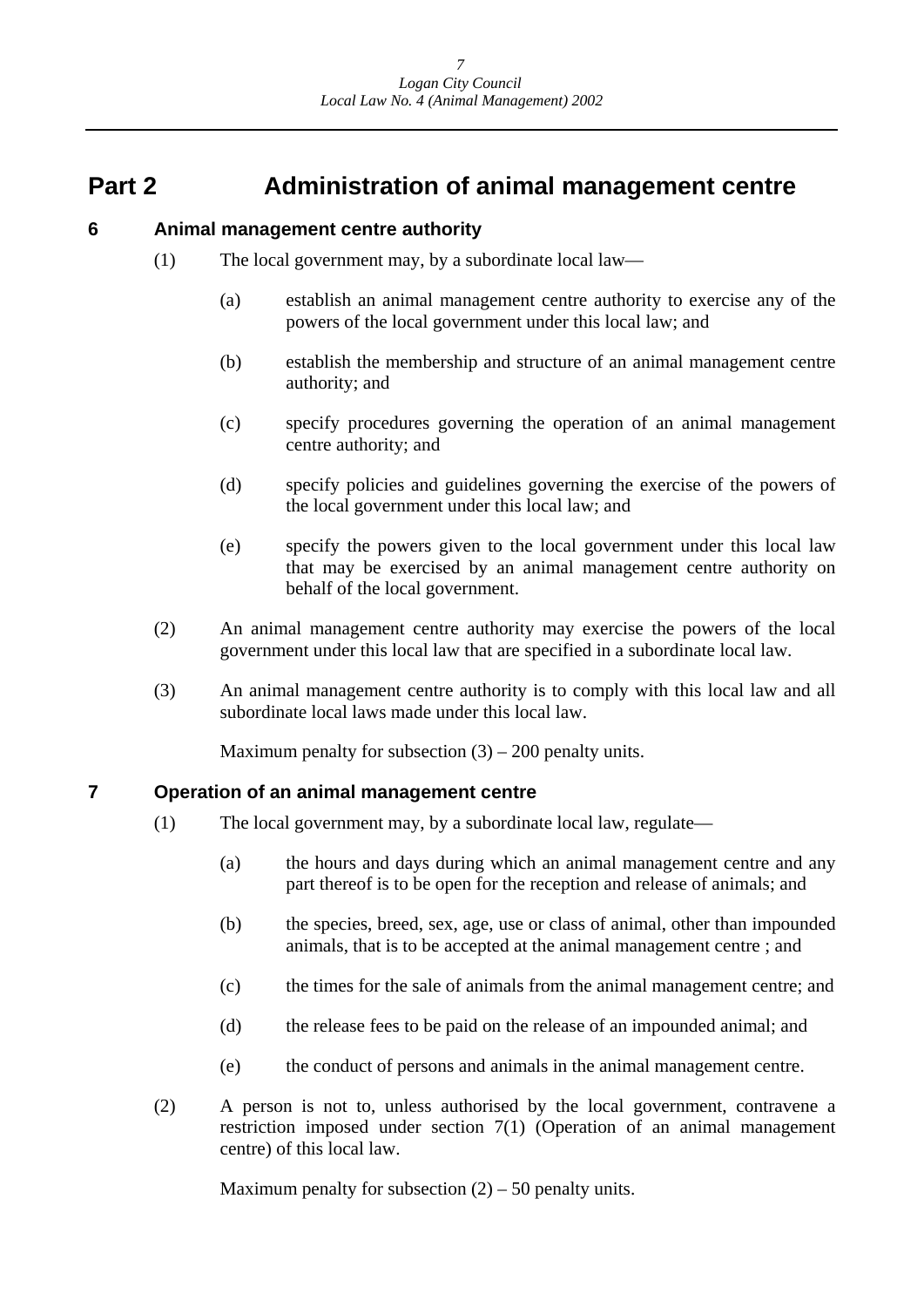## <span id="page-8-0"></span>**8 Register of Impounded Animals**

- (1) The local government is to keep a Register of Impounded Animals which contains, unless otherwise required by the local government, the following information—
	- (a) the species, breed, sex, age, use and class of the impounded animal to the extent that this information is reasonably ascertainable from the local government's records; and
	- (b) the brand, colour, distinguishing markings and features of the impounded animal; and
	- (c) the registration number of the impounded animal, if applicable; and
	- (d) the date and time of seizure and impounding of the impounded animal; and
	- (e) the name of the authorised person who impounded the animal; and
	- (f) the reason for the impounding of the animal; and
	- (g) a note of any order made under this local law in relation to the impounded animal; and
	- (h) the date of the sale, release, destruction or disposal of the impounded animal; and
	- (i) such other matters specified in a subordinate local law.
- (2) The Register of Impounded Animals is to be kept available for public inspection at—
	- (a) the animal management centre; or
	- (b) another office specified in a subordinate local law.

## **Part 3 Keeping and control of animals**

## **Division 1 Keeping and control requirements**

## **9 General compliance provision**

The owner of an animal and the keeper of an animal are to ensure that the keeping of the animal—

- (a) does not result in harm to human health or safety or personal injury; and
- (b) does not result in property damage or a loss of amenity; and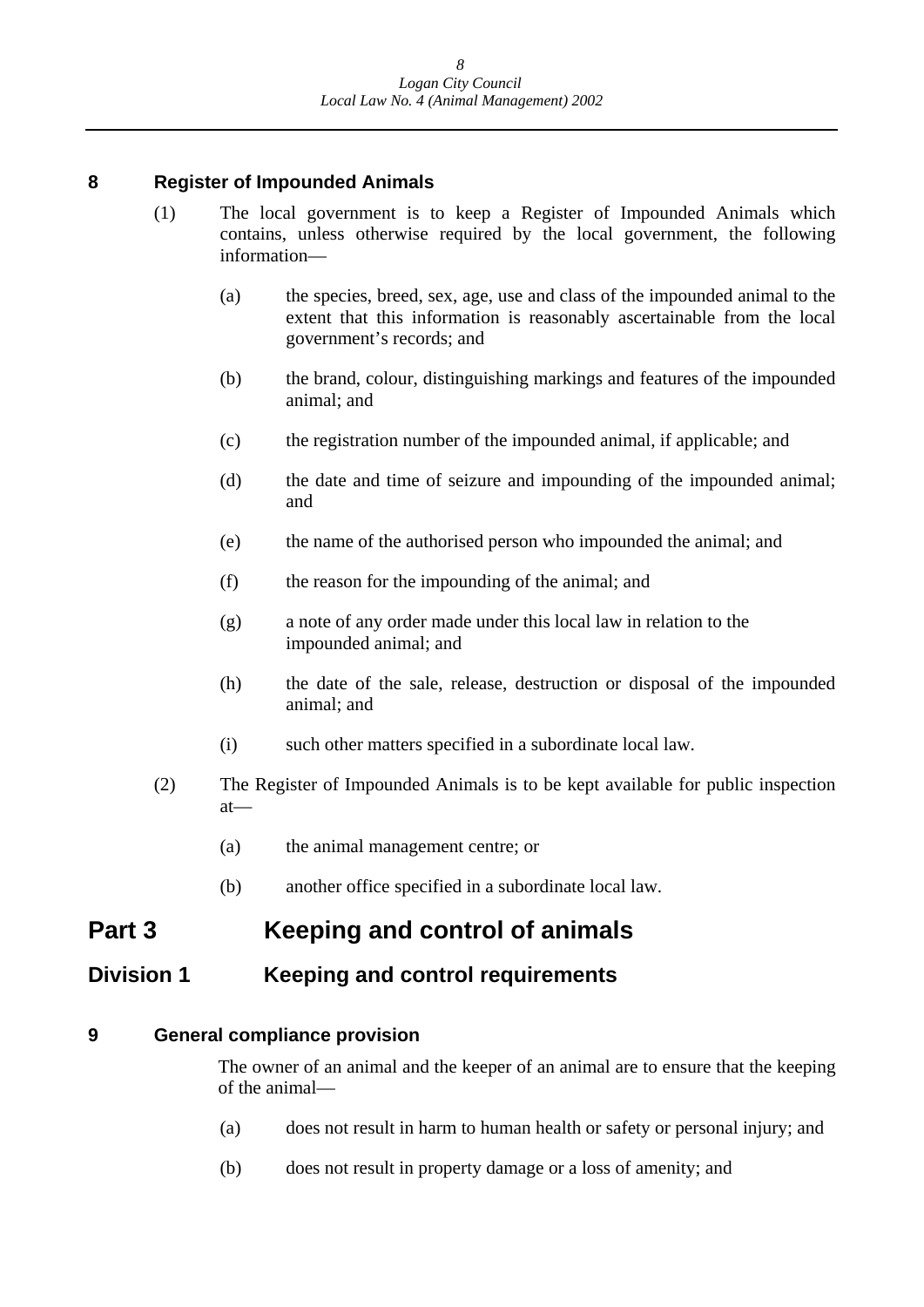- <span id="page-9-0"></span> $(c)$  does not result in environmental harm or environmental nuisance<sup>3</sup>; and
- (d) does not result in a nuisance; and
- (e) does not result in a reasonable apprehension in the mind of a person of a threat of harm to human health or safety or personal injury; and
- (f) does not result in any significant disturbance, inconvenience or annoyance to a person's enjoyment of premises on which that person ordinarily resides; and

 *Example of paragraph (f)—*

A rooster is not to be allowed to crow after sunset and before sunrise.

- (g) does not result in noise or odour that unreasonably disrupts or inhibits an activity ordinarily carried out on residential premises; and
- (h) does not result in a build up of animal faeces; and
- (i) does not result in the breeding or harbouring of flies or vermin; and
- (j) is not, in the opinion of an authorised person, likely to cause the breeding or harbouring of flies or vermin; and
- (k) complies with the prescribed criteria.

Maximum penalty  $-50$  penalty units.

#### **10 Animals in a public place**

(1) The keeper of an animal is not to bring or permit an animal to enter or remain in a public place unless the animal is under the keeper's effective control.

Maximum penalty for subsection  $(1) - 30$  penalty units.

(2) The keeper of an animal is to immediately remove and dispose of the animal's faeces in a sanitary manner if the animal defecates in a public place.

Maximum penalty for subsection  $(2) - 10$  penalty units.

<sup>3</sup> Under the *Environmental Protection Act 1994*—

<sup>&</sup>quot;*environmental harm* is any adverse effect, or potential adverse effect (whether temporary or permanent and of whatever magnitude, duration or frequency) on an environmental value, and includes environmental nuisance. *environmental nuisance* is unreasonable interference or likely interference with an environmental value caused by—

 (a) noise, dust, odour, light; or

<sup>(</sup>b) an unhealthy, offensive or unsightly condition because of contamination; or

 (c) another way prescribed by regulation."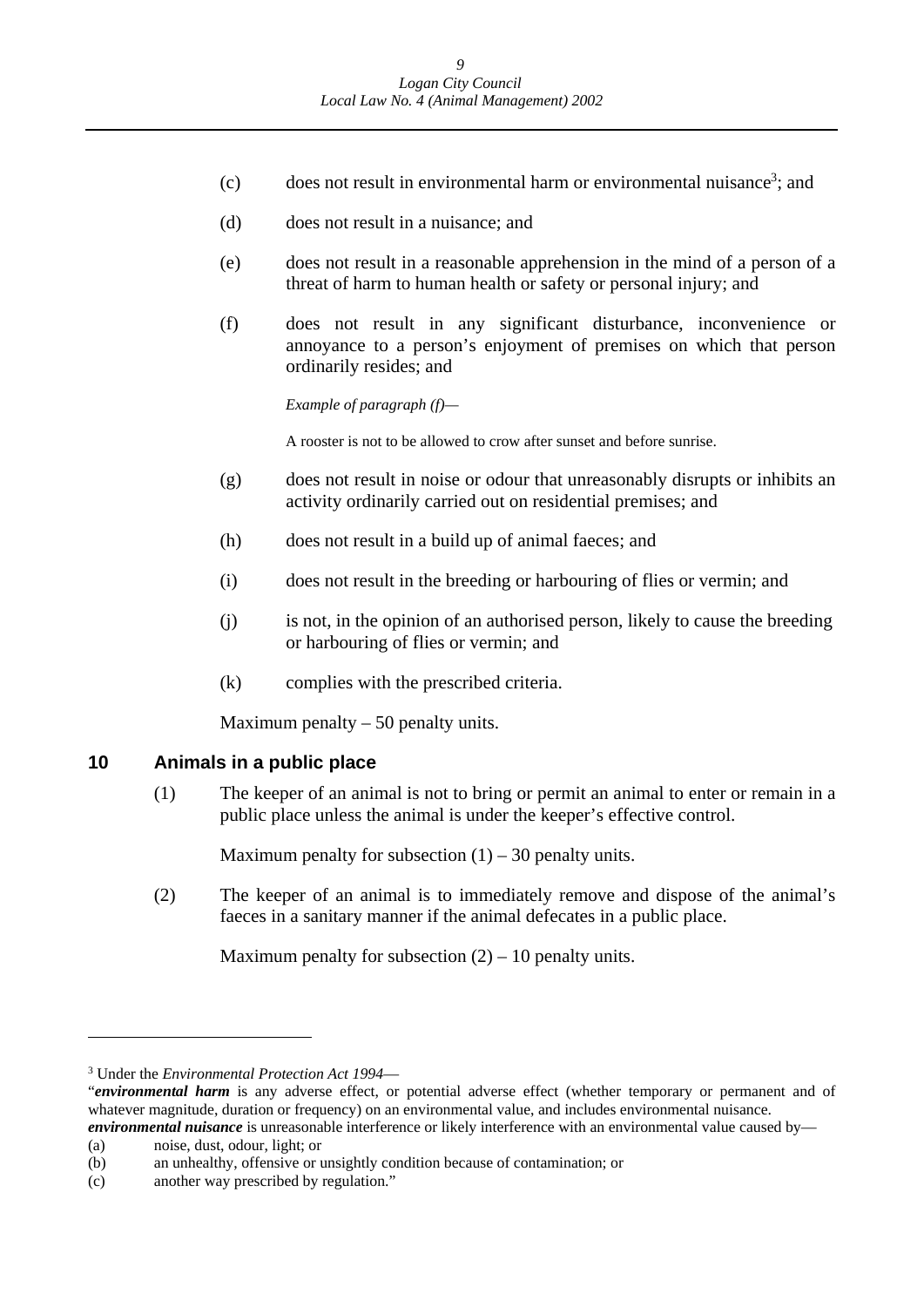### <span id="page-10-0"></span>**11 General requirements in respect of an animal**

(1) A person is not to cause, encourage or permit an animal to attack or worry a person, an animal or a thing.

Maximum penalty for subsection  $(1) - 50$  penalty units.

(2) The keeper of an animal is not to by an action or omission forsake responsibility for the continued keeping of the animal.

Maximum penalty for subsection  $(2) - 20$  penalty units.

(3) A person is not to, unless authorised by the local government, dispose of the remains of a dead animal on a public place.

Maximum penalty for subsection  $(3) - 20$  penalty units.

- (4) The remains of a dead animal are to be disposed of in accordance with the standards specified in a subordinate local law by the following—
	- (a) the owner of the dead animal; and
	- (b) the owner of the premises upon which the remains of the dead animal is found, where the owner of the animal cannot be found.

Maximum penalty for subsection  $(4) - 20$  penalty units.

(5) The keeper of an animal, other than an assistance dog, is not to bring or permit an animal to enter or remain on any premises operated for the purpose of the manufacture, preparation, storage or sale of food for human consumption.

Maximum penalty for subsection  $(5) - 20$  penalty units.

(6) The keeper of a dog is not to bring or permit a dog to enter or remain on any premises operated for the purpose of a shop unless the dog is an assistance dog.

Maximum penalty for subsection  $(6) - 20$  penalty units.

(7) A person is not to manufacture, sell or possess an object or thing designed to be confused with the identifying tag issued by the local government under this local law.

Maximum penalty for subsection  $(7) - 20$  penalty units.

(8) A person is not to, unless authorised by an approval, interfere with an identifying tag issued under an animal law.

Maximum penalty for subsection  $(8) - 20$  penalty units.

(9) The keeper of an animal is not to bring or permit an animal to enter or remain on any premises without the consent of the owner or occupier of the premises.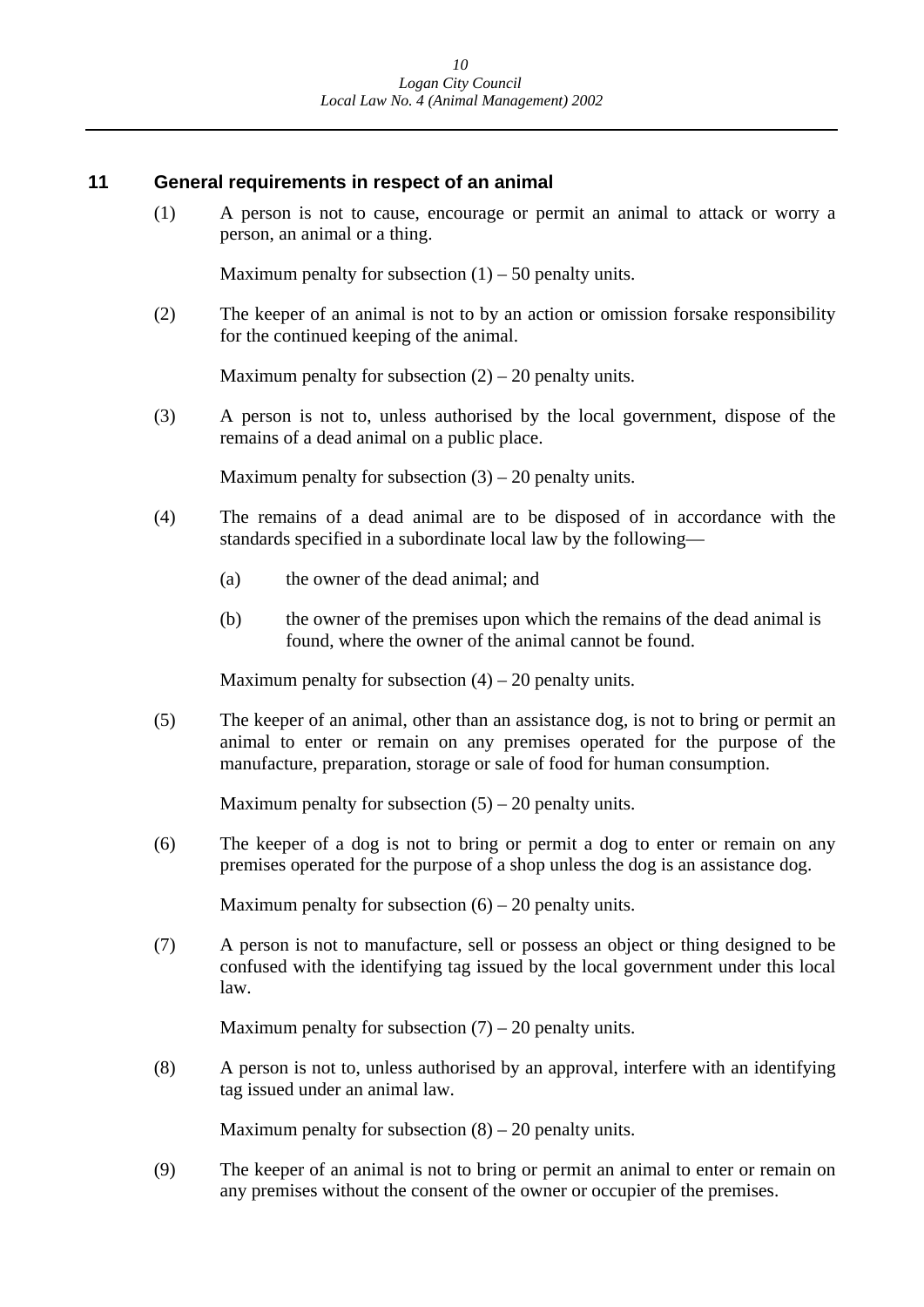Maximum penalty for subsection  $(9) - 20$  penalty units.

- (10) A person is not to, unless authorised by an authorised person, remove an animal from—
	- (a) an animal management centre; or
	- (b) the custody or control of an authorised person; or
	- (c) a vehicle in the custody or control of an authorised person; or
	- (d) a trap set by an authorised person.

Maximum penalty for subsection  $(10) - 50$  penalty units.

(11) The keeper of an animal is to ensure that the animal is under effective control while on private premises.

Maximum penalty for subsection  $(11) - 20$  penalty units.

(12) The keeper of an animal, other than a regulated dog, is to, unless authorised by an approval, construct and maintain a prescribed enclosure.

Maximum penalty for subsection  $(12) - 50$  penalty units.

(13) The keeper of an animal, other than a restricted dog, is not to, unless authorised by an approval, keep a prescribed animal.

Maximum penalty for subsection  $(13) - 50$  penalty units.

(14) The keeper of a prohibited animal is not to bring or permit the prohibited animal to enter or remain in the local government area or part of the local government area from which it is prohibited.

Maximum penalty for subsection  $(14) - 20$  penalty units.

(15) The keeper of a registered animal is to, unless authorised by an approval, ensure that the registered animal carries an identifying tag issued under an animal law.

Note—

 identifying tag is not issued for a period of registration, the previously issued identifying tag A new identifying tag may not necessarily be issued for each period of registration. If a new continues to be the identifying tag*.* 

Maximum penalty for subsection  $(15) - 20$  penalty units.

(16) The owner, or the keeper where the owner is not the keeper, of an animal registered under an animal law who sells any progeny of that animal, is to as soon as reasonably practicable after the sale of the progeny provide to the local government details of the animal sold including—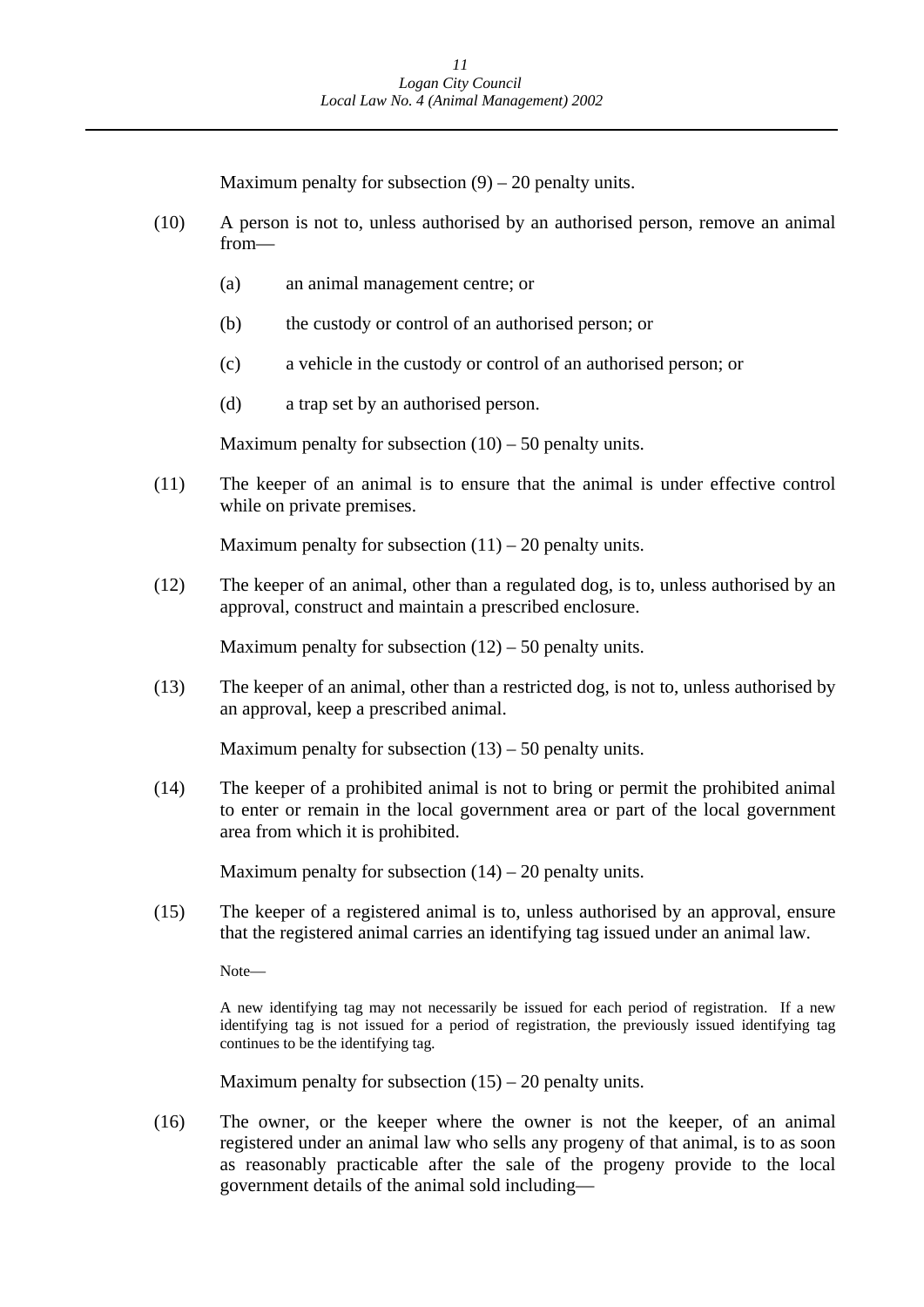- <span id="page-12-0"></span>(a) the sex, breed, colour, age and desexed status of the animal; and
- (b) the medical history of the animal including vaccinations, inoculations and treatments that have been carried out; and
- (c) the name and street address of the person who has purchased the animal; and
- (d) the street address at which the animal is to be kept; and
- (e) the name of the keeper of the animal; and
- (f) such other information specified in a subordinate local law.

Maximum penalty for subsection  $(16) - 30$  penalty units.

## **12 Requirements for a security dog**

- (1) The local government may, by a subordinate local law, specify an action that is to be taken to—
	- (a) warn a person about the presence of a security dog on the premises; and
	- (b) ensure that a security dog is under effective control when the premises is open to access by the public.
- (2) The occupier of premises on which a security dog is kept is not to fail to take the action as required by section 12(1) (Requirements for a security dog) of this local law.

Maximum penalty for subsection  $(2)$  – 50 penalty units.

## **13 Declared dangerous animal**

 $\overline{a}$ 

- (1) The local government may declare an animal, other than a dog, to be a declared dangerous animal if the local government is satisfied that the animal is a dangerous animal.<sup>4</sup>
- (2) The local government may specify in a subordinate local law the prescribed criteria that is to apply to the keeping of a declared dangerous animal.

 *Example for subsection (2)—* 

The local government may require microchipping of a declared dangerous animal.

<sup>&</sup>lt;sup>4</sup> A dog may be declared a declared dangerous dog under the Animal Management Act.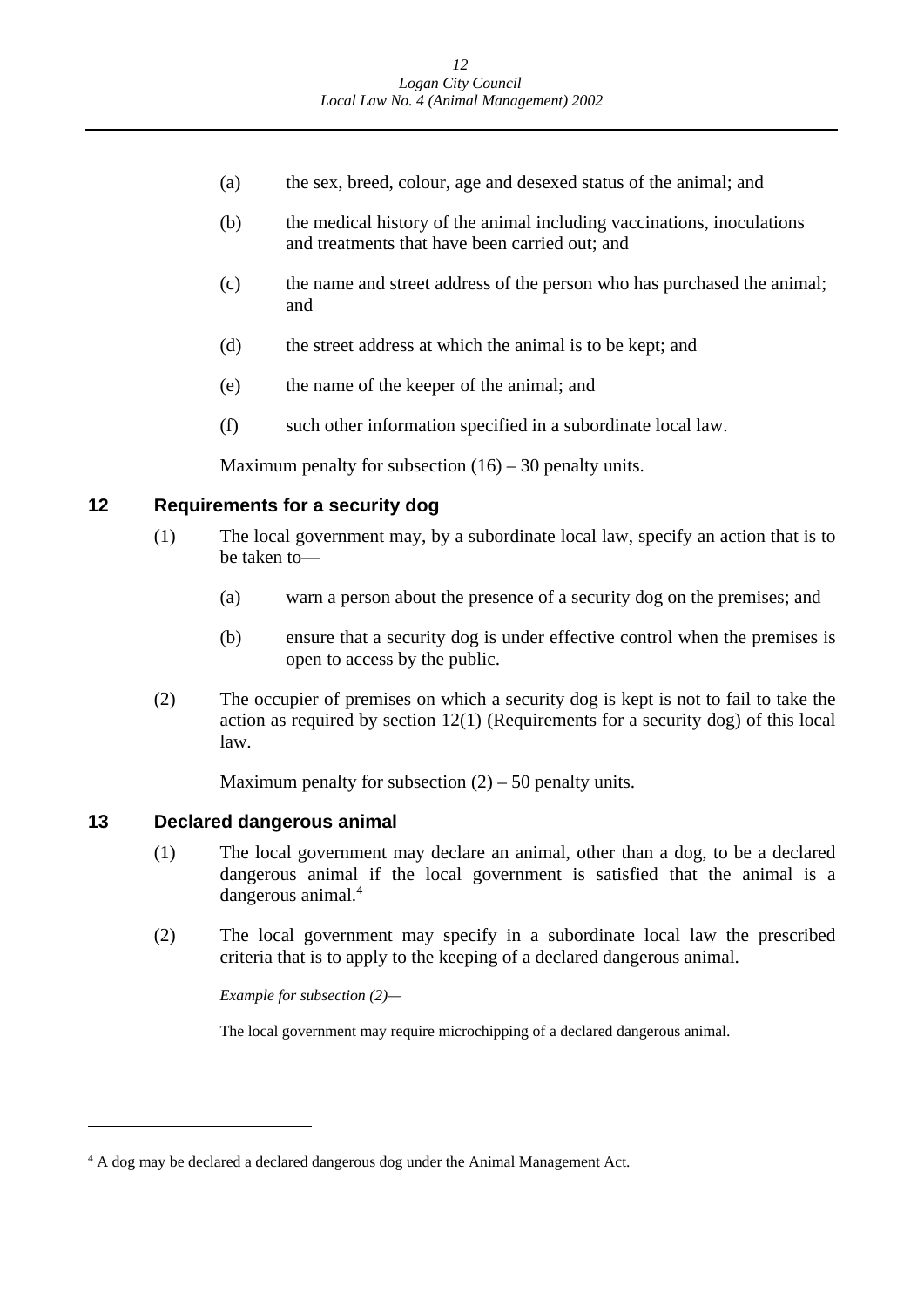<span id="page-13-0"></span>(3) The local government may revoke the declaration of an animal as a declared dangerous animal if the local government is satisfied that the animal is no longer a dangerous animal due to age, disability or other reasonable ground.

## **Division 2 Approval process**

## **14 Requirement for an approval**

(1) A person other than the local government is not to undertake a prescribed activity unless authorised by an approval granted under section 16 (Deciding an application for an approval) of this local law.

Maximum penalty for subsection  $(1) - 50$  penalty units.

- (2) A person is not to—
	- (a) exhibit a sign which indicates that a prescribed activity which does not comply with this local law does comply with this local law; or
	- (b) in any manner or by any means indicate that a prescribed activity which does not comply with this local law does comply with this local law.

Maximum penalty for subsection  $(2) - 50$  penalty units.

- (3) Notwithstanding section 14 (Requirement for an approval) of this local law, an approval is not required under this local law if—
	- (a) a subordinate local law specifies that an approval is not required in respect of the undertaking of the prescribed activity; or
	- (b) the undertaking of the prescribed activity is authorised by a Local Government Act.

 *Example for paragraph (b)—* 

 under the Planning Act does not require an approval under this local law. A prescribed activity which is development for which a development approval has been issued

(4) Notwithstanding section 14(1) (Requirement for an approval) of this local law, the holder of the approval is not to undertake the prescribed activity until all approvals required under legislation in respect of the prescribed activity have been obtained.

## **15 Application for an approval**

- (1) An application for an approval is to be—
	- (a) made by the keeper of the animal; and
	- (b) made in the prescribed form; and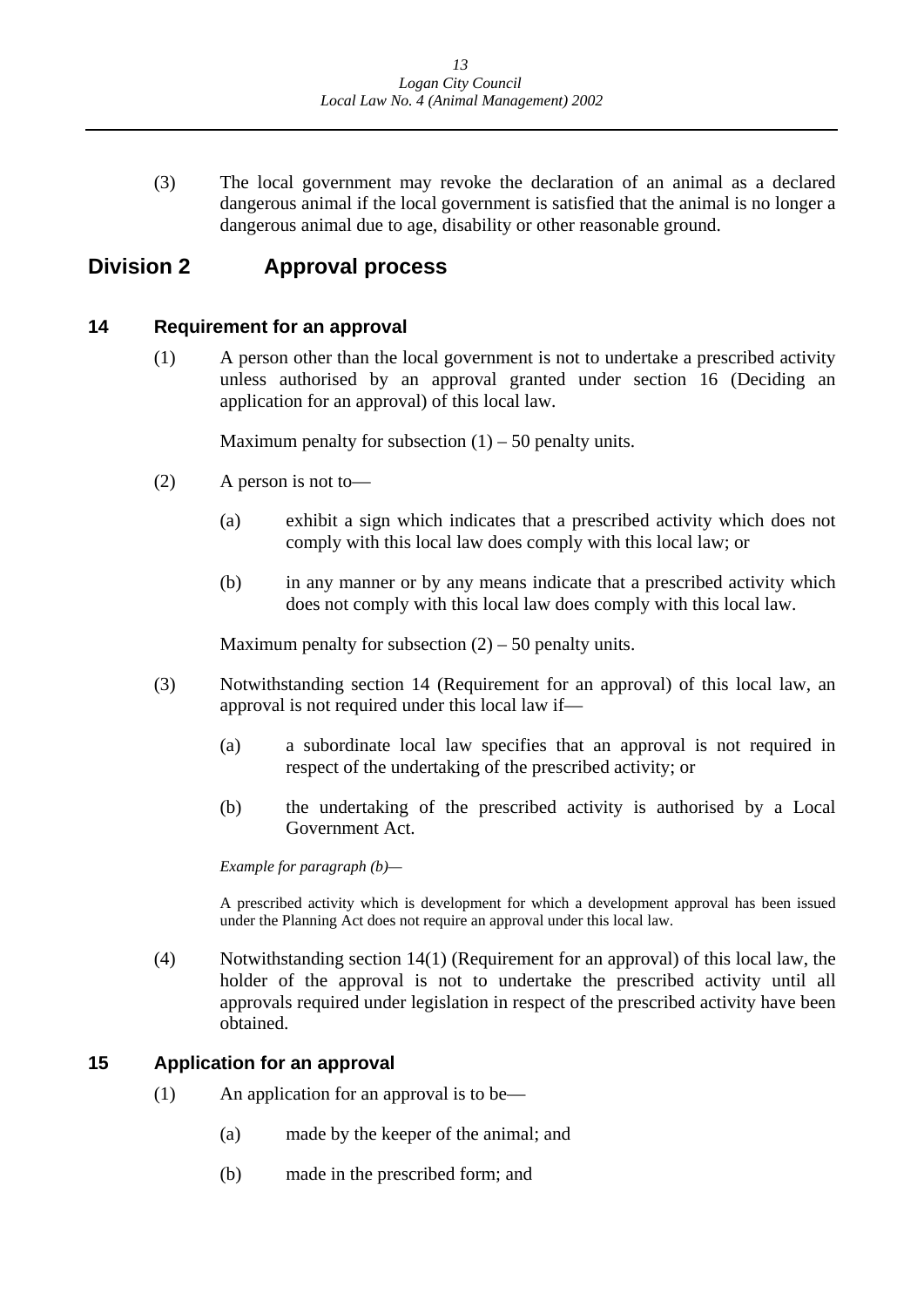- <span id="page-14-0"></span>(c) accompanied by—
	- (i) the prescribed fee; and
	- (ii) evidence that all approvals under a Local Government Act required for the undertaking of the prescribed activity have been obtained; and
	- (iii) full details of the prescribed activity; and
	- (iv) such other information and materials as are requested by the local government or specified in a subordinate local law.
- (2) The local government may waive the requirements of section 15(1) (Application for an approval) of this local law—
	- (a) in an emergency; or
	- (b) if there are special reasons for dispensing with the requirement; or
	- (c) in the circumstances specified in a subordinate local law.

#### **16 Deciding an application for an approval**

- (1) The local government is to—
	- (a) consider an application for an approval; and
	- (b) subject to section 16(2) (Deciding an application for an approval) of this local law, decide whether to grant or refuse the application.
- (2) The local government may grant an approval if satisfied that the undertaking of the prescribed activity—
	- (a) will not result in harm to human health or safety or personal injury; and
	- (b) will not result in property damage or a loss of amenity; and
	- (c) will not result in environmental harm or environmental nuisance; and
	- (d) will not result in a nuisance; and
	- (e) complies with the provisions of the Local Government Acts that regulate the undertaking of the prescribed activity; and
	- (f) complies with the assessment criteria; and
	- (g) complies with the prescribed criteria or the non-compliance with the prescribed criteria is minor as specified in a subordinate local law.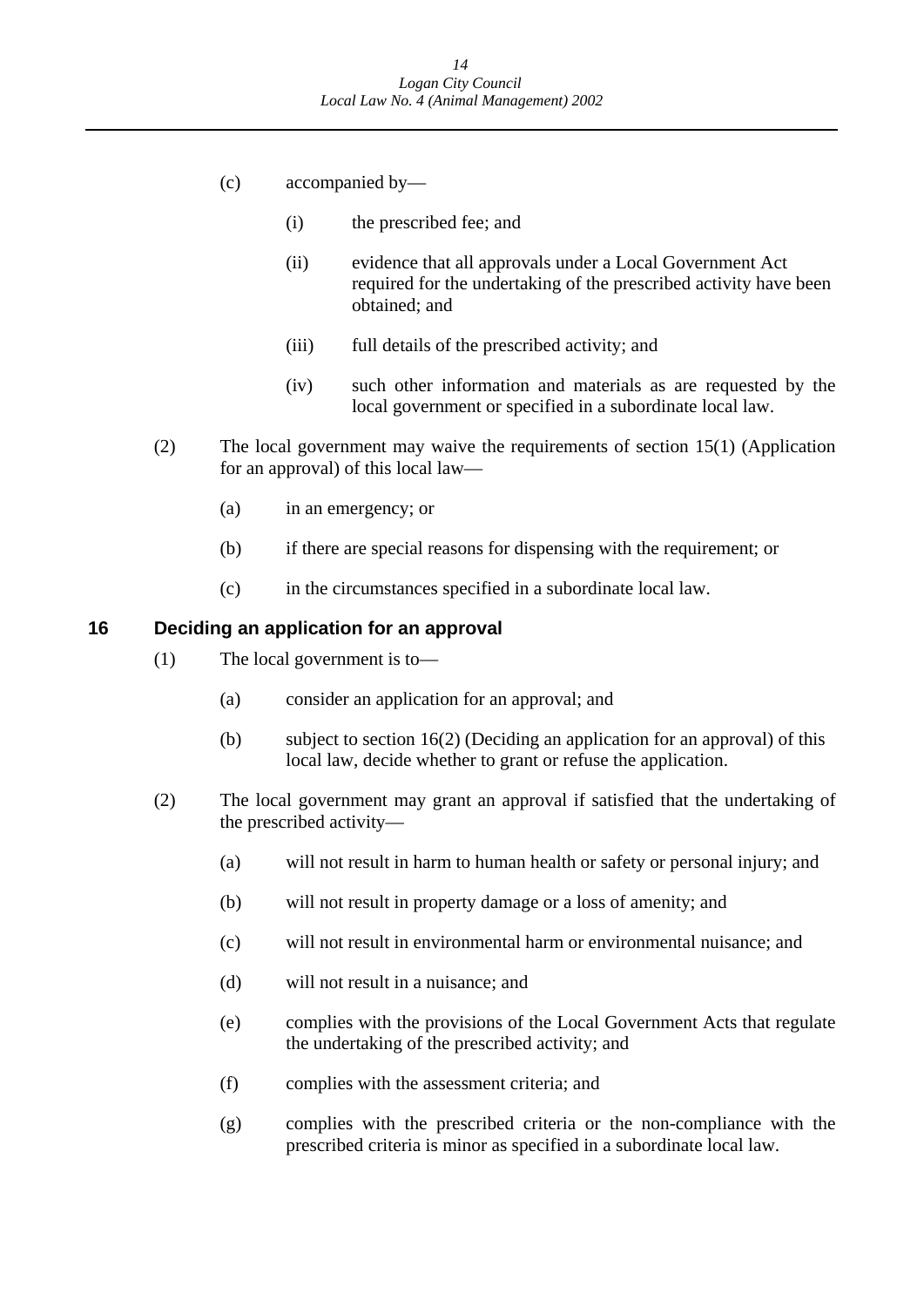- <span id="page-15-0"></span>(3) Before the local government decides an application for an approval, an authorised person may—
	- (a) inspect any premises, vehicle, equipment, animal, plant or thing to be involved in the undertaking of the prescribed activity; and
	- (b) measure, weigh, sample, test or otherwise examine anything that may be inspected.

## **17 Term of an approval**

- (1) An approval granted by the local government is for a term—
	- (a) specified in the approval; or
	- (b) otherwise specified in a subordinate local law.
- (2) An approval expires at the end of the day specified in section 17(1) (Term of an approval) of this local law.

## **18 Conditions of an approval**

- (1) An approval may be granted by the local government on conditions the local government considers appropriate.
- (2) The conditions of an approval may—
	- (a) require the holder of the approval to take specified measures to—
		- (i) prevent harm to human health or safety or personal injury; and
		- (ii) prevent property damage or a loss of amenity; and
		- (iii) prevent environmental harm or environmental nuisance; and
		- (iv) prevent a nuisance; and
		- (v) prevent a reasonable apprehension in the mind of a person of a threat of harm to human health or safety or personal injury; and
		- (vi) prevent a significant disturbance, inconvenience or annoyance to a person's enjoyment of premises on which that person ordinarily resides; and
		- (vii) prevent noise or odour that unreasonably disrupts or inhibits an activity ordinarily carried out on residential premises; and
		- (viii) prevent a build up of animal faeces; and
		- (ix) prevent the breeding or harbouring of flies or vermin; and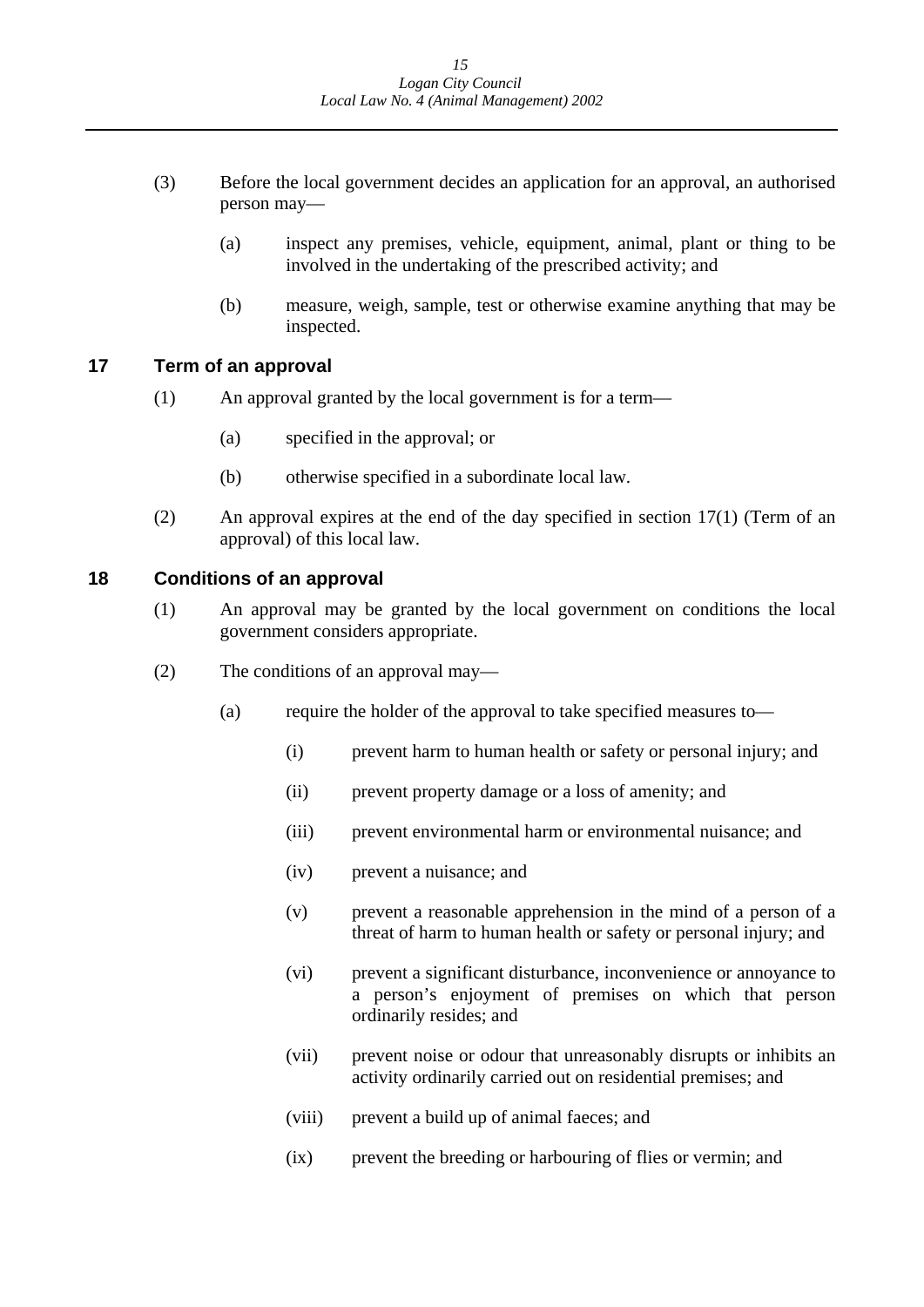- (x) ensure that there is compliance with the provisions of the Local Government Acts that regulate the undertaking of the prescribed activity; and
- (xi) ensure that an animal enclosure for the animal complies with the prescribed criteria; and
- (b) require compliance with specified safety requirements; and
- (c) require the holder of the approval to carry out specified work; and
- (d) regulate the time within which the prescribed activity is to be constructed; and
- (e) specify standards with which the prescribed activity is to comply; and
- (f) require the holder of an approval to give the local government specified indemnities and to take out specified insurance; and
- (g) require the holder of the approval to take out specified insurance indemnifying persons who may suffer personal injury, or loss or damage, as a result of the prescribed activity; and
- (h) require the holder of the approval to exhibit specified warning notices and to take other specified precautions; and
- (i) require the holder of the approval to notify the local government within a period specified in the approval that the holder of the approval is no longer undertaking the prescribed activity or is undertaking the prescribed activity other than in accordance with the approval; and
- (j) require the certification by a person specified by the local government of a vehicle, equipment or thing involved in the prescribed activity; and
- (k) require the giving of a security to secure compliance with the approval and the provisions of this local law; and
- (l) require records to be kept at a place and for a time specified in the approval or a subordinate local law; and
- (m) require the holder of the approval to prepare, provide, undertake or comply with a periodic inspection, monitoring or management program in respect of the prescribed activity.
- (3) The local government may specify in a subordinate local law, the conditions that are to be imposed in an approval or that will ordinarily be imposed in an approval for a prescribed activity.
- (4) If a condition of an approval requires the holder of an approval to give a security to secure compliance with the approval and the provisions of this local law, the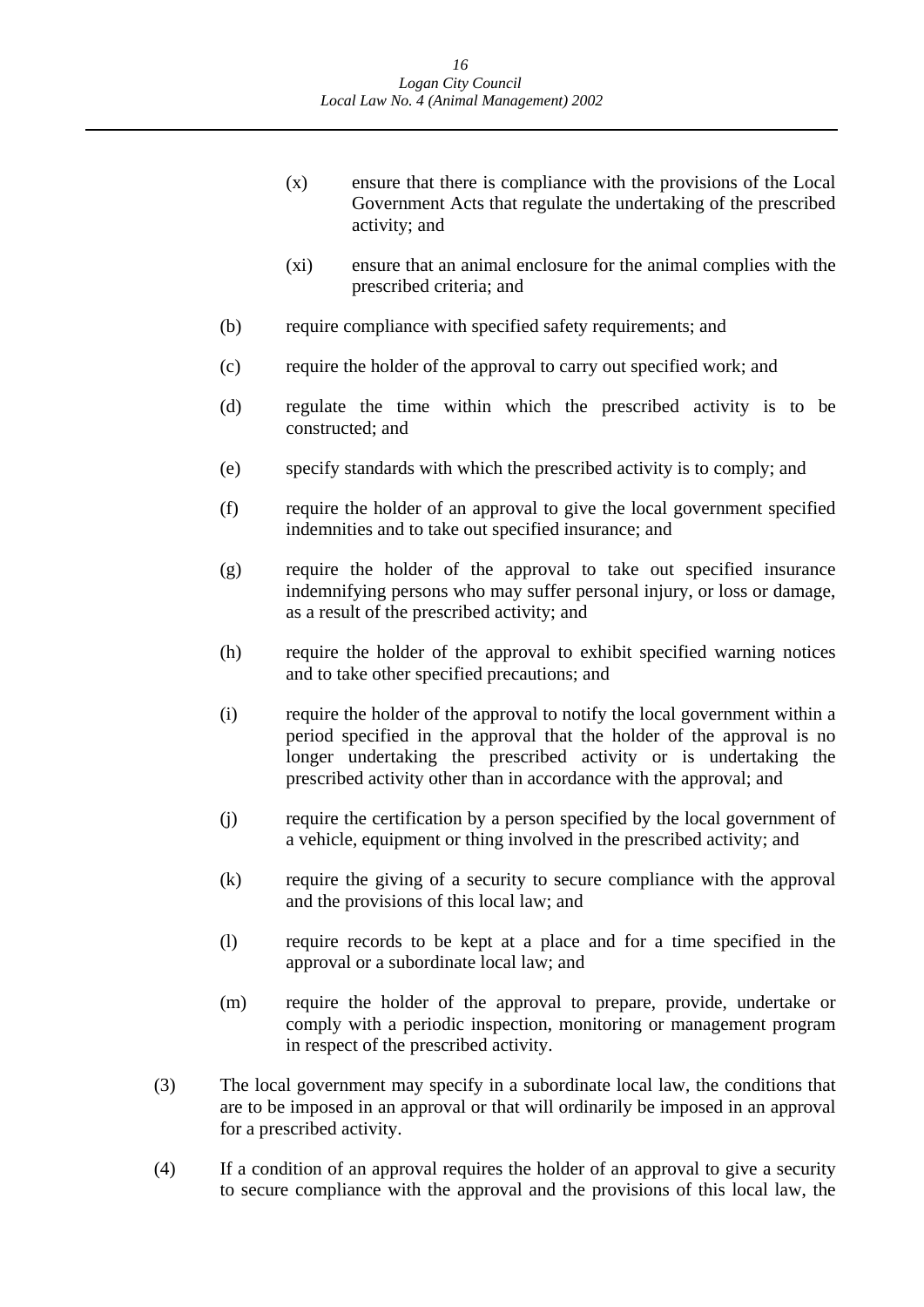local government is to return the security within 10 business days of the local government being satisfied that the person has complied with the condition of the approval.

#### <span id="page-17-0"></span>**19 Power to change the conditions of an approval**

- (1) The local government may change a condition of an approval where<sup>5</sup>—
	- (a) the holder of the approval agrees to the proposed change; or
	- (b) the change is urgently necessary to prevent—
		- (i) harm to human health or safety or personal injury; or
		- (ii) property damage or a loss of amenity; or
		- (iii) environmental harm or environmental nuisance; or
		- (iv) a nuisance; or
	- (c) the change is necessary to ensure that the undertaking of the prescribed activity complies with the prescribed criteria.
- (2) If the local government is satisfied it is necessary to change a condition of an approval, the local government is to—
	- (a) give the holder of an approval a written notice stating—
		- (i) the proposed change and the reasons for the change; and
		- (ii) that the holder of the approval may make written representations to the local government about the proposed change; and
		- (iii) the time, at least 15 business days after the notice is given to the holder of the approval, within which the written representations may be made; and
	- (b) consider any written representation made by the holder of the approval within the time stated in the notice.
- (3) After considering any written representation made by the holder of the approval, the local government is to give to the holder of the approval—
	- (a) if the local government is not satisfied the change is necessary a written notice stating that it has decided not to change the condition; or

<sup>&</sup>lt;sup>5</sup> A change to the conditions of an approval includes a change by omission, substitution or addition (see section 36 (Meaning of commonly used words and expressions) of the *Acts Interpretation Act 1954*).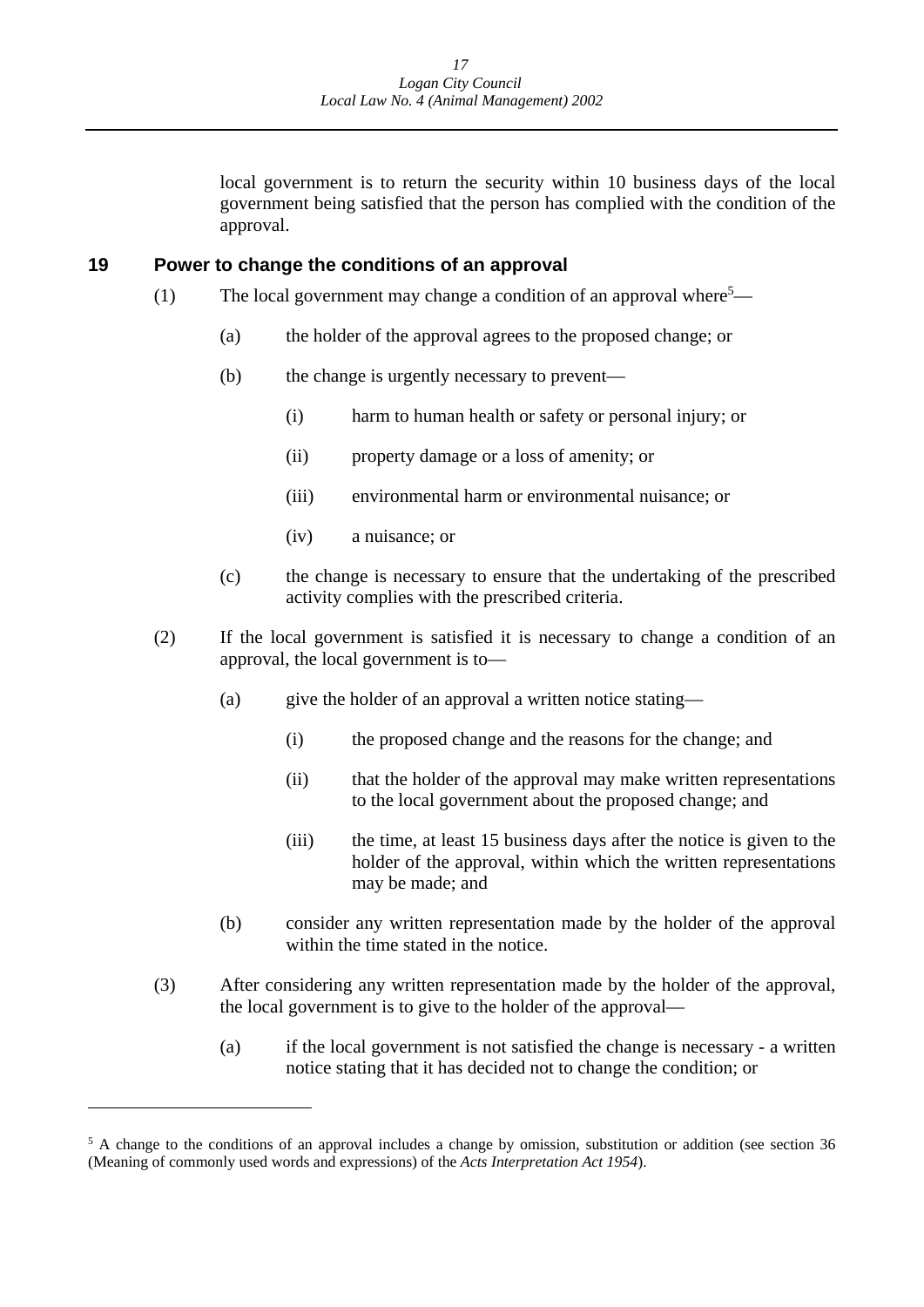- <span id="page-18-0"></span>(b) if the local government is satisfied that the change is necessary - a written notice stating that it has decided to change the condition including details of the changed condition and the reasons for the local government's decision.
- (4) The changed condition takes effect from the day the written notice issued under subsection (3) was given to the holder of the approval.

#### **20 Amendment, renewal or transfer of an approval**

- (1) The holder of an approval may make application to the local government to—
	- (a) amend the approval; or
	- (b) renew the approval; or
	- (c) transfer the approval to another person.
- (2) An application to amend, renew or transfer an approval is to be—
	- (a) made by the holder of the approval; and
	- (b) made in the prescribed form; and
	- (c) accompanied by the prescribed fee and such other information as is requested by the local government; and
	- (d) accompanied by, in the case of a transfer of the approval—
		- (i) the written consent of the person to whom the approval is to be transferred; and
		- (ii) the written consent of the owner of the premises on which the prescribed activity is or is to be operated.
- (3) The local government may renew or transfer an approval—
	- (a) where the operation of the prescribed activity complies with the conditions of the approval and the provisions of this local law; and
	- (b) subject to such conditions the local government considers appropriate.
- (4) The local government may amend an approval—
	- (a) where the operation of the prescribed activity complies with the criteria specified in section 16 (Deciding an application for an approval) of this local law; and
	- (b) subject to such conditions the local government considers appropriate.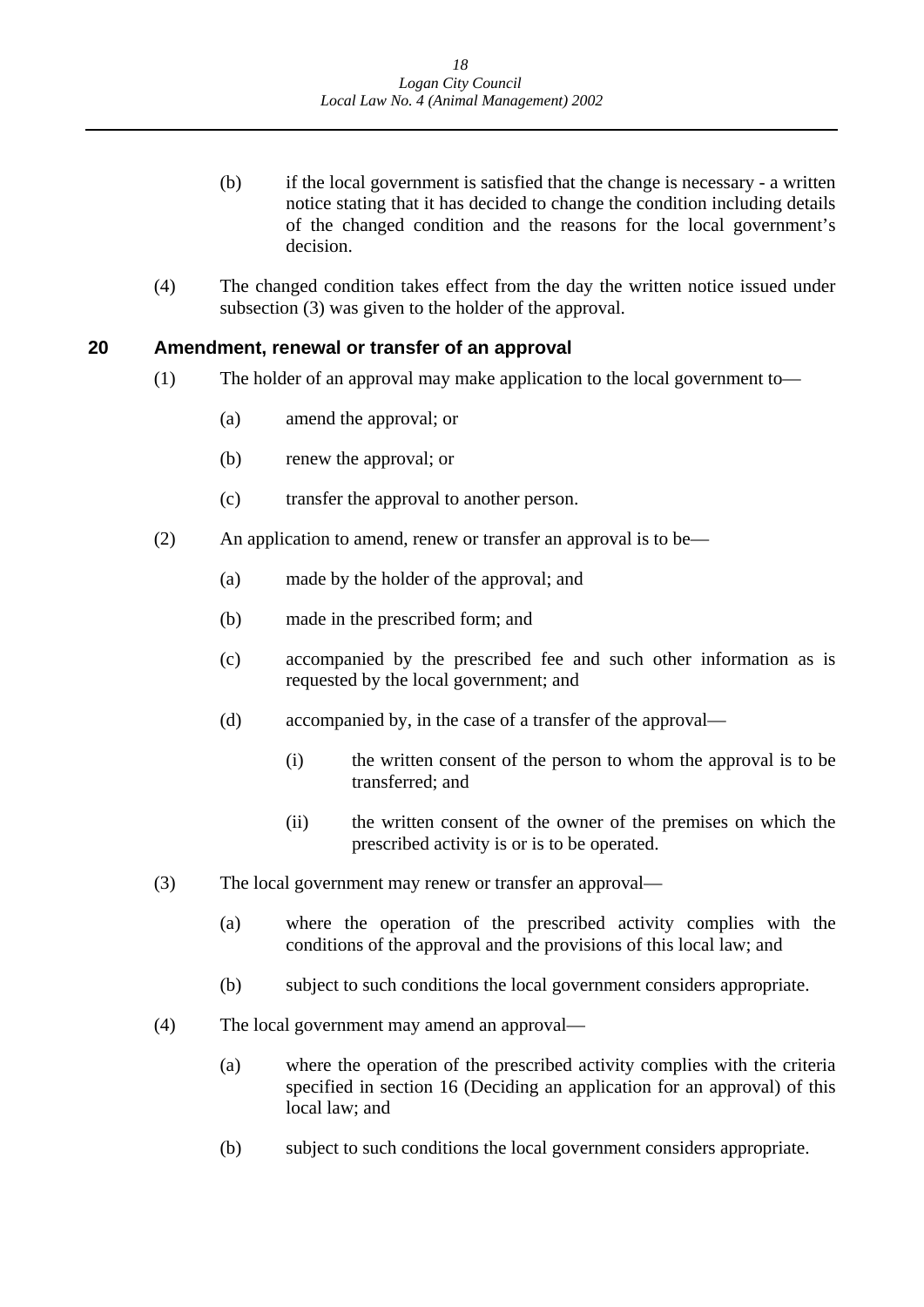- <span id="page-19-0"></span>(5) Subject to section 20(6) (Amendment, renewal or transfer of an approval) of this local law, if an application to renew an approval is made under section  $20(1)(b)$ (Amendment, renewal or transfer of an approval) of this local law, the approval is taken to continue in force from the day that it would, apart from this section, have expired until the day the application is decided under section 20(3) (Amendment, renewal or transfer of an approval) of this local law.
- (6) Section 20(4) (Amendment, renewal or transfer of an approval) of this local law does not apply where an approval has been cancelled under section 21 (Cancellation of an approval) of this local law.

### **21 Cancellation of an approval**

- (1) The local government may cancel an approval where—
	- (a) the holder of the approval agrees to the cancellation; or
	- (b) the cancellation is urgently necessary to prevent—
		- (i) harm to human health or safety or personal injury; or
		- (ii) property damage or a loss of amenity; or
		- (iii) environmental harm or environmental nuisance; or
		- (iv) a nuisance; or
	- (c) the holder of the approval contravenes—
		- (i) this local law; or
		- (ii) a condition of an approval; or
		- (iii) a requirement of a compliance notice or a stop order; or
	- (d) the undertaking of the prescribed activity does not comply with—
		- (i) the provisions of the Local Government Acts that regulate the undertaking of the prescribed activity; or
		- (ii) the prescribed criteria; or
	- (e) the approval was granted on the basis of false, misleading or incomplete information; or
	- (f) changes in circumstances as specified in a subordinate local law since the approval was granted make the continued operation of the approval inappropriate.
- (2) If the local government is satisfied it is necessary to cancel an approval, the local government is to—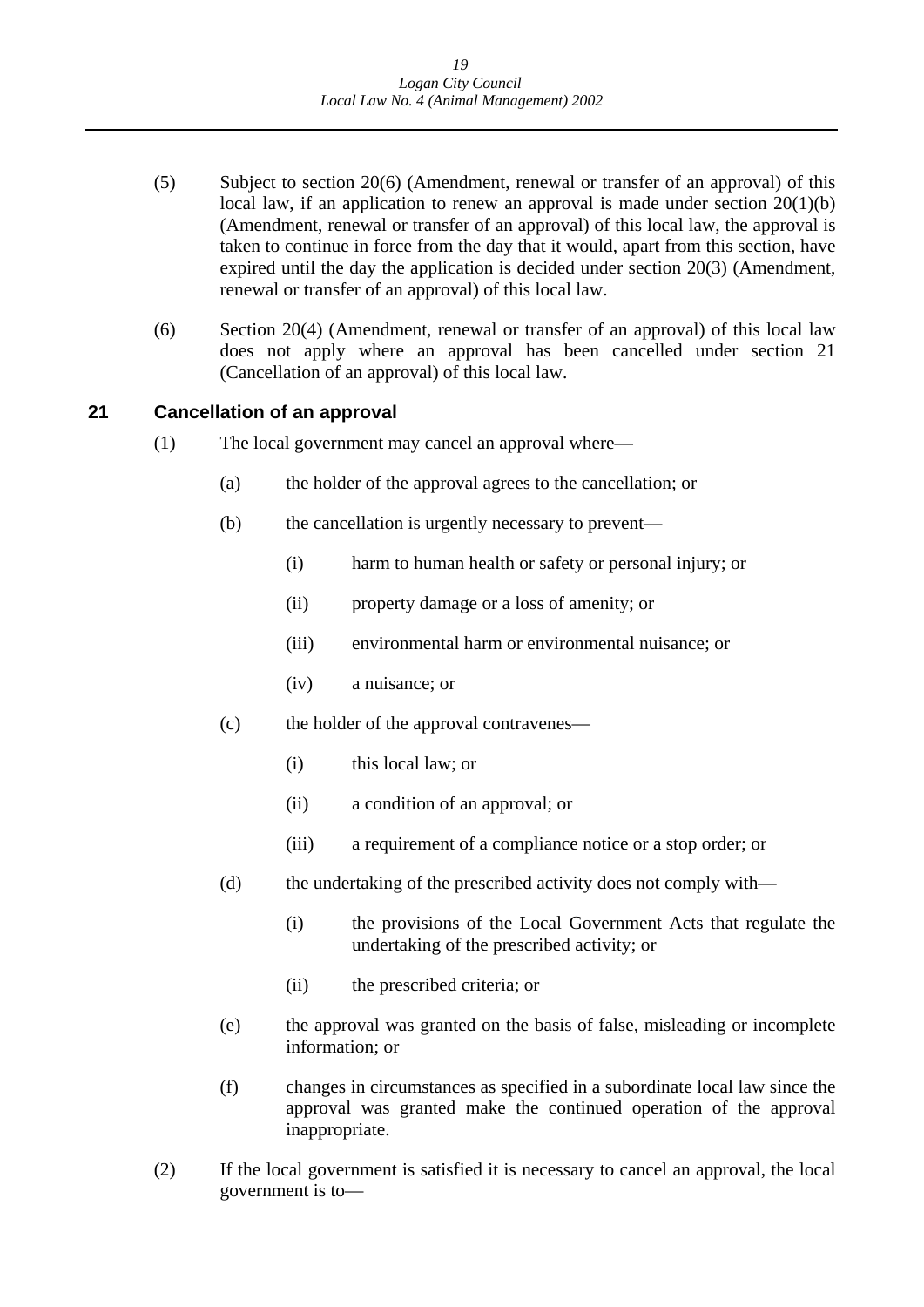- <span id="page-20-0"></span>(a) give the holder of the approval a written notice stating—
	- (i) the reasons for the proposed cancellation; and
	- (ii) that the holder of the approval may make written representations to the local government about the proposed cancellation; and
	- (iii) the time, at least 15 business days after the notice is given to the holder of the approval, within which written representations may be made; and
- (b) consider any written representation made by the holder of the approval within the time stated in the notice.
- (3) After considering any written representation made by the holder of the approval, the local government is to give to the holder of the approval
	- a written notice stating it has decided not to cancel the approval; or (a) if the local government is not satisfied that the cancellation is necessary –
	- (b) if the local government is satisfied that the cancellation is necessary a written notice stating it has decided to cancel the approval and the reasons for the local government's decision.
- (4) The cancellation of the approval takes effect from the day the written notice issued under subsection (3) was given to the holder of the approval.
- (5) Where the local government has cancelled an approval, the holder of the approval is to cease to undertake the prescribed activity.

Maximum penalty for subsection  $(5) - 50$  penalty units.

#### **22 General compliance provision**

(1) The holder of an approval is to ensure that the conditions of the approval are complied with.

Maximum penalty for subsection  $(1) - 50$  penalty units.

- (2) The holder of an approval and any person undertaking the prescribed activity is to ensure that the undertaking of the prescribed activity—
	- (a) does not result in harm to the human health or safety or personal injury; and
	- (b) does not result in property damage or a loss of amenity; and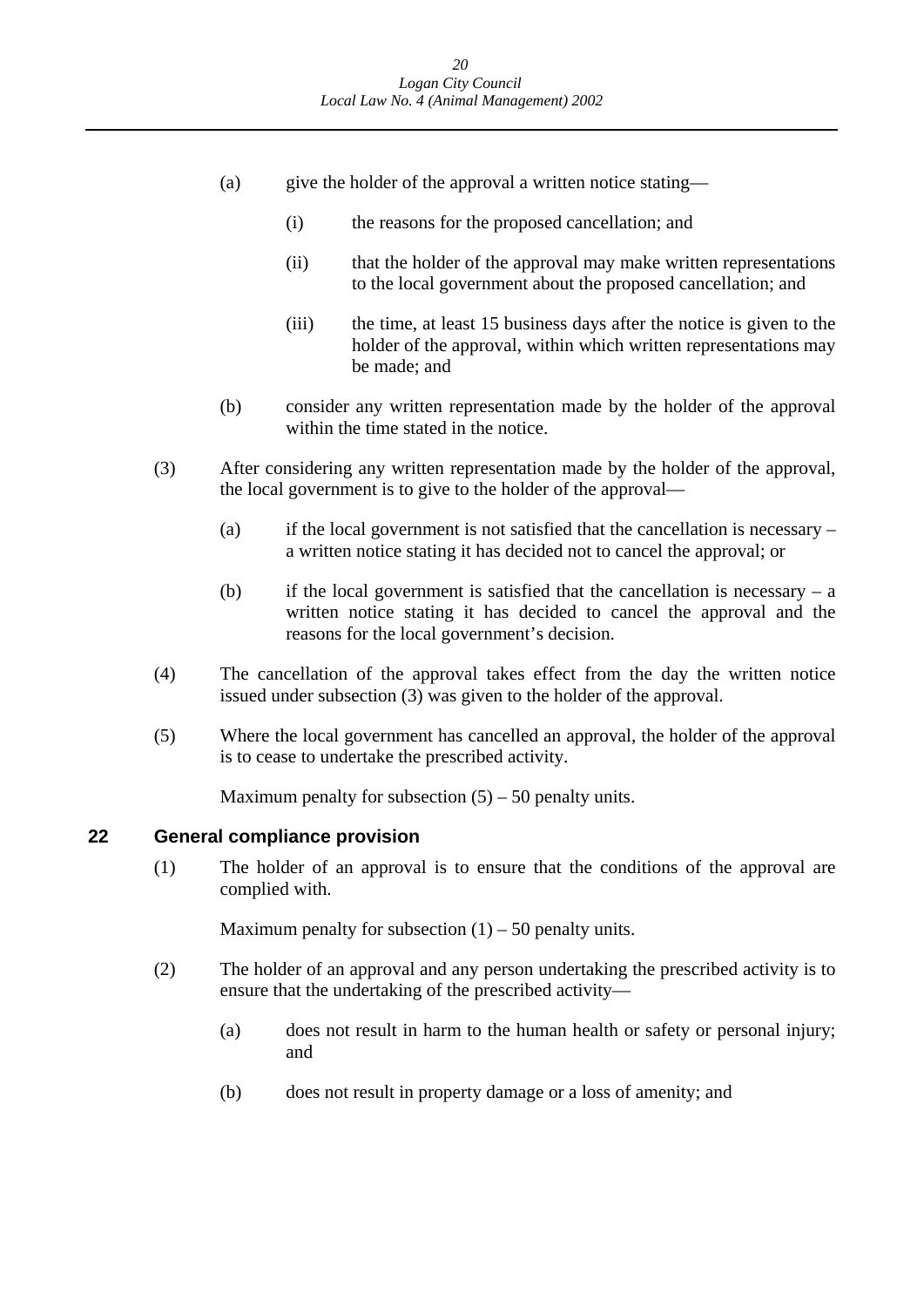- <span id="page-21-0"></span>(c) does not result in environmental harm or environmental nuisance<sup>6</sup>; and
- (d) does not result in a nuisance; and
- (e) complies with the prescribed criteria.

Maximum penalty for subsection  $(2)$  – 50 penalty units.

## **Division 3 Cat registration**

## **22A Registration obligation**

- (1) This section does not apply to—
	- (a) the operator of a pound or shelter; or
	- (b) the owner of a cat less than 12 weeks old.
- (2) An owner of a cat must comply with section 22B (How cat is registered) to register the cat within 14 days after starting to keep the cat in the local government area unless the person has a reasonable excuse.

Maximum penalty—20 penalty units.

(3) A person who becomes an owner of a cat must comply with section 22B (How cat is registered) to register the cat in the local government area within 14 days of becoming an owner unless the person has a reasonable excuse.

Maximum penalty—20 penalty units.

(4) It is a defence to a prosecution for an offence against subsection (2) or (3) for the defendant to prove the cat is a class of cat specified in a subordinate local law.

## **22B How cat is registered**

- (1) To register a cat with the local government, the owner of the cat must comply with the requirements for registering a cat specified in a subordinate local law.
- (2) If the owner of a cat complies with—
	- (a) subsection (1); and

<sup>6</sup> Under the *Environmental Protection Act 1994*—

<sup>&</sup>quot;*environmental harm* is any adverse effect, or potential adverse effect (whether temporary or permanent and of whatever magnitude, duration or frequency) on an environmental value, and includes environmental nuisance. *environmental nuisance* is unreasonable interference or likely interference with an environmental value caused by—

 (a) noise, dust, odour, light; or

<sup>(</sup>b) an unhealthy, offensive or unsightly condition because of contamination; or

 (c) another way prescribed by regulation."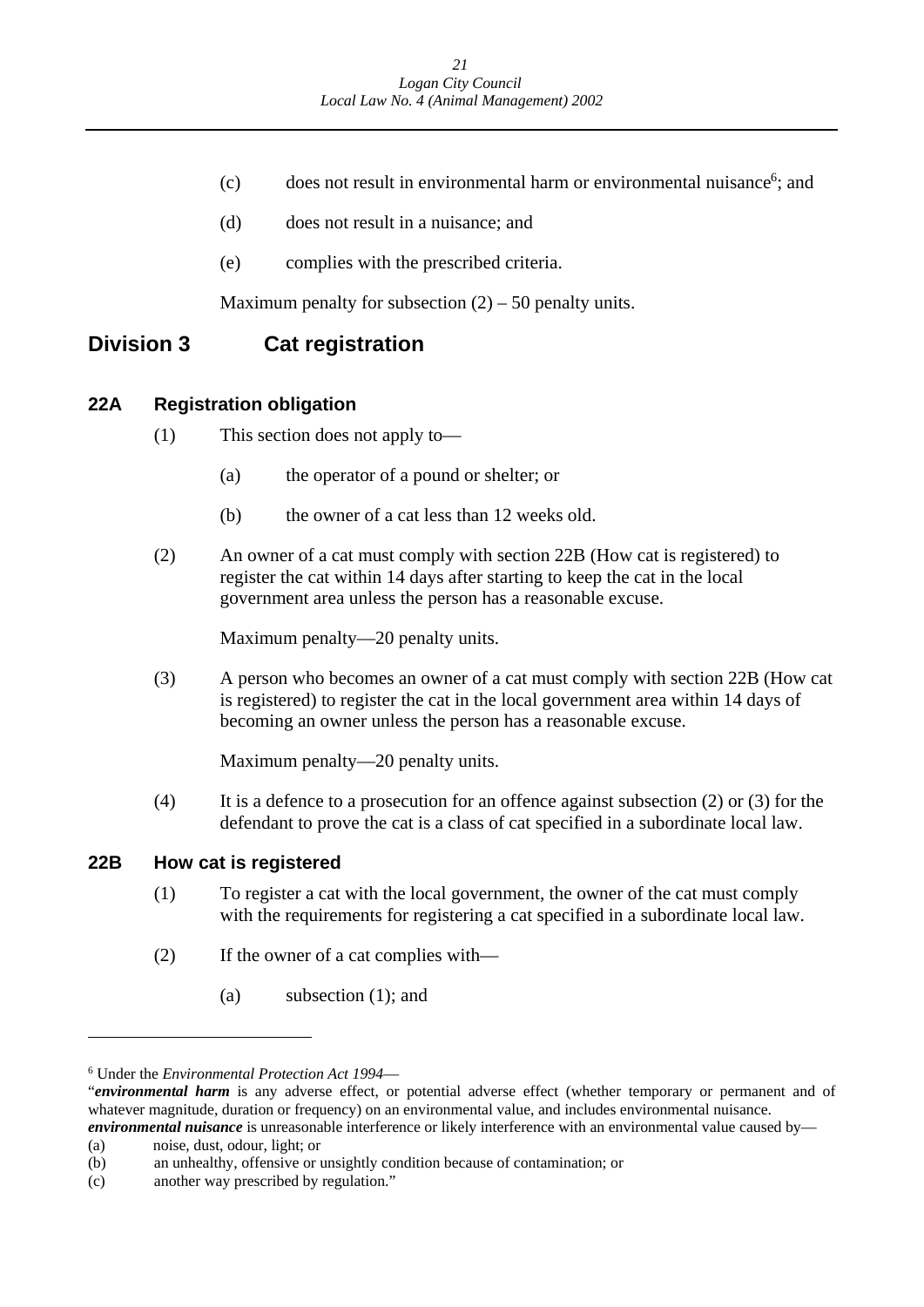<span id="page-22-0"></span>(b) if a notice is given to the owner under section  $22F(1)$  (Local government may require further information or documents)—section 22F(3),

the local government will give the owner of the cat—

- (c) notice that the cat has been registered by the local government; and
- (d) any identifying tag for the cat.

### **22C Period of registration**

Registration of a cat is for the period fixed by resolution of the local government.

## **22D Amendment of registration**

- (1) This section applies if any information stated on the registration notice for a cat changes (*changed information*).
- (2) The owner of the cat must, within 7 days of the change, give the local government notice of the changed information.

Maximum penalty—5 penalty units.

- (3) The notice must be—
	- (a) in the prescribed form; and
	- (b) accompanied by other information or documents to enable the local government to record the changed information in the cat register.

### **22E Renewal of registration**

(1) The owner of the cat must, before the period of registration for the cat expires, comply with the requirements for renewing registration specified in a subordinate local law.

Maximum penalty—20 penalty units.

- (2) If the owner of a cat complies with—
	- (a) subsection (1); and
	- (b) if a notice is given to the owner under section  $22F(1)$  (Local government may require further information or documents)—section 22F(3),

the local government may give the owner of the cat an identifying tag for the cat.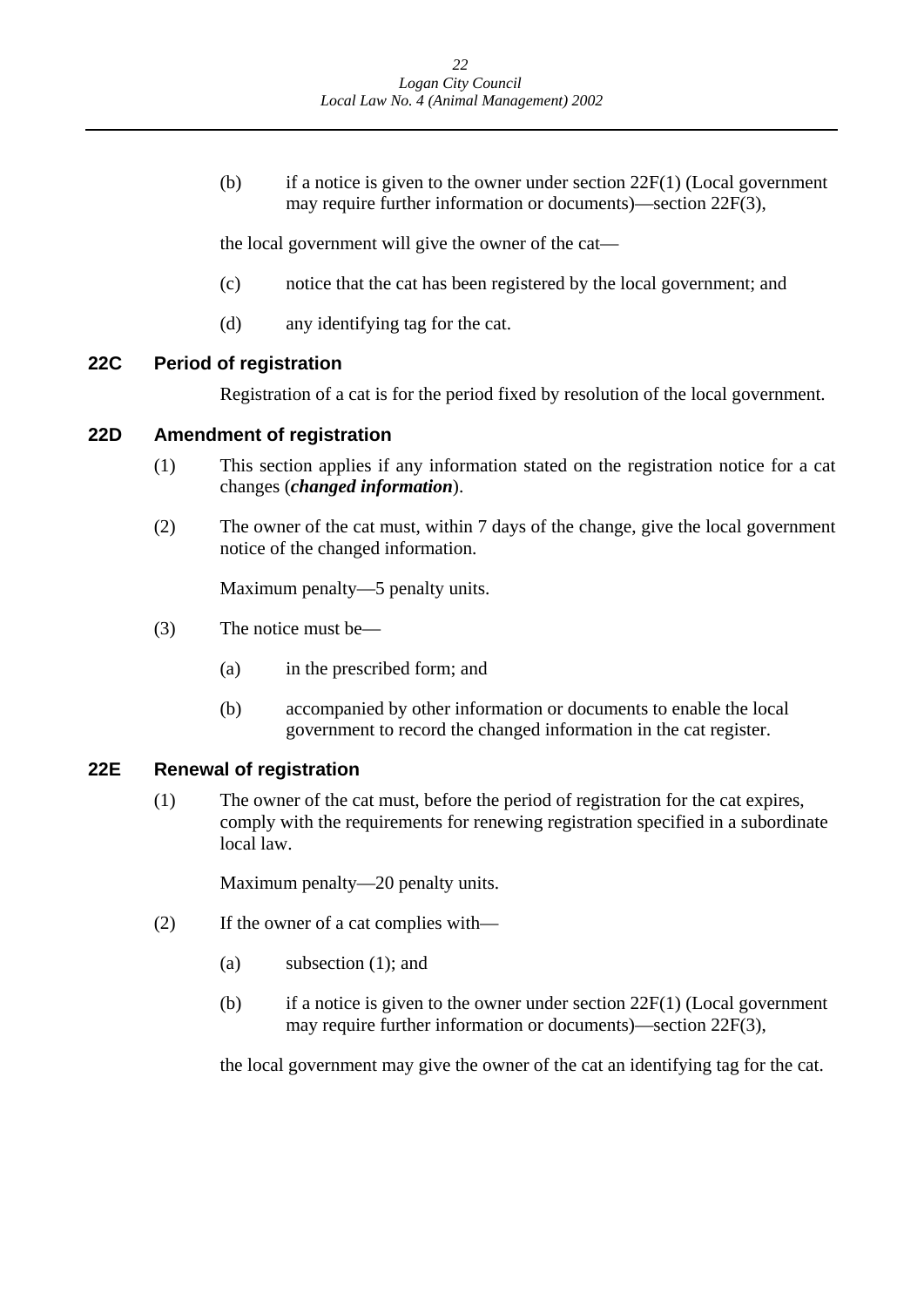<span id="page-23-0"></span>Note—

 identifying tag is not issued for a period of registration, the previously issued identifying tag A new identifying tag may not necessarily be issued for each period of registration. If a new continues to be the identifying tag*.* 

## **22F Local government may require further information or documents**

- (1) In the circumstances specified in a subordinate local law, the local government may give notice to the owner of a cat requiring further information or documents.
- (2) The notice must state a reasonable period of at least 14 days to comply with the notice.
- in the notice. (3) If a notice is given to the owner, the owner must give the local government any further information or documents required by the notice, within the period stated

Maximum penalty—5 penalty units.

### **22G Cat registration under Animal Management Act**

- (1) A cat registered under the Animal Management Act before the commencement is taken to be registered under this local law.
- (2) A registration notice given under the Animal Management Act before the commencement is taken to be a registration notice under this local law.
- $(3)$  If—
	- (a) before the commencement, the owner of a cat gave the local government a registration form under former section 46 (What owner must do) of the Animal Management Act; and
	- (b) on the commencement, the owner had not received notice under former section 49 (Relevant local government must give registration notice) of the Animal Management Act,

then—

- (c) the processing of the registration and all matters incidental to the processing (including the giving of and response to a notice to give other information or documents) must proceed in accordance with former chapter 3, part 2 (How cat or dog is registered) of the Animal Management Act, as if it continued to apply; and
- (d) a registration notice given as a result of a registration processed pursuant to subsection (c) is taken to be a registration notice given under this local law; and
- (e) a cat registered as a result of a registration processed pursuant to subsection (c) is taken to be registered under this local law.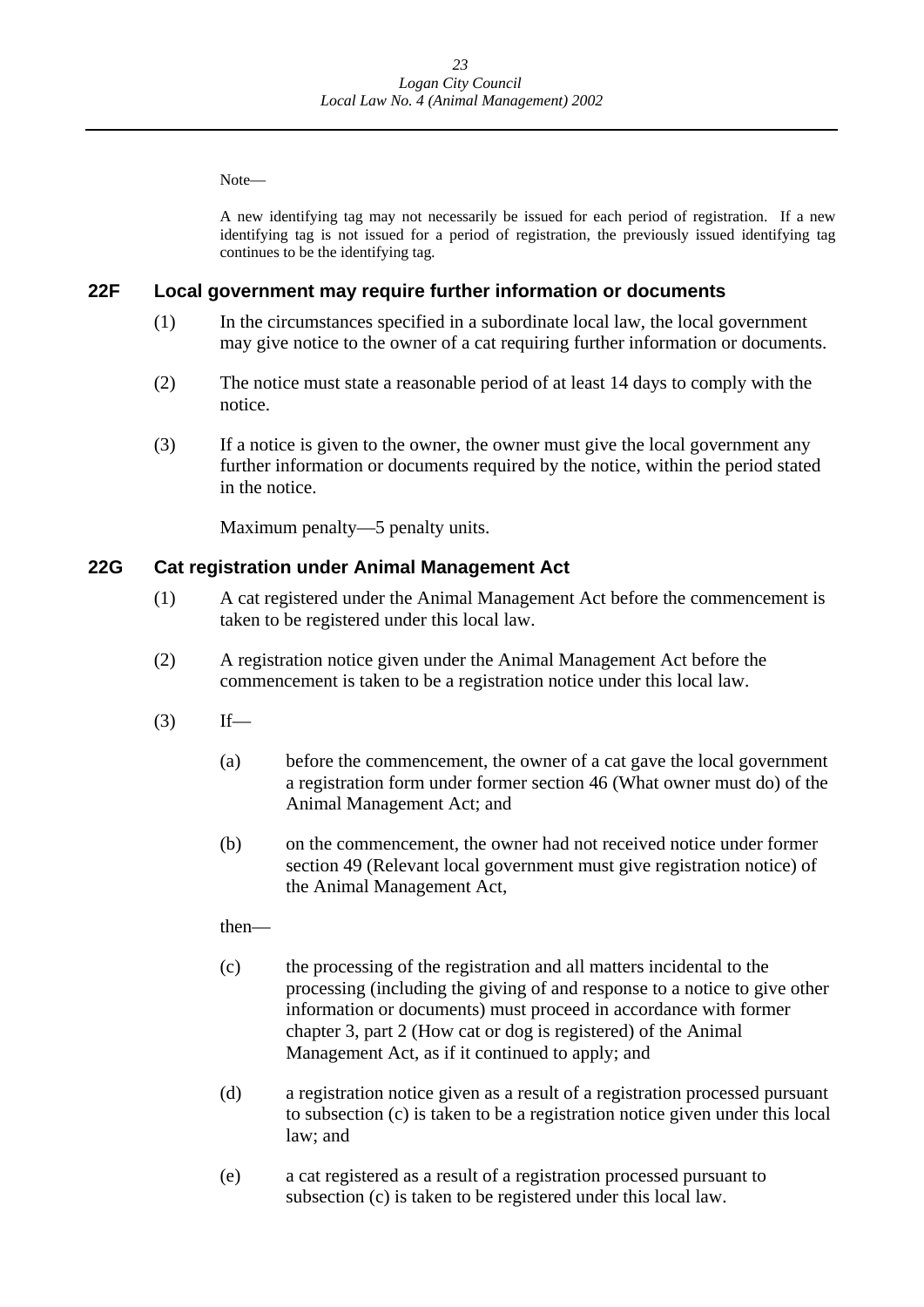- $(4)$  If—
	- (a) before the commencement, the owner of a cat gave the local government notice of changed information under former section 54 (Amendment of registration) of the Animal Management Act; and
	- (b) on the commencement, the owner had not received notice under former section 55(4)(b) (Relevant local government must give notice of change) of the Animal Management Act,

the processing of the changed information and all matters incidental to the processing (including the giving of and response to a notice to give other information or documents) must proceed in accordance with former chapter 3, part 3 (Amendment of registration) of the Animal Management Act, as if it continued to apply.

- (5) If before the commencement, the owner of a cat was given a renewal notice under former section 56 (Relevant local government must give renewal notice) of the Animal Management Act, the processing of the renewal and all matters incidental to the processing (including the giving of and response to a notice to give other information or documents ) must proceed in accordance with former chapter 3, part 4 (Renewal of registration) of the Animal Management Act, as if it continued to apply.
- (6) In this section—

*commencement* means the commencement of this section.

*former*, for a provision, means the provision, and any other provision mentioned in the provision or necessary to give effect to the provision, as in force immediately before the amendment of the provision under the *Agricultural and Forestry Legislation Amendment Act 2013*, the application of which continued pursuant to section 226(2) (Cat registration under former ch 3 continues for declared local government) of the Animal Management Act.

## **Part 4 Seizure impounding and destruction of an animal**

#### **Seizure and impounding of an animal 23**

- (1) The local government may seize and impound an animal which is not a regulated  $\log^7$  that is on a public place if the animal is—
	- (a) a dangerous animal; or

 $7$  The seizure of a regulated dog on a public place is provided for in the Animal Management Act.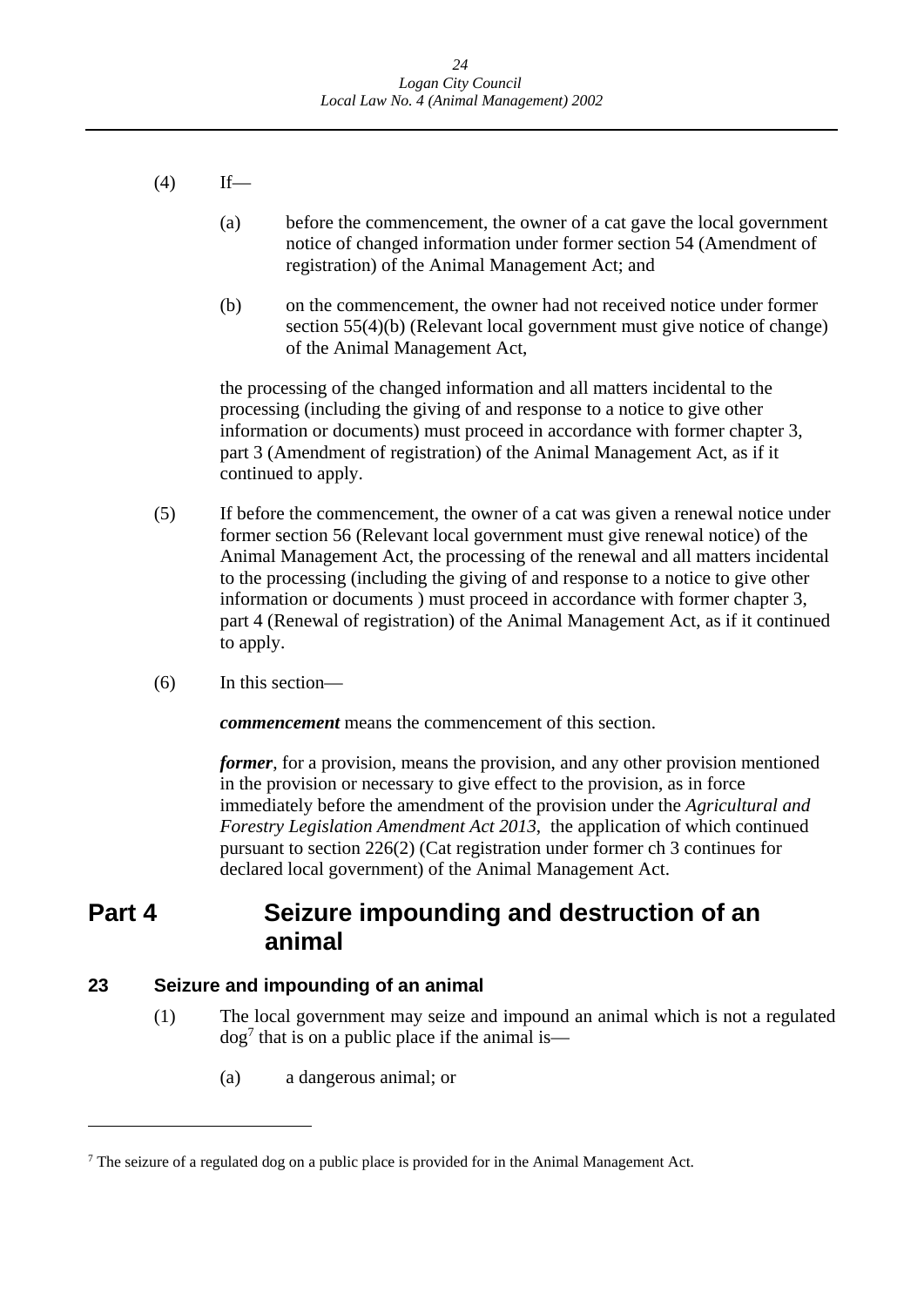- (b) a declared dangerous animal; or
- (c) a prohibited animal; or
- (d) not under effective control; or
- (e) a feral animal; or
- (f) an animal that is causing a nuisance; or
- (g) of a class or type specified in a subordinate local law.

*Example of paragraph (f)*—

A barking dog may cause a nuisance.

- (2) The local government may enter a private place<sup>8</sup> to seize and impound an animal which is not a regulated  $\log^9$ —
	- (a) if the animal is not under effective control in circumstances where it can gain ready access to a public place; or
	- (b) if the animal is a dangerous animal or a declared dangerous animal which is not under effective control on vacant land; or
	- (c) if the animal is a dog which the local government reasonably believes has attacked or worried a person, animal or thing; or
	- (d) if the owner in circumstances where there is no occupier of the premises or the occupier of the premises requests the local government to enter the premises and seize and impound an animal found on the premises; or
	- (e) if the keeper of the animal, who is not the owner of the premises or the occupier of the premises, requests the local government to enter the premises and seize and impound the animal; or
	- $(f)$  in the circumstances specified in section 31(3) (Performance of works) of this local law and section 32 (Powers of entry and cost recovery) of this local law.
- (3) The local government may, for the purposes of seizing and impounding an animal which is not a regulated dog, use any reasonable method of capturing, trapping, controlling or sedating the animal including the use of mechanical devices and tranquillising devices.

 8 The exercise of this power is subject to the powers of entry provisions of the *Local Government Act 2009.* 

<sup>&</sup>lt;sup>9</sup> The seizure of a regulated dog on a private place is provided for in the Animal Management Act.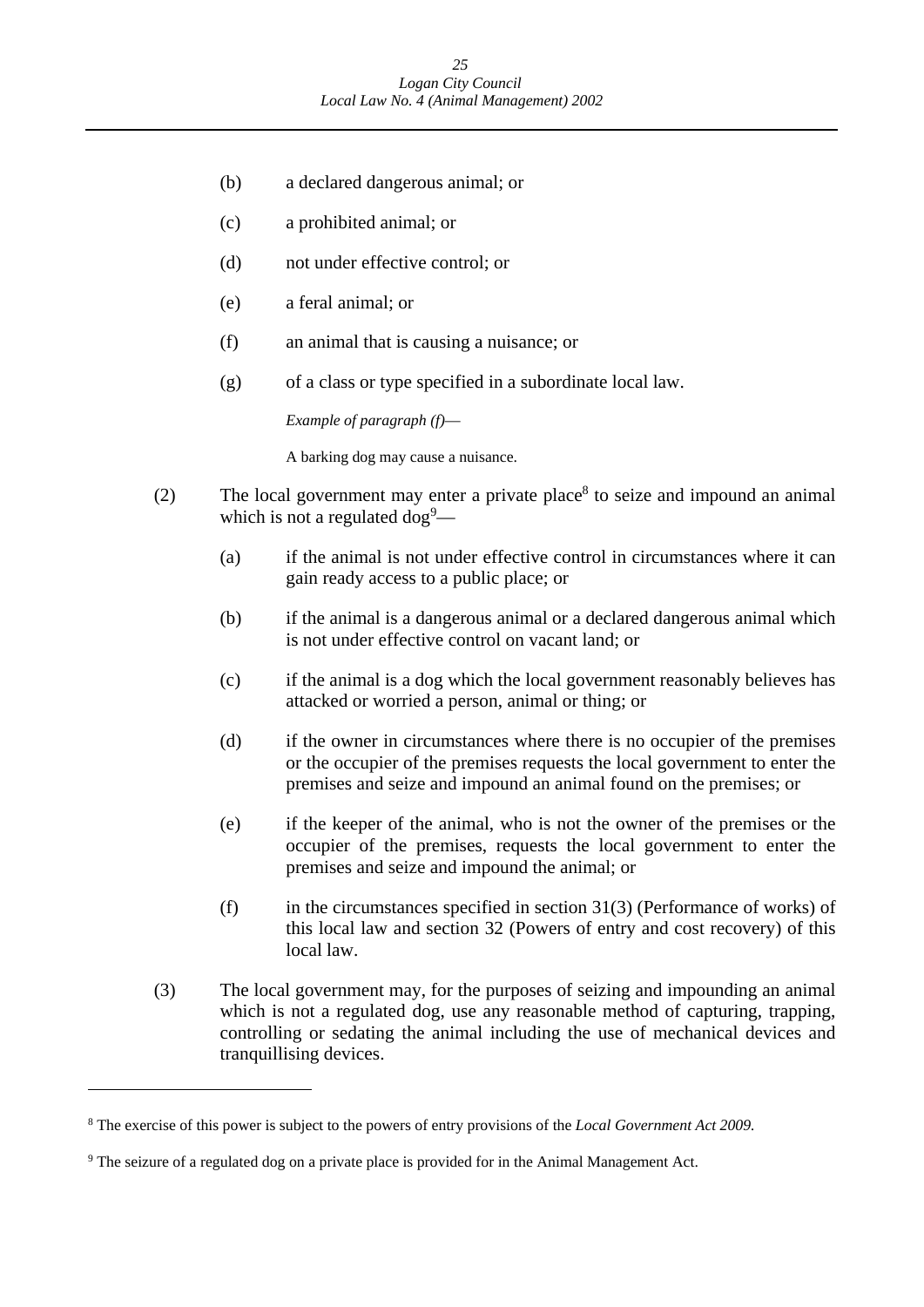- <span id="page-26-0"></span>(4) The owner of premises, in circumstances where there is no occupier of the premises, or the occupier of premises may—
	- (a) seize an animal found on the premises; and
	- (b) deliver the animal to the local government to be impounded.
- (5) A person may seize an animal found wandering at large in a public place and deliver the animal to an authorised person to be impounded.
- (6) An authorised person is not obliged to accept the custody of an animal delivered under subsection (5).

#### **24 Dealing with an impounded animal**

- (1) The local government is to give a direction to the keeper of an impounded animal that the impounded animal may be reclaimed within a period specified in the direction by payment of the prescribed fee specified in section 24(2)(a) (Dealing with an impounded animal) of this local law if—
	- (a) the local government has not exercised its powers under section 26 (Destruction of an animal) of this local law; and
	- (b) the local government knows or can readily ascertain from the local government's records the name and address of the keeper of the impounded animal.
- (2) Notwithstanding section 24(1) (Dealing with an impounded animal) of this local law, the local government is to return an impounded animal to the keeper of the impounded animal if—
	- (a) the keeper of the impounded animal reclaims the impounded animal and pays the prescribed fee within the period specified in the direction; and

*Example of prescribed fee—* 

The prescribed fee may include—

- (i) the amount incurred by the local government in the seizure and impounding of the animal under section 23 (Seizure and impounding of an animal) of this local law; and
- (ii) the amount properly and reasonably incurred by the local government in the care of the animal such as sustenance and veterinary fees.
- (b) in the case of an impounded animal which is a registrable animal, the impounded animal is a registered animal; and

 *Example of paragraph (a)—* 

The local government is only required to return the impounded animal if in the case of a registrable animal it is registered.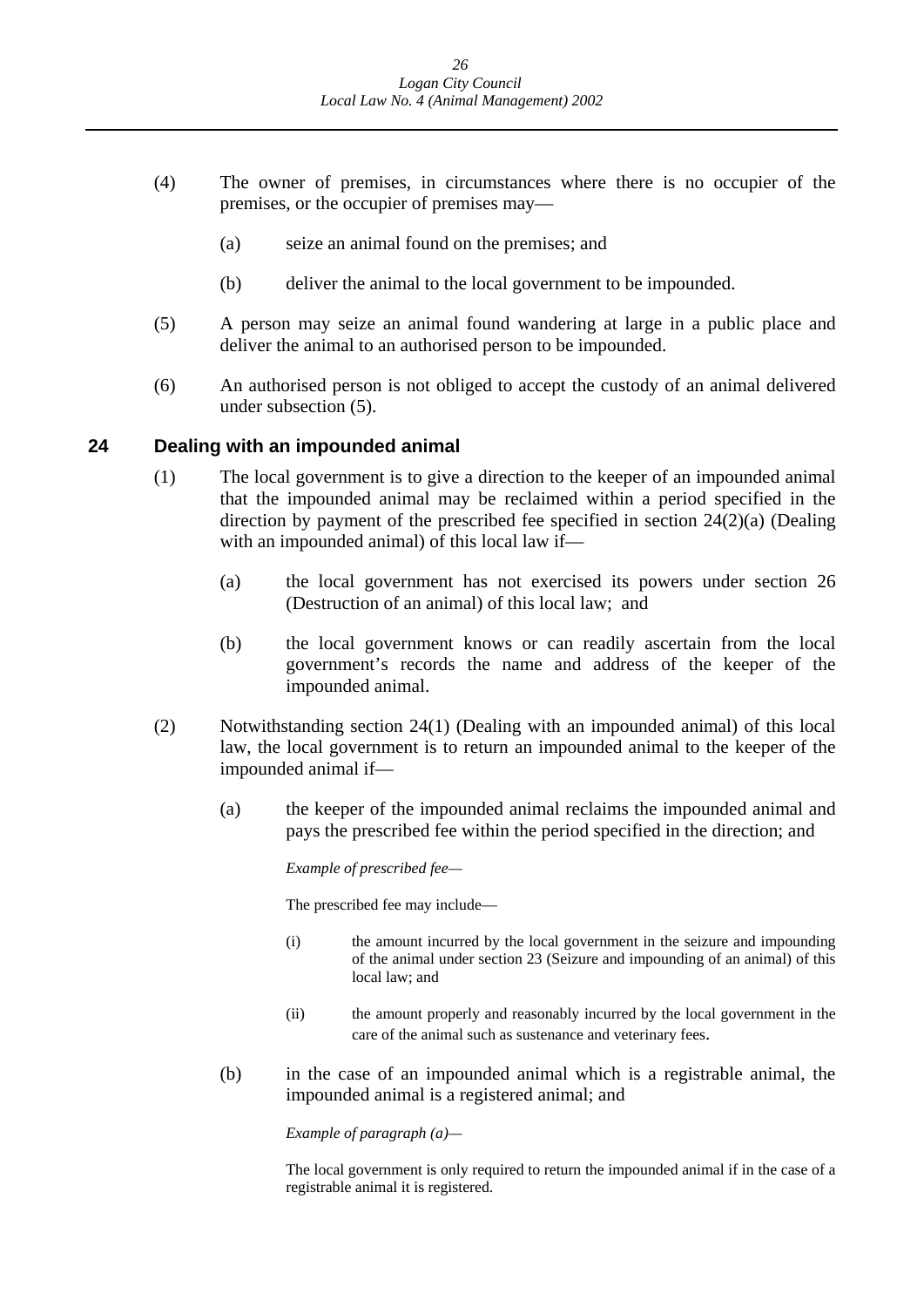- (c) the animal is not of a type specified in section  $26(1)(b)$  (Destruction of an animal) of this local law; and
- (d) the keeping of the impounded animal complies with—
	- (i) an approval; and
	- (ii) the Local Government Acts that regulate the keeping of the impounded animal; and
	- (iii) the prescribed criteria; and
	- (iv) the requirements of this local law; and
	- (v) the requirements of a compliance notice or a stop order issued under this local law; and
- (e) any animal enclosure in which the impounded animal is to be enclosed complies with—
	- (i) the prescribed enclosure or an approval; and
	- (ii) the Local Government Acts that regulate the animal enclosure; and
	- (iii) the prescribed criteria; and
	- (iv) the requirements of this local law; and
	- (v) the requirements of a compliance notice or a stop order issued under this local law.
- (3) Notwithstanding section 24(1) (Dealing with an impounded animal) of this local law, if an impounded animal is not reclaimed within a period specified in a subordinate local law, the local government may—
	- (a) sell the impounded animal in accordance with section 25 (Sale of an impounded animal) of this local law; or
	- (b) destroy the impounded animal in accordance with section 26 (Destruction of an animal) of this local law; or
	- (c) otherwise dispose of the impounded animal as the local government considers appropriate.

*Examples of paragraph (c)*—

- The local government may give the animal away.
- The local government may rehouse the animal.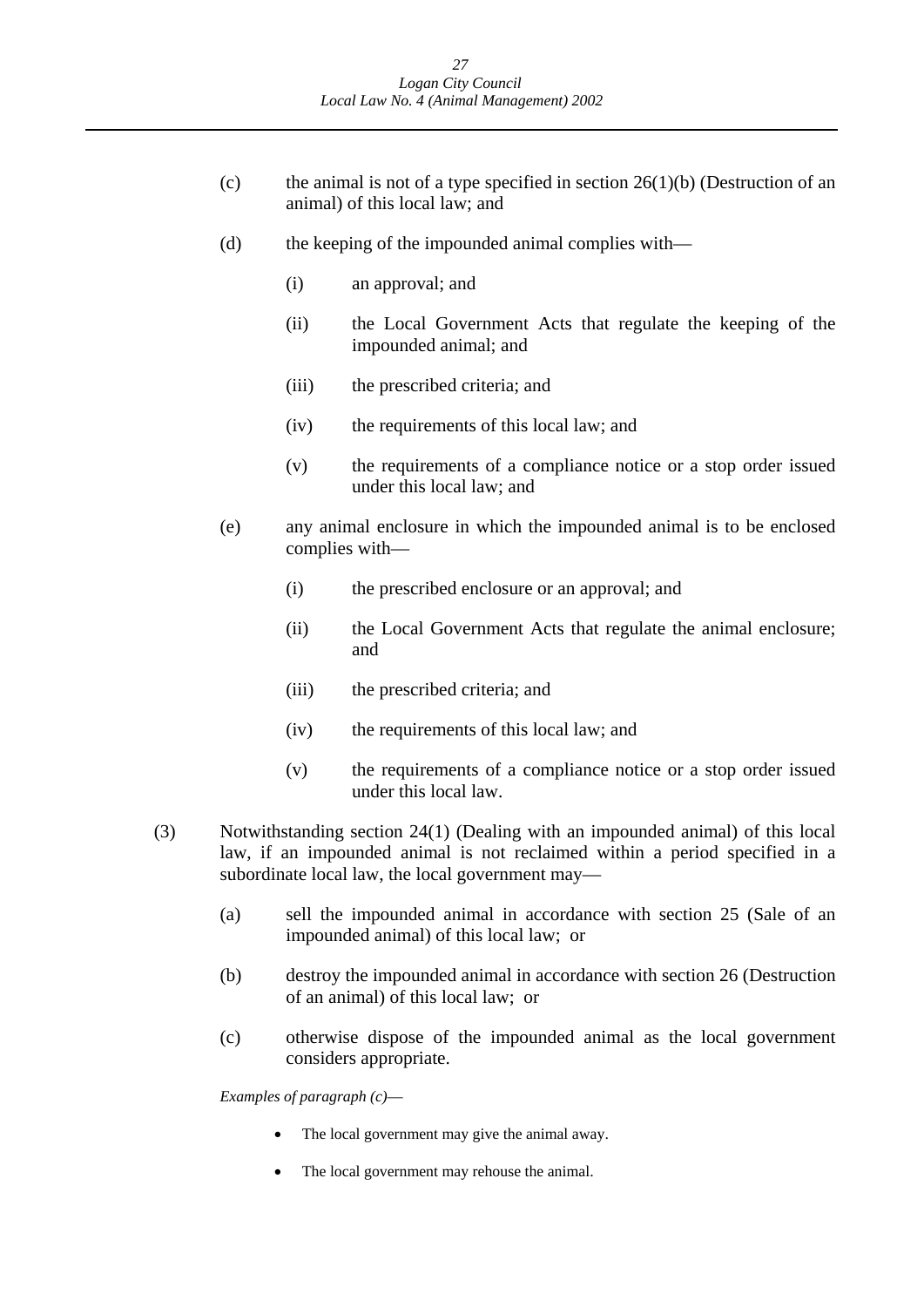<span id="page-28-0"></span>(4) Notwithstanding a failure to comply with the provisions of this local law, the sale or disposal of an impounded animal by the local government confers valid and paramount title to the impounded animal to the purchaser or disponee of the impounded animal as though the local government were the owner of the impounded animal.

### **25 Sale of an impounded animal**

- (1) The local government may—
	- (a) offer an impounded animal for sale by public auction; or
	- (b) sell an impounded animal by private sale where the local government is not required by a Local Government Act to offer the animal for sale by public auction.
- (2) If the local government intends to sell an impounded animal by public auction, the local government is to exhibit at the animal management centre at least two business days before the date of the public auction a notice stating the time and place of the auction.
- (3) The local government is to apply all money realised from the sale of an impounded animal by public auction or otherwise in the following manner.
	- (a) first, towards the costs of the sale; and
	- (b) secondly, towards the costs of the impounding, including release fees; and
	- (c) thirdly, to the former owner of the impounded animal; and
	- (d) fourthly, to the local government.
- (4) The amount payable to the former owner of an impounded animal under section 25(3) (Sale of an impounded animal) of this local law is payable to the local government if—
	- (a) the identity of the former owner of the impounded animal is unknown to the local government from the local government's records; and
	- (b) no person establishes a valid claim to the amount to which the former owner of the impounded animal is entitled within six months of the date of the sale.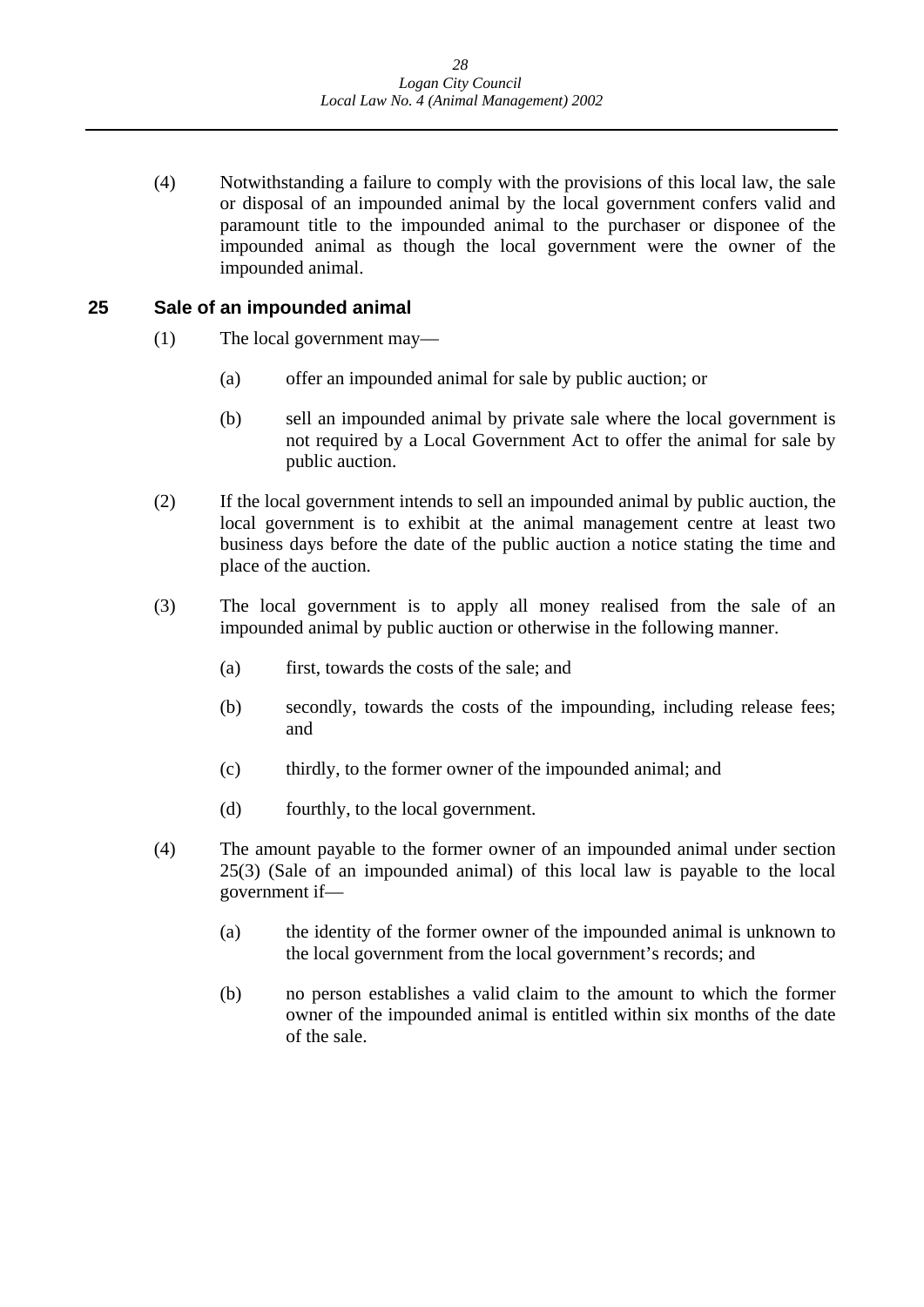### <span id="page-29-0"></span>**26 Destruction of an animal**

- (1) The local government may destroy an animal which is not a regulated  $\log^{10}$ . which—
	- (a) may be seized and impounded under this local law if—
		- (i) an authorised person is satisfied that the animal is unable to be seized and impounded using the means reasonably available to the authorised person without undue risk to the health or safety of the authorised person or other person; or
		- (ii) the animal is a feral animal; or
	- (b) has been seized and impounded under this local law if—
		- (i) the animal has been seized and impounded more than three (3) times within the prescribed period; or
		- (ii) the animal is diseased, injured or emaciated; or
		- (iii) the animal is a feral animal; or
		- (iv) the animal is a dangerous animal; or
		- (v) the animal is of a type specified in a subordinate local law; or
		- (vi) the animal has not been reclaimed within a period specified in a subordinate local law; or
		- (vii) a written request is received from the owner of the animal.
- (2) If the local government is satisfied that an impounded animal may be destroyed under section  $26(1)(b)(iv)$  (Destruction of an animal) of this local law, the local government is to—
	- (a) make a destruction order; and
	- (b) if the local government knows or can readily ascertain from the local government's records the name and address of the keeper of the impounded animal, give the keeper of the impounded animal a written notice stating—
		- (i) the terms of the destruction order; and

 $10$  The destruction of a regulated dog is provided for in the Animal Management Act.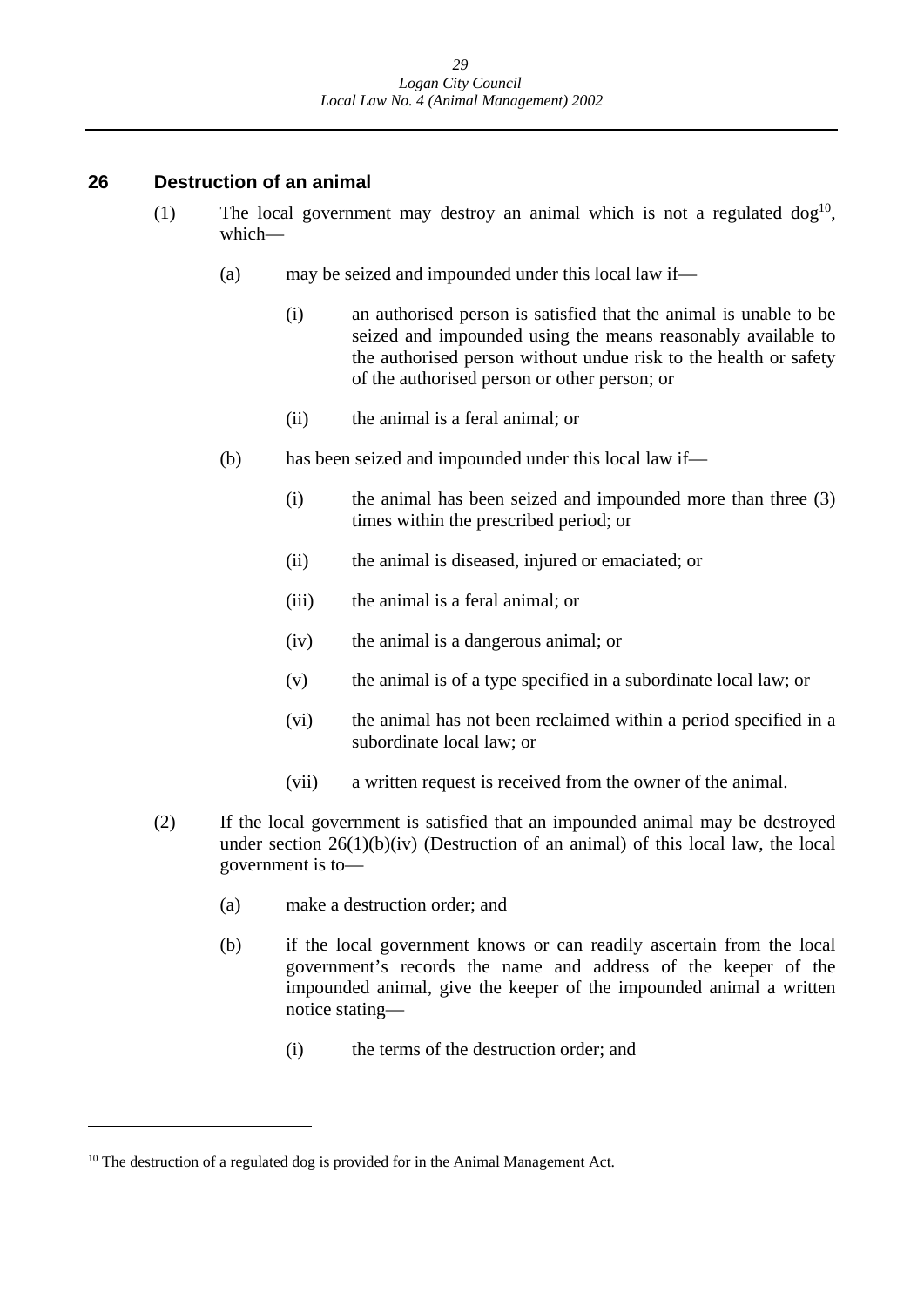- (ii) that the keeper of the impounded animal may, within 7 business days after the notice is given to the keeper of the impounded animal, appeal to the Court against the destruction order.
- <span id="page-30-0"></span>(3) The keeper of an impounded animal may appeal against the destruction order by filing an appeal in the Court and serving a copy of the appeal on the local government within 7 business days after the notice is given to the keeper of the impounded animal.
- (4) The Court may—
	- (a) confirm the destruction order with or without conditions; or
	- (b) quash the destruction order with or without conditions.
- (5) The Court may only quash the destruction order if the Court is satisfied, on the balance of probabilities, that—
	- (a) the animal was unlawfully seized and impounded; or
	- (b) there was no legal basis for the making of the destruction order; or
	- (c) an alternative order agreed between the local government and the keeper of the impounded animal is consistent with the objects of this local law.
- (6) Where the Court quashes the destruction order the Court may make an order for the costs of the appeal against the local government.
- (7) Where the Court confirms a destruction order—
	- (a) the Court may order the keeper of the impounded animal to pay the local government's costs of the appeal and all costs relating to the seizure, impounding, care and destruction of the animal; and
	- (b) the local government may—
		- (i) sell the impounded animal to a person who is to destroy the impounded animal; or
		- (ii) destroy the impounded animal; or
		- (iii) otherwise dispose of the impounded animal to ensure its destruction as the local government considers appropriate.

#### **Dealing with a surrendered animal 27**

- (1) The keeper of an animal may surrender the animal to the local government as though the keeper of the animal were the owner of the animal.
- (2) If an animal has been surrendered to the local government under section 27(1) (Dealing with a surrendered animal) of this local law—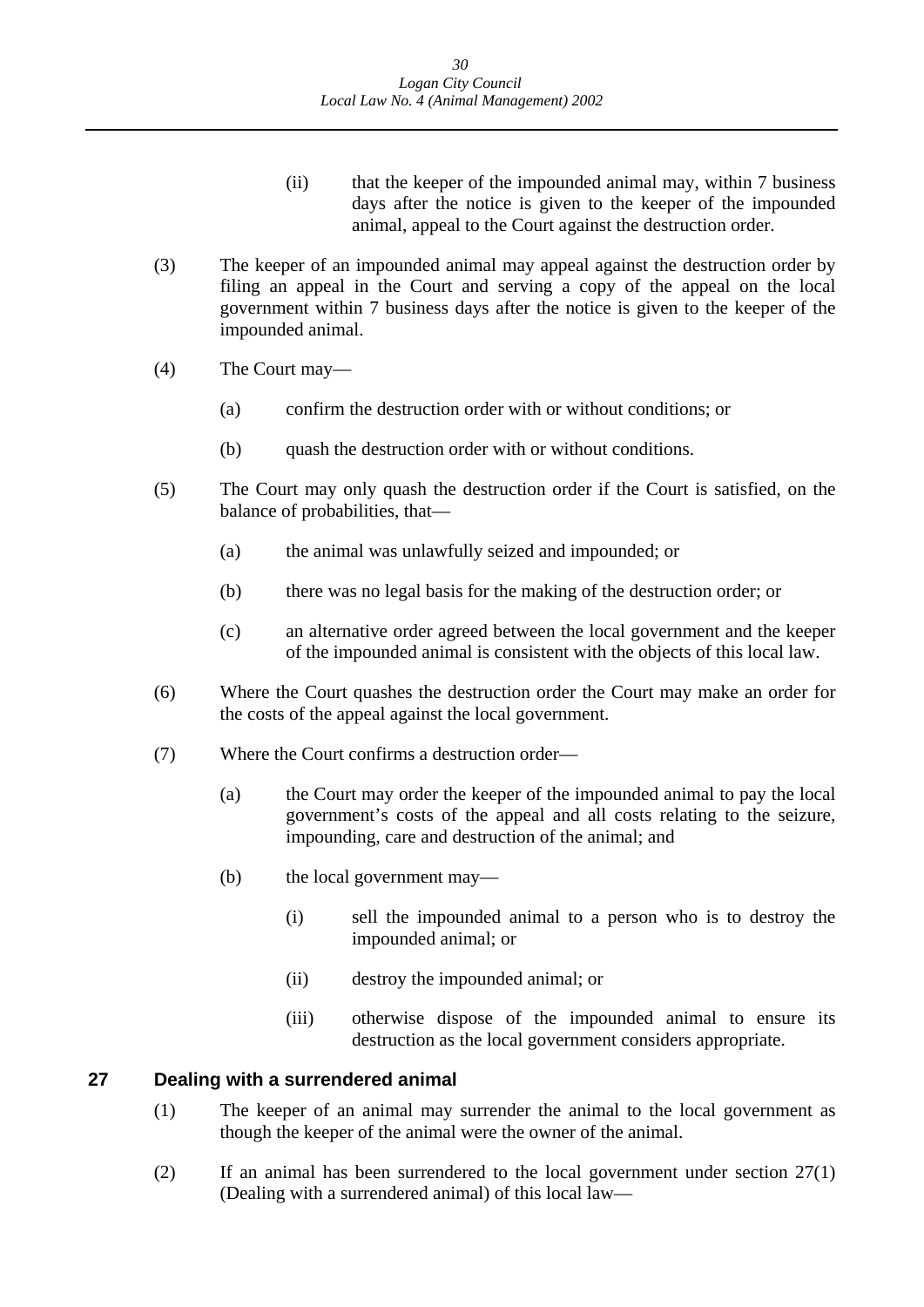- <span id="page-31-0"></span>(a) the keeper of the animal is deemed to have had the necessary legal authority from the owner of the animal to confer on the local government valid and paramount title to the animal; and
- (b) the local government is deemed to have been conferred with valid and paramount title to the animal; and
- (c) the local government has the power to deal with the animal as the local government considers appropriate including without limitation the power to—
	- (i) sell the animal; and
	- (ii) destroy the animal; and
	- (iii) otherwise dispose of the animal as the local government considers appropriate; and
- (d) the prior owner of the animal has no legal title, entitlement, right or interest in relation to the animal.
- (3) If a registered animal is surrendered under section 27(1) (Dealing with a surrendered animal) of this local law, the local government is to give written notice to the owner of the animal that the animal has been surrendered to the local government if—
	- (a) the keeper of the animal is not the owner of the animal; and
	- (b) the local government knows or can readily ascertain from the local government's records the name and address of the owner of the animal.
- (4) In this section—

*surrender* means in relation to the keeper of an animal, an action or omission by the keeper of the animal to deliver possession of the animal to the local government.

## **Part 5 Enforcement**

#### **Compliance notice 28**

- (1) The local government may give a compliance notice to—
	- (a) a person who contravenes this local law; and
	- (b) any person involved in the contravention of this local law under section 36 (Liability of third parties) of this local law; and
	- (c) the keeper of an animal if the person who contravenes this local law is not the owner of the animal.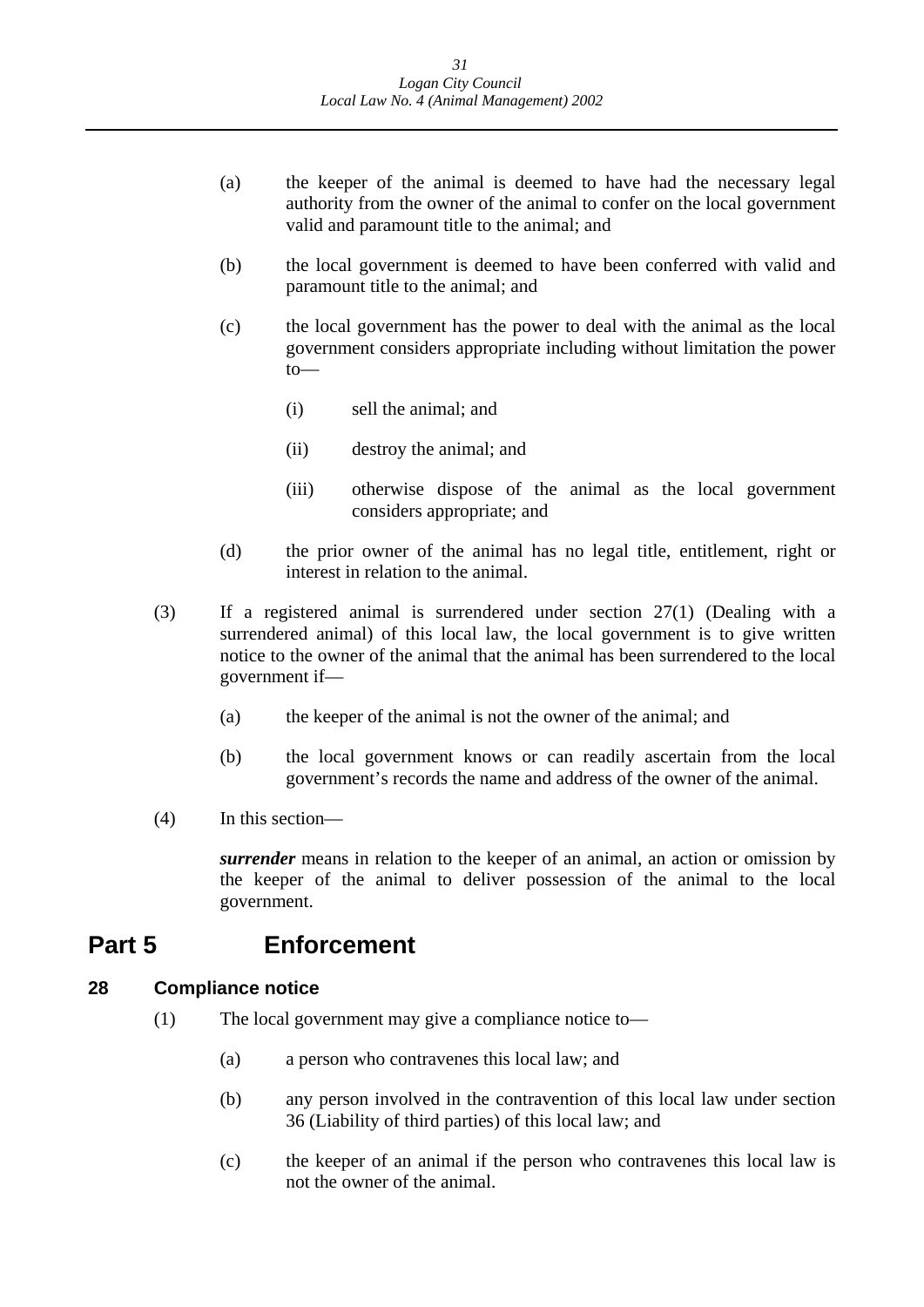- <span id="page-32-0"></span>(2) A compliance notice may require the person to whom it is given to—
	- (a) stop the contravention if the contravention is of a continuing or recurrent nature; and
	- (b) perform work or otherwise take specified action to remedy the contravention, including the making of an application for an approval, for or within a time specified in the compliance notice, whether or not the contravention is of a continuing or recurrent nature; and
	- (c) perform work or otherwise take specified action for or within a time specified in the compliance notice to ensure compliance with the criteria specified in—
		- (i) section 9 (General compliance provision) of this local law, in the case of the keeping of an animal; or
		- (ii) section 22 (General compliance provision) of this local law in the case of an animal enclosure.

### *Example for paragraph (c)*—

The local government may give a compliance notice requiring the following—

- the removal of an animal which is not a regulated dog from the premises;
- the keeping of an animal which is not a regulated dog in a prescribed enclosure;
- prescribed enclosure; the animal enclosure to be constructed and maintained to the standard of a
- the keeping of a prescribed animal to be in accordance with an approval.
- (3) A person to whom a compliance notice is given is to comply with the compliance notice.

Maximum penalty for subsection  $(3)$  – 50 penalty units.

#### **29 Stop order**

- (1) The local government may, by notice to the keeper of an animal which is not a regulated dog, require the person to cease to keep the animal within the time allowed in the notice where—
	- (a) a compliance notice is not complied with within the time allowed for compliance in the compliance notice; or
	- (b) the keeper of the animal does not—
		- (i) hold an approval in respect of the animal; or
		- (ii) comply with the prescribed criteria; or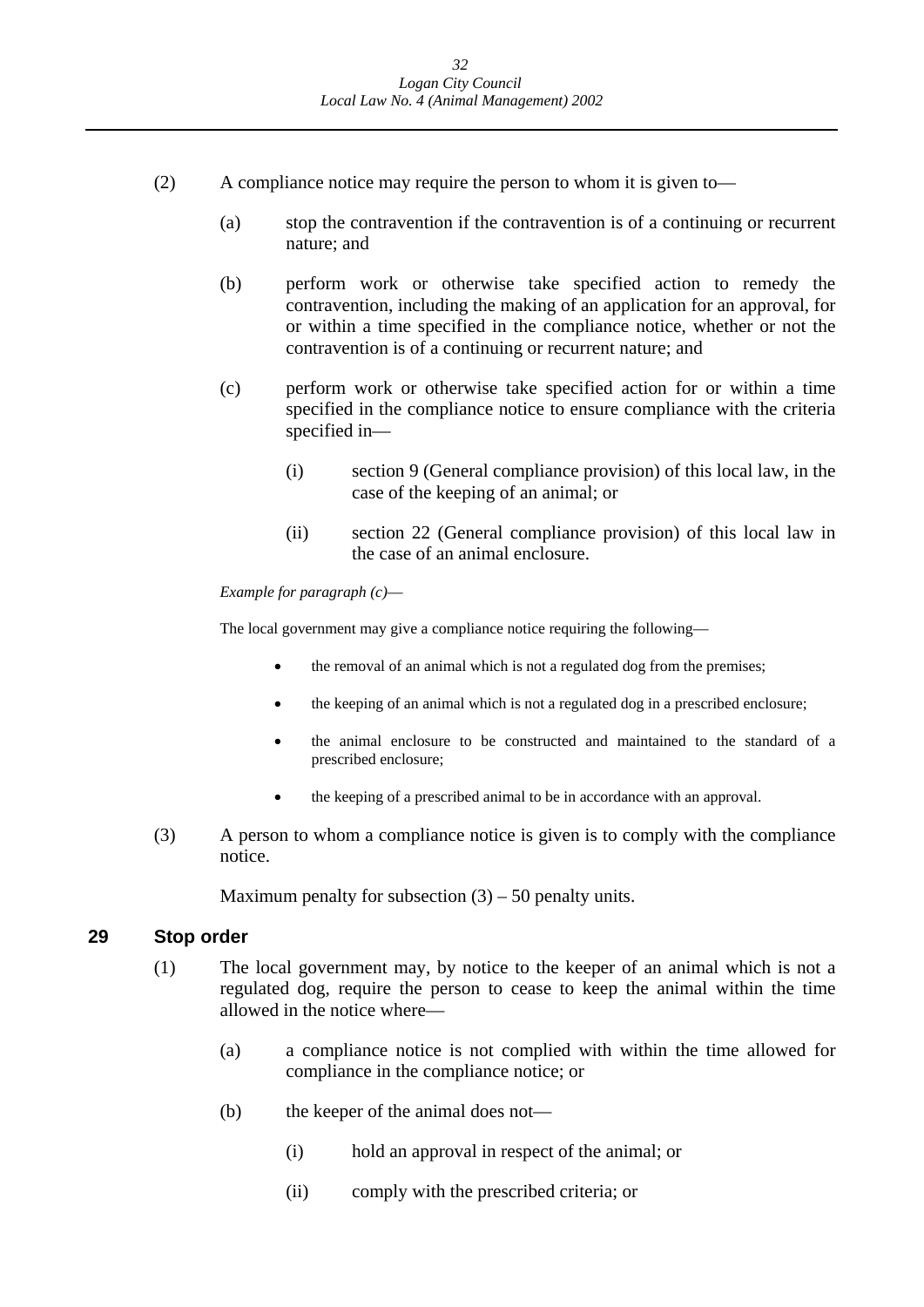(iii) comply with the requirements of this local law; or

### (c) the keeping of the animal—

- $(i)$  is in the authorised person's opinion likely to give rise to—
	- (A) harm to human health or safety or personal injury; or
	- (B) property damage or a loss of amenity; or
	- (C) environmental harm or environmental nuisance; or
	- (D) a nuisance; or
	- (E) a reasonable apprehension in the mind of a person of a threat of harm to human health or safety or personal injury; or
- (ii) does not comply with—
	- (A) the prescribed criteria; or
	- (B) the provisions of the Local Government Acts that regulate the keeping of the animal; or
	- (C) the requirements of this local law; or
- (d) the prescribed activity—
	- $(i)$  is in the authorised person's opinion likely to give rise to—
		- (A) harm to human health or safety or personal injury; or
		- (B) property damage or a loss of amenity; or
		- (C) environmental harm or environmental nuisance; or
		- (D) a nuisance; or
	- (ii) does not comply with—
		- (A) an approval; or
		- (B) the prescribed enclosure; or
		- (C) the prescribed criteria; or
		- (D) the provisions of the Local Government Acts that regulate the animal enclosure; or
		- (E) the requirements of this local law; or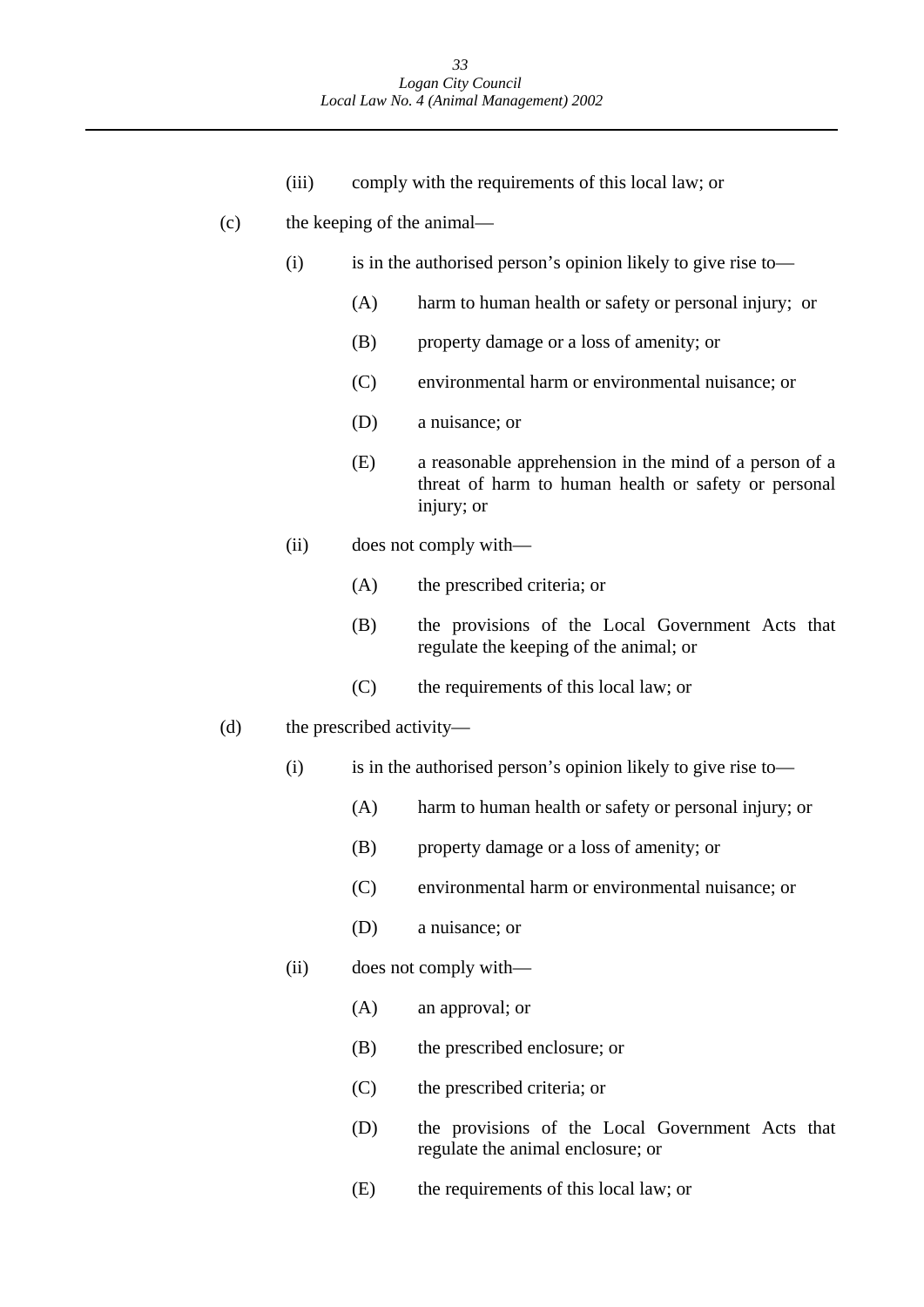- <span id="page-34-0"></span>(e) the premises on which the animal is kept does not comply with the prescribed criteria or the requirements of this local law.
- (2) Subject to section 29(3) (Stop order) of this local law, the person to whom the stop order is given is to—
	- (a) cease to keep the animal by—
		- (i) delivering the animal to the local government; or
		- (ii) removing the animal permanently from the local government area; or
		- (iii) destroying the animal; or
		- (iv) such other method as is agreed by the local government and the person to whom the stop order is given; and
	- (b) comply with the stop order.
- (3) The stop order ceases where the person to whom a stop order is given has complied with to the satisfaction of an authorised person—
	- (i) the requirements of this local law; and
	- (ii) the prescribed criteria; and
	- (iii) the conditions of any relevant approval; and
	- (iv) the requirements of any relevant compliance notice; and
	- (v) the requirements of the stop order.

#### **30 Inspection of keeping of an animal**

- (1) An authorised person may inspect the keeping of an animal or the proposed keeping of an animal and any premises, vehicle, equipment, animal, plant or other thing involved in or proposed to be involved in the keeping of an animal to find out whether there is compliance with $11$ —
	- (a) the requirements of this local law; and
	- (b) the prescribed criteria; and
	- (c) the conditions of any relevant approval; and
	- (d) the requirements of a compliance notice; and

<sup>11</sup> See the powers contained in Chapter 5, Part 2, Division 1 of the *Local Government Act 2009*.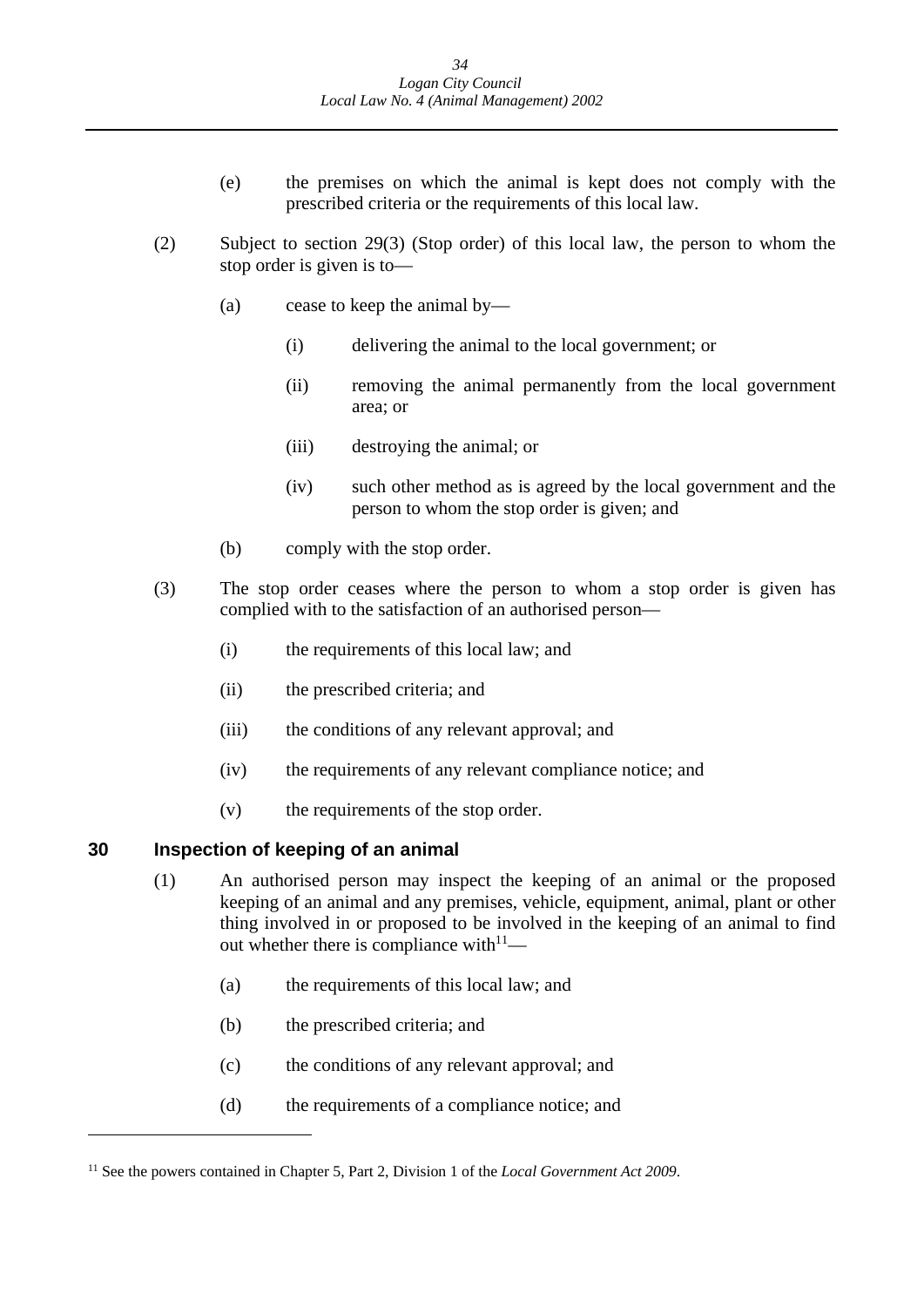- (e) the requirements of a stop order.
- <span id="page-35-0"></span>(2) An authorised person may direct the keeper of an animal to produce for inspection $12$ —
	- (a) any relevant approval granted by the local government; and
	- (b) any records that are required to be kept as a condition of any relevant approval or as specified in a subordinate local law and may take copies of or extracts from those records; and
	- (c) any vehicle, equipment, enclosure, animal, plant or thing involved in the keeping of the animal.
- (3) An authorised person may measure, weigh, sample, test or otherwise examine anything that may be inspected under section 30 (Inspection of keeping of animal) of this local law<sup>13</sup>
- (4) A keeper of an animal is to comply with—
	- (a) a direction of an authorised person under section 30(2) (Inspection of keeping of an animal) of this local law; and
	- (b) the terms of a periodic inspection, monitoring or management program in respect of the keeping of an animal specified in a subordinate local law.

Maximum penalty for subsection  $(4) - 50$  penalty units.

#### **31 Performance of work**

- (1) A person committing an offence under this local law is to make good any damage caused directly or indirectly by the commission of the offence.
- (2) The local government may perform work where a person has failed to perform work required to be performed by  $14$ —
	- (a) section 31(1) (Performance of work) of this local law; or
	- (b) a compliance notice or a stop order issued under this local law; or
	- (c) a condition of any relevant approval; or
	- (d) any other provision of this local law.

<sup>&</sup>lt;sup>12</sup> See the powers contained in Chapter 5, Part 2, Division 1 of the *Local Government Act 2009*.

<sup>13</sup> See the powers contained in Chapter 5, Part 2, Division 1 of the *Local Government Act 2009*.

<sup>&</sup>lt;sup>14</sup> The exercise of this power is subject to Chapter 5, Part 2, Division 1 of the *Local Government Act 2009*.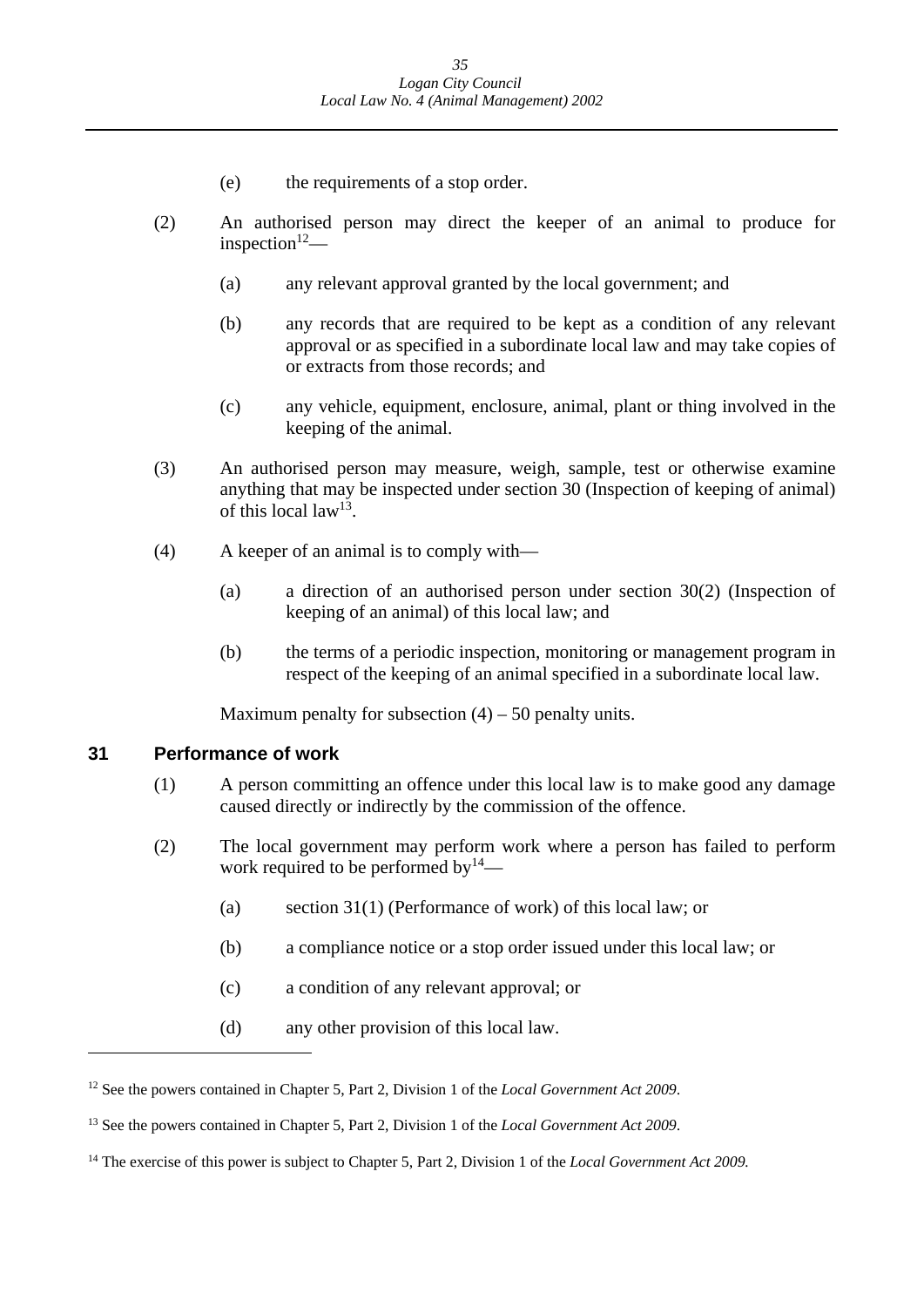- <span id="page-36-0"></span>(3) The local government may in the course of performing work remove from the premises any structure, vehicles, equipment, enclosure, animal, plant or thing involved in the keeping of the animal.<sup>15</sup>
- (4) The local government is to dispose of—
	- (a) an animal removed by the local government under section 31 (Performance of work) of this local law – in accordance with section 24 (Dealing with an impounded animal) of this local law; and
	- (b) any material of any nature (other than an animal) removed by the local government under section 31 (Performance of work) of this local law – in accordance with the provisions for the disposal of confiscated goods under *Local Law No. 2 (Administration) 2010*.
- (5) An authorised person may perform the work that the local government is empowered to undertake under section 31 (Performance of work) of this local law.
- (6) The Court may order a person found guilty of an offence under this local law to—
	- (a) perform work required to be performed by—
		- (i) section 31(1) (Performance of work) of this local law; or
		- (ii) a compliance notice or stop order issued under this local law; or
		- (iii) a condition of any relevant approval; or
		- (iv) a provision of this local law; and
	- (b) pay to the local government all costs incurred by the local government in performing the work under section 31 (Performance of work) of this local law.

#### **32 Powers of entry and cost recovery**

- (1) If the work to be carried out by the local government is on land of which the local government is not the owner or occupier, the local government may enter the land to perform the work $16$ —
	- (a) if the person who has failed to perform the work is the owner or occupier of the land; or

<sup>&</sup>lt;sup>15</sup> The exercise of this power is subject to Chapter 5, Part 2, Division 1 of the *Local Government Act 2009*.

 16 The exercise of this power is subject to Chapter 5, Part 2, Division 1 of the *Local Government Act 2009*.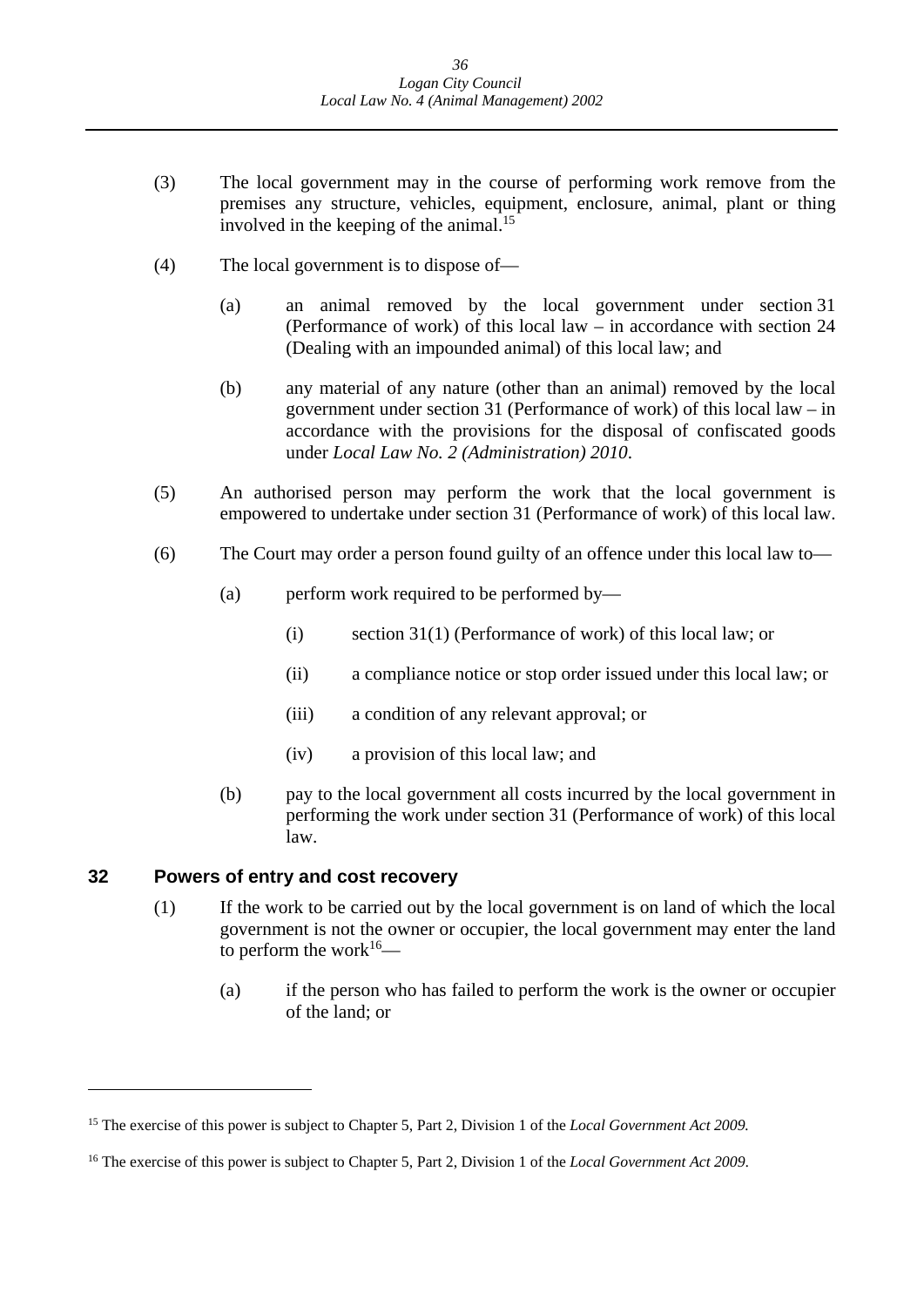- <span id="page-37-0"></span>(b) if the entry is necessary for the exercise of the local government's jurisdiction.
- (2) If the person who failed to perform the work is the owner of the land, the amount properly and reasonably incurred by the local government to perform the work is recoverable, together with any interest, under Chapter 5, Part 2, Division 1 of the *Local Government Act 2009.*
- (3) If the person who failed to perform the work is not the owner of the land, the amount properly and reasonably incurred by the local government is recoverable as a debt from the person in default together with interest on the same basis as applies to an owner of the land under Chapter 5, Part 2, Division 1 of the *Local Government Act 2009.*

## **Part 6 Administrative provisions**

## **33 Executive officers to ensure the corporation complies with the local law**

- (1) The executive officers of a corporation are to ensure the corporation complies with this local law.
- (2) If a corporation commits an offence against a provision of this local law, each of the corporation's executive officers also commit an offence, namely, the offence of failing to ensure that the corporation complies with the provision.

Maximum penalty for subsection  $(2)$  – the penalty for the contravention of the provision by an individual.

- (3) Evidence that the corporation has been convicted of an offence against a provision of this local law is evidence that each of the executive officers committed the offence of failing to ensure that the corporation complied with the provision.
- (4) However, it is a defence for an executive officer to prove—
	- (a) if the officer was in a position to influence the conduct of the corporation in relation to the offence – the officer exercised reasonable diligence to ensure the corporation complied with the provision; or
	- (b) the officer was not in a position to influence the conduct of the corporation in relation to the offence.
- (5) This section applies so as not to limit or affect in any way the liability of a corporation to be proceeded against and punished for an offence committed by the corporation in contravention of this local law.

## **34 Owners and occupiers to ensure compliance with the local law**

(1) The owner and occupier are to ensure that an offence is not committed on the premises.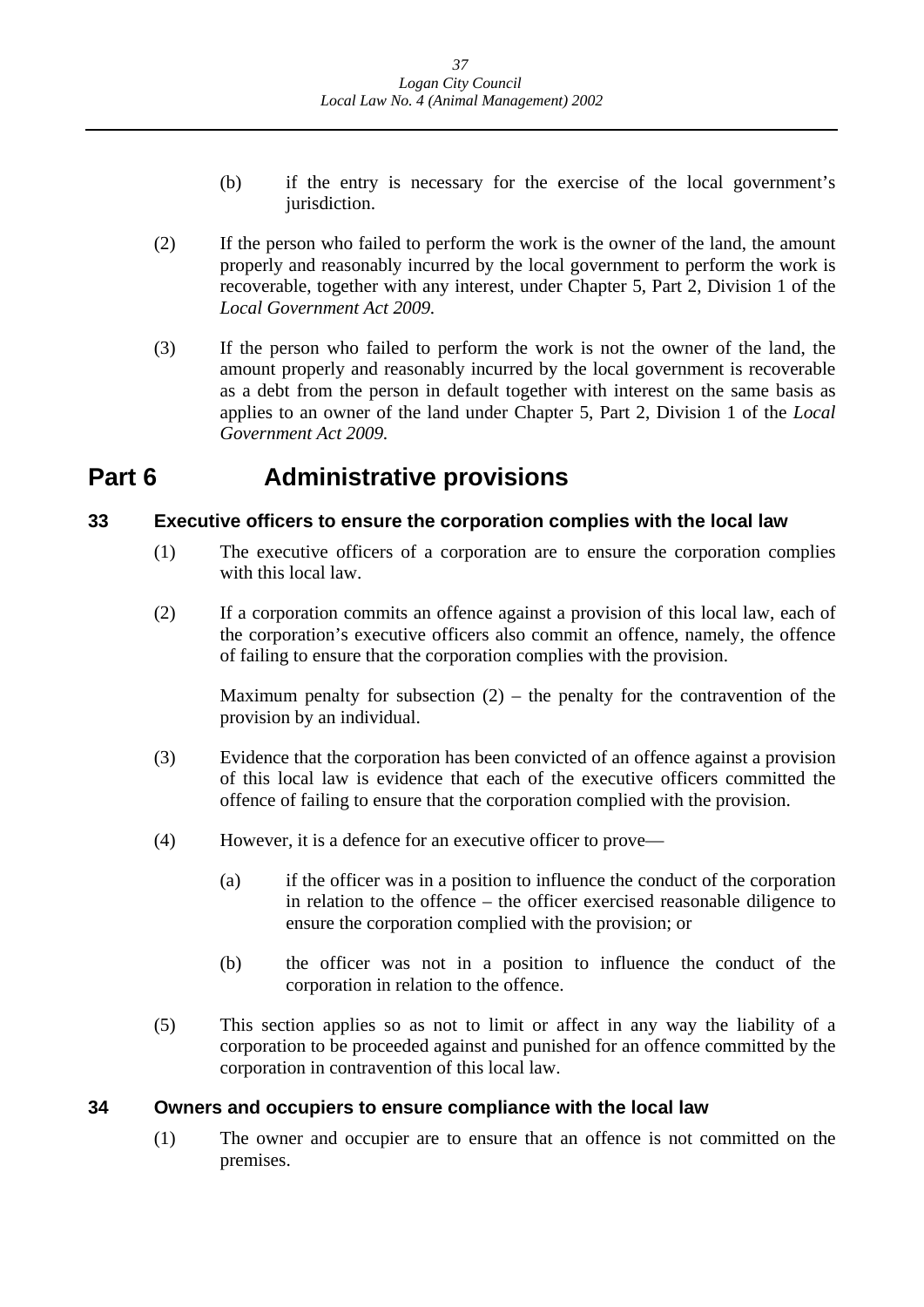<span id="page-38-0"></span>(2) If an offence is committed on the premises, the owner and occupier of the premises also commit an offence, namely the offence of failing to ensure that an offence is not committed on the premises.

Maximum penalty for subsection  $(2)$  – the penalty for the commission of the offence on the premises.

- (3) Evidence that an offence has been committed on the premises is evidence that the owner and occupier of the premises committed the offence of failing to ensure that the offence is not committed on the premises.
- (4) However, it is a defence for an owner or occupier to prove that—
	- (a) the owner or occupier exercised reasonable diligence to ensure that an offence was not committed on the premises; or
	- (b) the offence was committed on the premises without that person's knowledge or consent.

### **35 Keeper of an animal to ensure compliance with the local law**

- (1) The keeper of an animal is to ensure that an offence is not committed in relation to the keeping of the animal.
- (2) If an offence is committed in relation to the keeping of an animal, the keeper of the animal also commits an offence, namely the offence of failing to ensure that the offence is not committed in relation to the keeping of the animal.

Maximum penalty for subsection  $(2)$  – the penalty for the commission of the offence in relation to the keeping of the animal

- (3) Evidence that an offence was committed in relation to the keeping of an animal is evidence that the keeper of the animal committed the offence of failing to ensure that the offence is not committed in relation to the keeping of the animal.
- (4) However, it is a defence for the keeper of an animal to prove that—
	- (a) the keeper of the animal exercised reasonable diligence to ensure that an offence was not committed in relation to the keeping of the animal; or
	- (b) the offence was committed without that person's knowledge or consent.

## **36 Liability of third parties**

(1) Any person involved in a contravention of this local law commits an offence.

Maximum penalty for subsection  $(1)$  – the penalty for which any person who committed the contravention would be liable.

(2) For the purposes of section 36(1) (Liability of third parties) of this local law, a person involved in a contravention of this local law is any person who—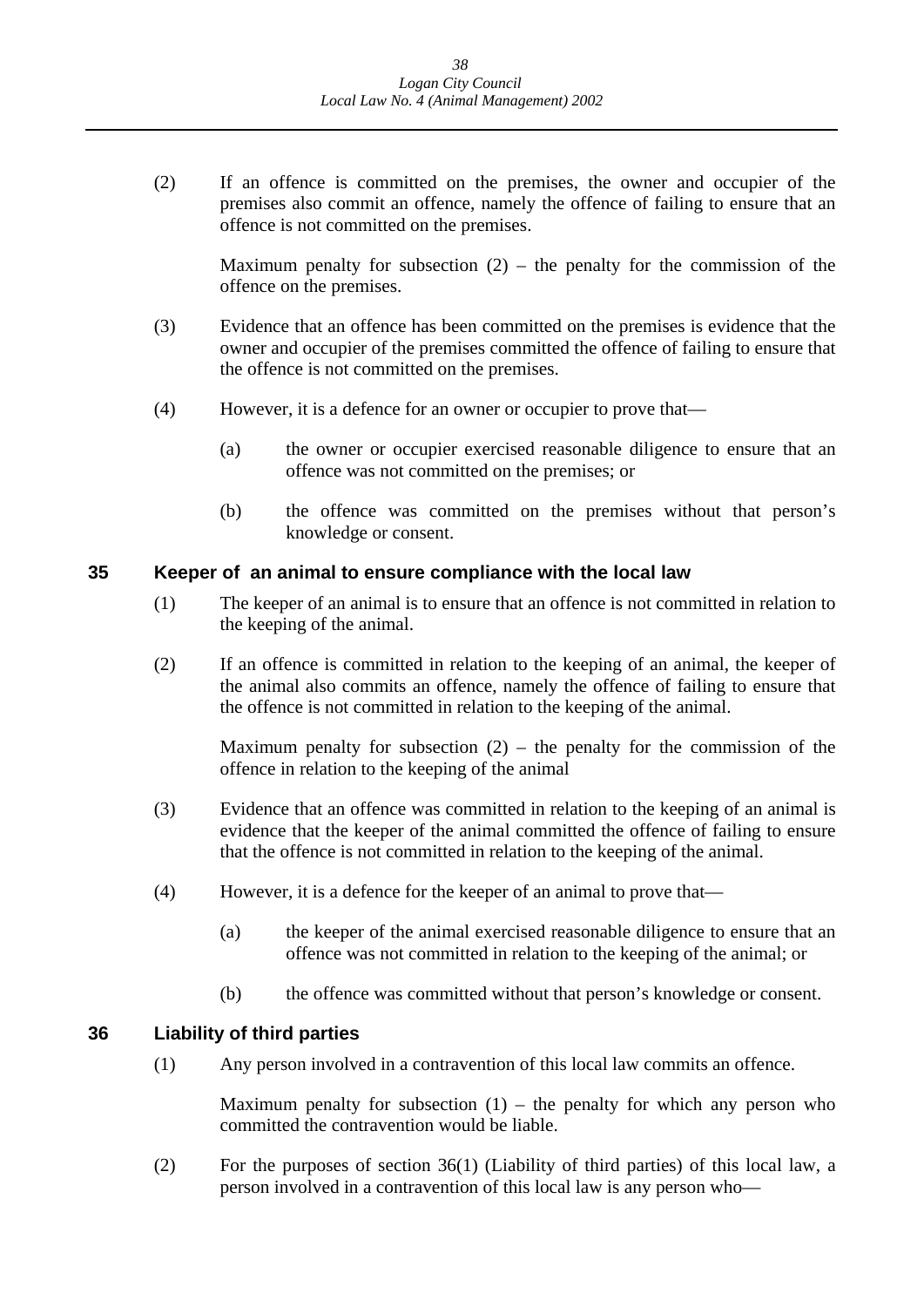- <span id="page-39-0"></span>(a) has aided, abetted, counselled or procured the contravention; or
- (b) has induced, whether by threats or promises or otherwise, the contravention; or
- (c) has been in any way, directly or indirectly, knowingly concerned in, or party to, the contravention; or
- (d) has conspired with others to effect the contravention; or
- (e) has knowingly benefited from or knowingly was capable of benefiting from the contravention.

### **37 Attempts to commit offences**

(1) A person who attempts to commit an offence under this local law commits an offence.

Maximum penalty for subsection  $(1)$  – half the maximum penalty for committing the offence.

(2) The provisions of the *Criminal Code* relevant to an attempt to commit an offence apply to the attempt.

### **38 Defence**

It is a defence to any breach of or non compliance with a provision contained in this local law if a person has a lawful excuse or defence.

### *Example*—

It is a defence to any breach or non-compliance of any provision contained in a local law if a person was not criminally responsible in accordance with Chapter 5 (Criminal Responsibility) of the *Criminal Code*.

## **Part 7 Subordinate local laws**

### **39 Subordinate local laws**

The local government may, in a subordinate local law, specify—

- (a) an animal to which this local law applies under the Schedule (Dictionary) of this local law; and
- (b) an animal that is excluded from the application of this local law under the Schedule (Dictionary) of this local law; and
- (c) an animal as a dangerous animal under the Schedule (Dictionary) of this local law; and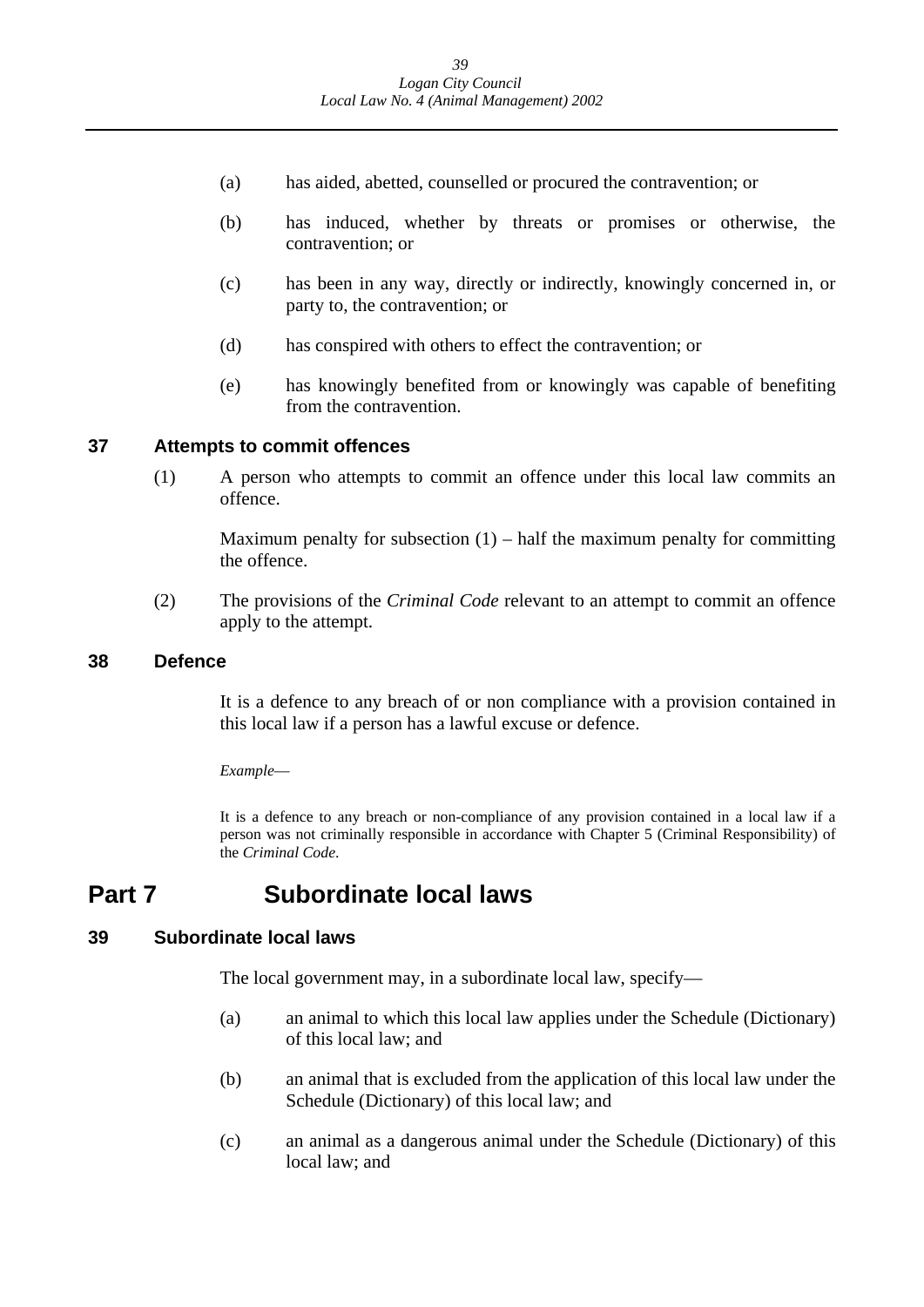- (d) the assessment criteria for deciding an application for an approval for undertaking a prescribed activity under the Schedule (Dictionary) of this local law; and
- (e) a building as a dwelling unit under the Schedule (Dictionary) of this local law; and
- (f) an animal as a domestic animal under the Schedule (Dictionary) of this local law; and
- (g) an animal as a feral animal under the Schedule (Dictionary) of this local law; and
- (h) a medical condition in respect of which an assistance dog may be trained for the purpose of assisting a person under the Schedule (Dictionary) of this local law; and
- (i) the purpose for which an assistance animal which is a dog may be primarily used under the Schedule (Dictionary) of this local law; and
- (j) an animal as an assistance animal under the Schedule (Dictionary) of this local law; and
- (k) an identifying tag for a registrable animal under the Schedule (Dictionary) of this local law; and
- (l) as a local government road a public place that is to be subject to this local law under the Schedule (Dictionary) of this local law; and
- (m) the prescribed criteria with which an animal, the keeper of an animal and the premises on which an animal is kept are to comply under the Schedule (Dictionary) of this local law; and
- (n) the prescribed criteria with which an animal enclosure and the keeper of an animal for which the animal enclosure is constructed and maintained are to comply under the Schedule (Dictionary) of this local law; and
- (o) the prescribed enclosure within which an animal is to be kept under the Schedule (Dictionary) of this local law; and
- (p) a prescribed period under the Schedule (Dictionary) of this local law; and
- (q) a prescribed animal under the Schedule (Dictionary) of this local law; and
- (r) premises as a public place under the Schedule (Dictionary) of this local law; and
- (s) a thing as a structure under the Schedule (Dictionary) of this local law; and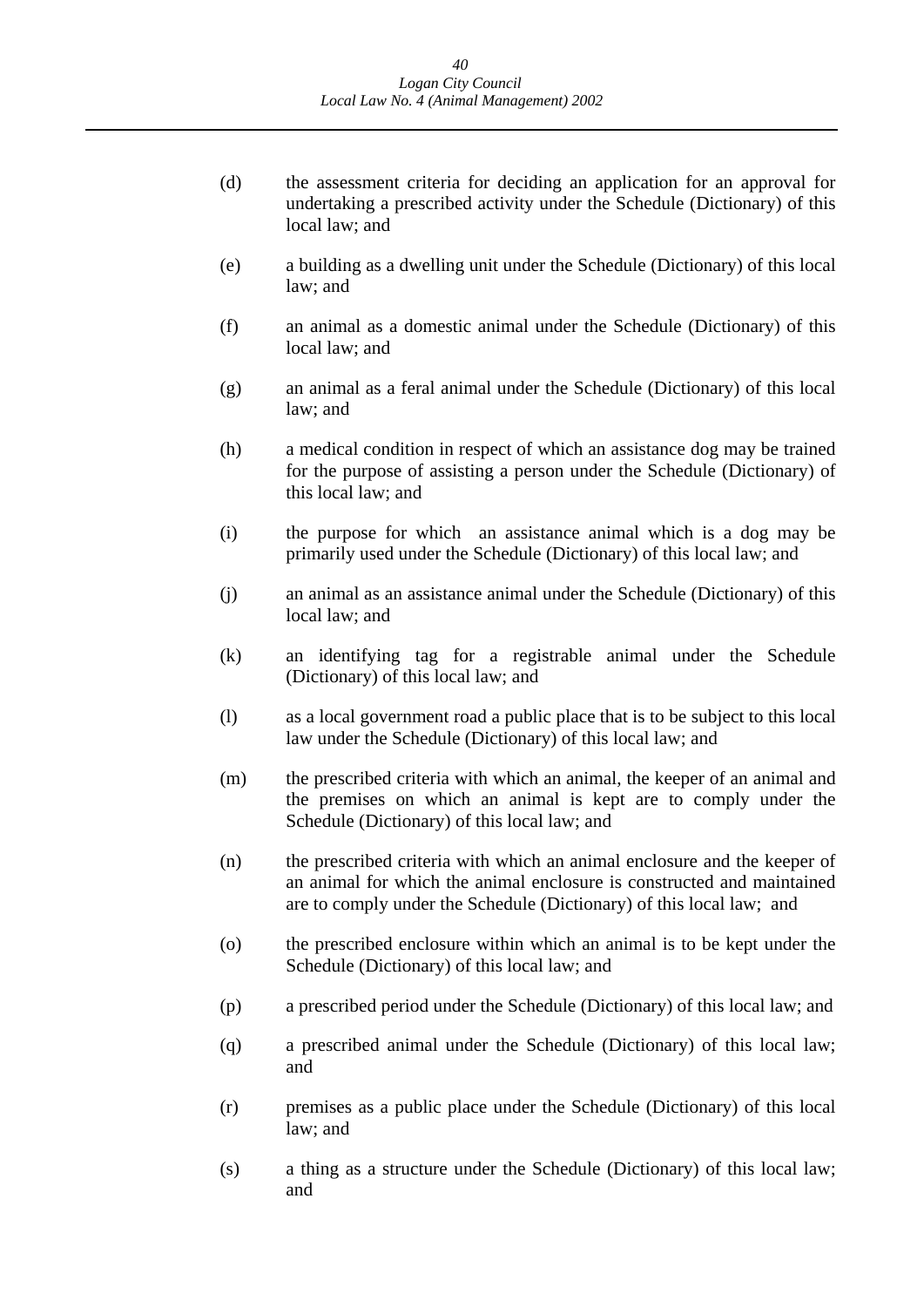- (t) the matters to which a local government may have regard in determining whether a person is a suitable person under the Schedule (Dictionary) of this local law; and
- (u) the training program for a trained security dog under the Schedule (Dictionary) for this local law; and
- (v) a thing as a vehicle under the Schedule (Dictionary) of this local law; and
- (w) the requirements to be satisfied for an animal to be under effective control under section  $4(1)(a)(iv)$  (Meaning of effective control) of this local law; and
- (x) the rights and obligations of an animal management centre authority under section 6 (Animal management centre authority) of this local law; and
- (y) the operations of an animal management centre under section 7(1) (Operation of an animal management centre) of this local law; and
- (z) matters to be contained in the Register of Impounded animals under section 8(1)(j) (Register of Impounded Animals) of this local law; and
- (aa) the office of which the Register of Impounded Animals is to be kept under section 8(2)(b) (Register of Impounded Animals) of this local law; and
- (ab) the standards to be complied with in respect of the disposal of the remains of a dead animal under section 11(4) (General requirements in respect of an animal) of this local law; and
- (ac) the details that are to be provided to the local government when selling the progeny of a registered animal under section 11(16)(f) (General requirements in respect of an animal) of this local law; and
- (ad) action that is to be taken in relation to premises using a security dog under section 12(1) (Requirements for security dog) of this local law; and
- (ae) the prescribed criteria in respect of a declared dangerous animal under section 13(2) (Declared dangerous animal) of this local law; and
- (af) information that is to accompany an application for an approval under section  $15(1)(c)(iv)$  (Application for an approval) of this local law; and
- (ag) the circumstances in which the local government may waive the requirements of section 15(1) (Application for an approval) of this local law under section  $15(2)(c)$  (Application for an approval) of this local law; and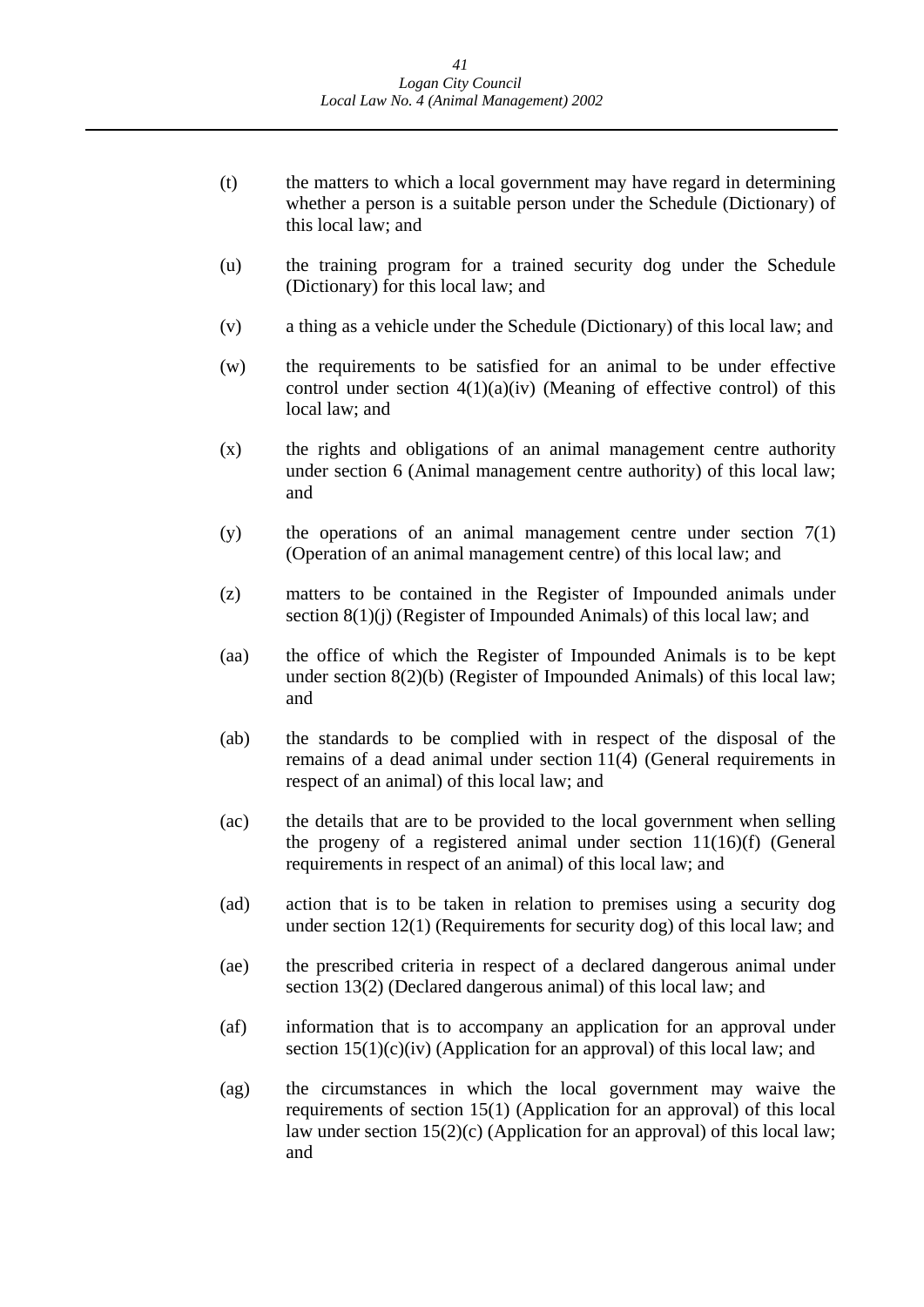- (ah) the extent to which non-compliance with the prescribed criteria is minor under section  $16(2)(g)$  (Deciding an application for an approval) of this local law; and
- (ai) the term of an approval under section  $17(1)(b)$  (Term of an approval) of this local law; and
- (aj) the records that are to be kept, the place at which those records are to be kept and the period for which those records are to be kept under section 18(2)(l) (Conditions of an approval) of this local law; and
- (ak) the conditions that are to be imposed in an approval or that will ordinarily be imposed in an approval under section 18(3) (Conditions of an approval) of this local law; and
- (al) a class of cat that is specified for the purpose of section 22A(4) (Registration obligation); and
- (am) the requirements for registering a cat for the purpose of section 22B(1) (How cat is registered); and
- (an) the requirements for renewing registration of a cat for the purpose of section 22E(1) (Renewal of registration); and
- (ao) the circumstances in which the local government may require further information or documents under section 22F(1) (Local government may require further information or documents); and
- (ap) a class or type of animal on a public place that may be seized and impounded by the local government under section  $23(1)(g)$  (Seizure and impounding of an animal) of this local law; and
- (aq) the period within which an impounded animal is to be retained under section 24(3) (Dealing with an impounded animal) of this local law; and
- (ar) the types of animals that may be destroyed under section  $26(1)(b)(v)$ (Destruction of an animal) of this local law; and
- (as) the records that are required to be kept under section  $30(2)(b)$  (Inspection of keeping of an animal) of this local law; and
- (at) the terms of a periodic inspection, monitoring or management program in respect of the keeping of an animal under section 30(4)(b) (Inspection of keeping of an animal) of this local law; and
- (au) any matter which may be authorised by an approval under a provision of this local law; and
- (av) such other matters as are provided for in this local law.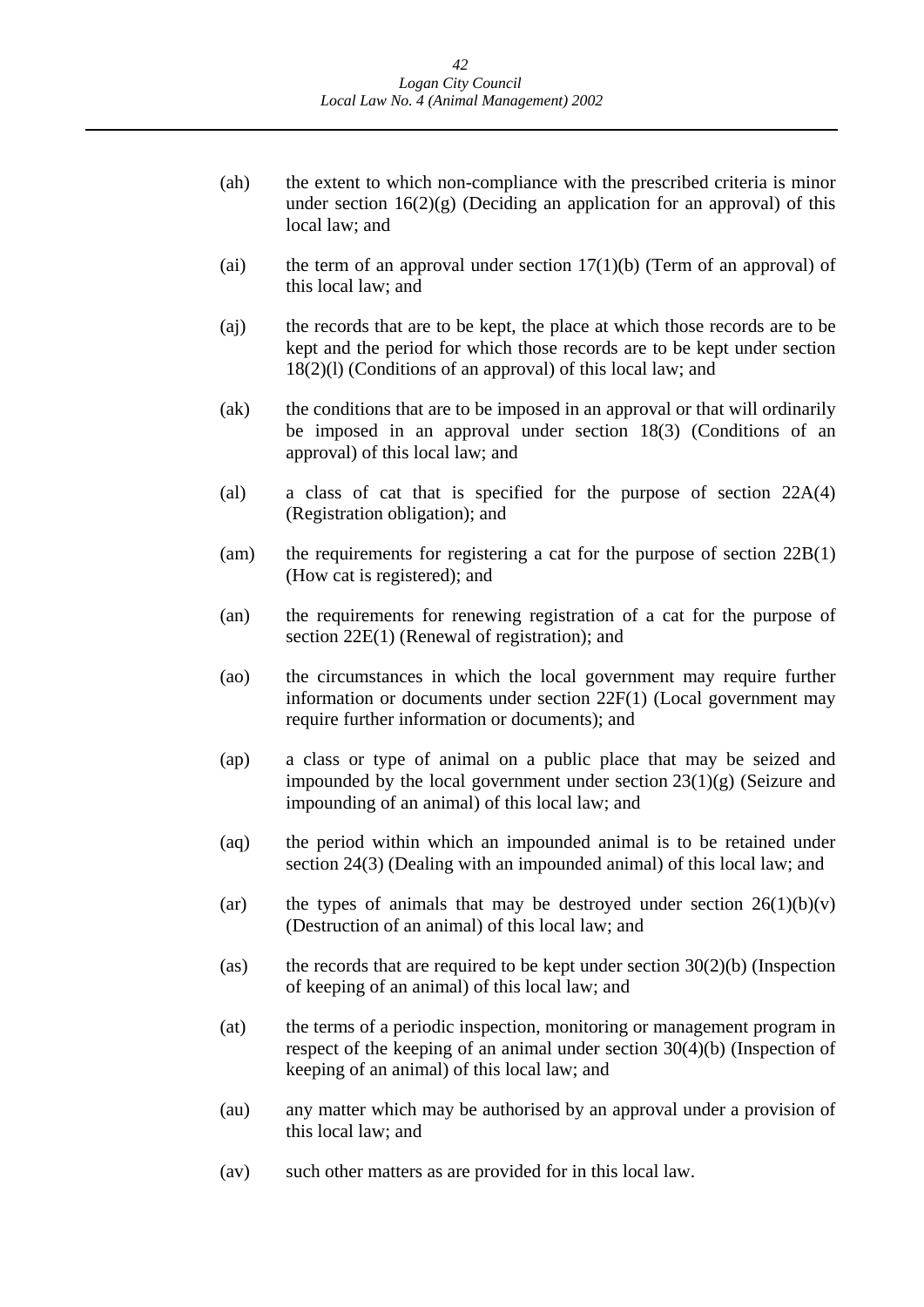## <span id="page-43-0"></span>**Schedule Dictionary**

section 3

*Animal Management Act* means the *Animal Management (Cats and Dogs) Act 2008*;

*adult* has the meaning given in section 4 (Meaning of effective control) of this local law.

*animal* includes—

- (a) any live reptile, amphibian, insect, bird, poultry, fish or mammal other than a human being; and
- (b)) but does not include an animal excluded by a subordinate local law having regard to the species, breed, sex, age, use or class of the animal.

*animal enclosure* means a building, structure or other thing within which an animal is enclosed.

*animal law* means this local law, a local law of another local government or a law of the State government relating to the keeping of an animal.

*animal management centre* means a place at which an animal is impounded.

*animal management centre authority* means the animal management centre authority established under section 6 (Animal management centre authority) of this local law.

*approval* has the meaning given in *Local Law No. 2 (Administration) 2010* and includes an approval which has been granted under section 16 (Deciding an application for an approval) of this local law which—

- (a) has not expired under section 17(2) (Term of an approval) of this local law; and
- (b) has not been cancelled under section 21 (Cancellation of an approval) of this local law.

*assessment criteria* means the criteria specified in a subordinate local law for deciding an application for an approval for undertaking a prescribed activity.

### *assistance animal* means—

- (a) a dog recognised as an assistance dog, guide dog or hearing dog under the *Guide, Hearing and Assistance Dogs Act 2009*; or
- (b) a dog which is—
	- (i) trained—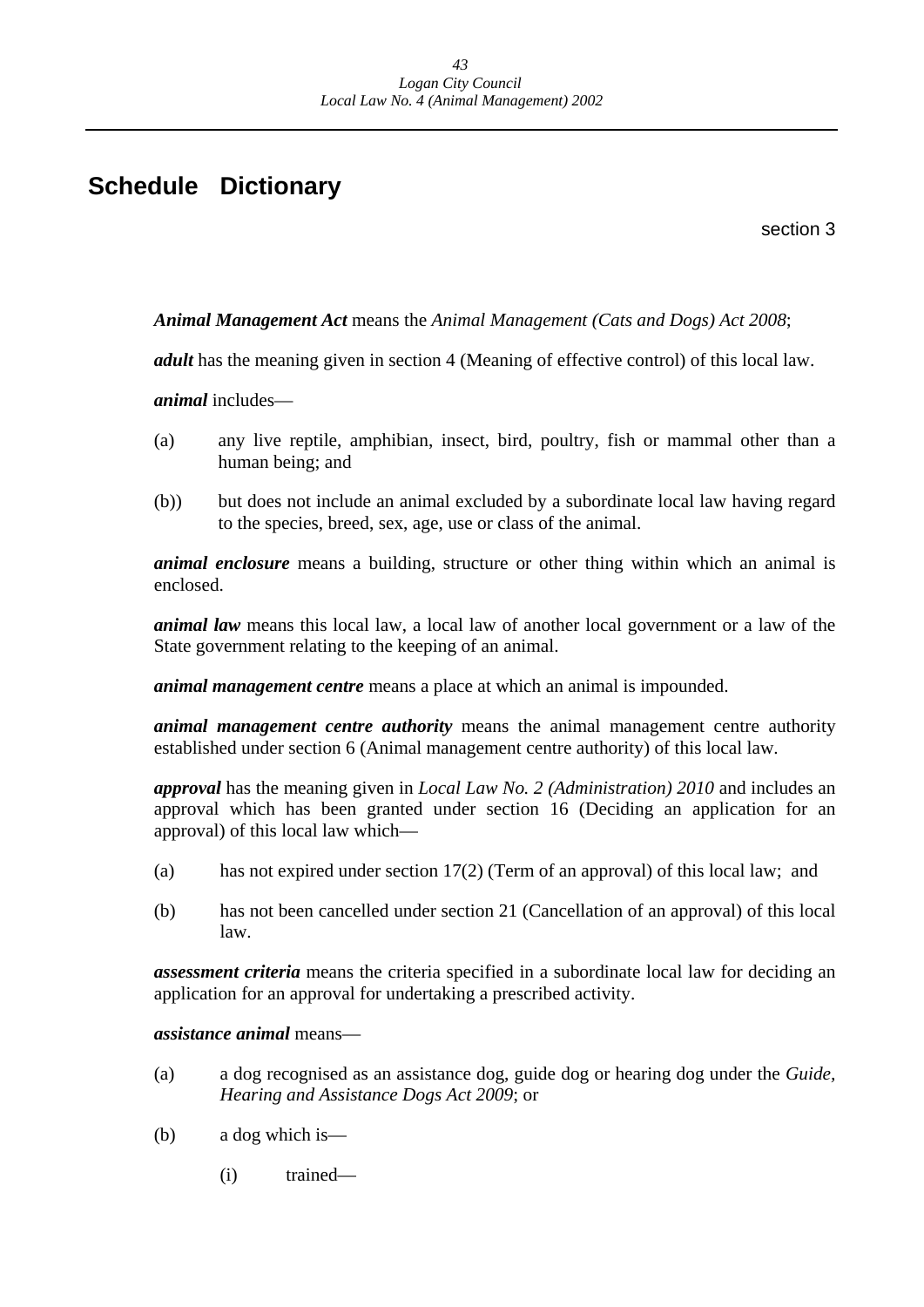- (A) by or on behalf of an association recognised by the local government; or
- $(B)$  for the purpose of assisting a person who—
	- (1) is disabled; or
	- (2) is blind or partially blind; or
	- (3) is hearing impaired; or
	- (4) has a medical condition specified in a subordinate local law; and
- (ii) primarily used for the purposes for which it was trained or such other purposes as are specified by a subordinate local law; or
- (c) an animal specified in a subordinate local law.

*attack* means to rush at or approach a person, an animal or a thing in such a manner so as to be likely to cause fear or alarm, whether or not the attacking animal actually contacts, bites or worries the person, animal or thing.

*authorised person* means a person authorised by the local government under *Local Law No. 2 (Administration) 2010* to exercise the powers of an authorised person under this local law.

*building* has the meaning given in the *Building Act 1975.* 

*cat* means an animal of the species *Felis catus* or *Felis domesticus*.

*cat register* means the register kept by the local government about each cat registered in the local government's area, which may include for example—

- (a) any information about the cat and its owner stated in the registration notice; and
- (b) any information given to the local government under Division 3 (Cat registration); and
- (c) any other information the local government considers appropriate.

*compliance notice* means a written notice given under section 28 (Compliance notice) of this local law.

*corporation* means a corporation as defined in the *Corporations Act 2001 (Cth)* and includes an association as defined in the *Associations Incorporation Act 1981*.

*Court* means the court of law which has jurisdiction to deal with offences under this local law.

*dangerous animal* means an animal which is not a dog, that—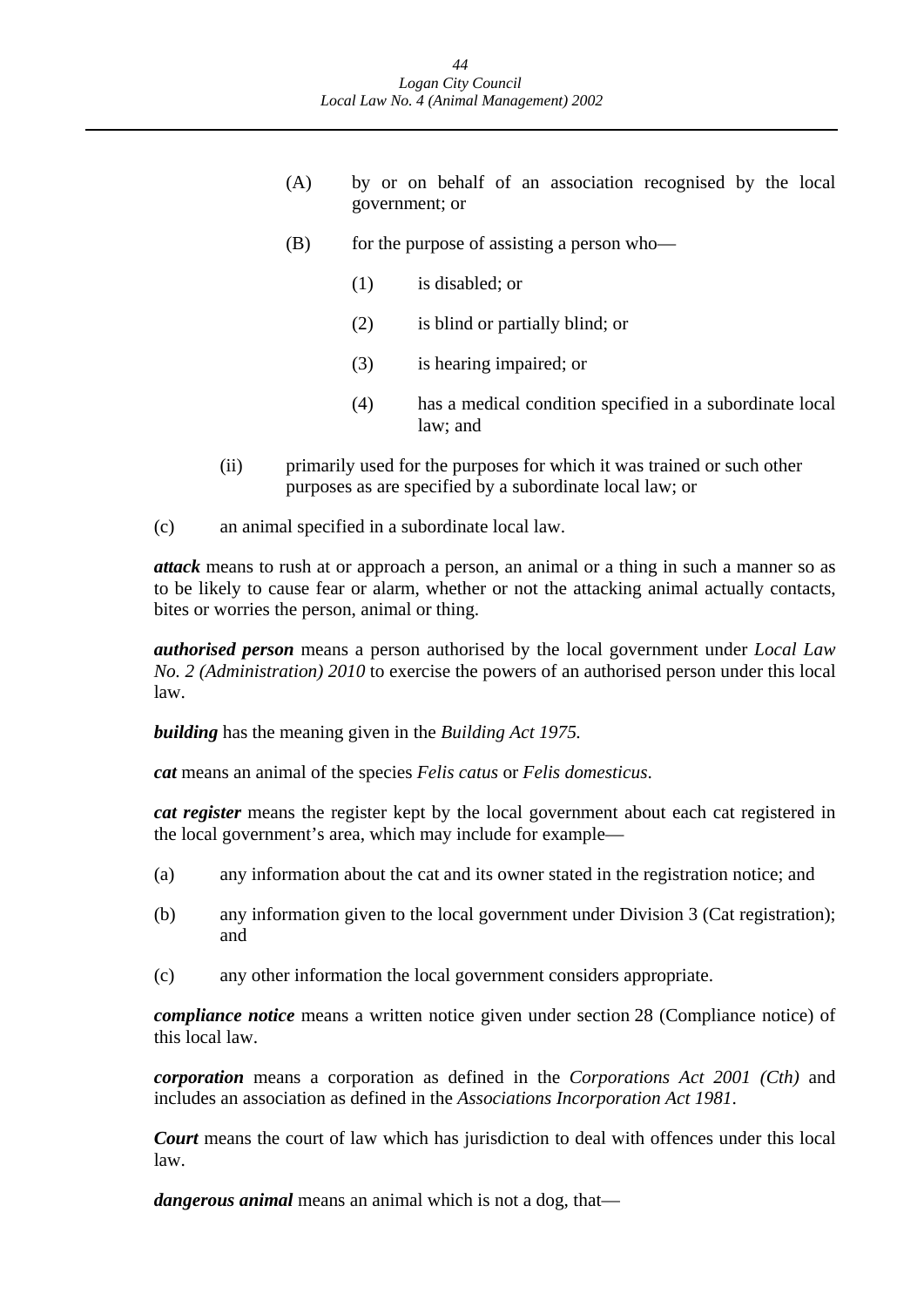- (a) is acknowledged in writing to the local government by the keeper of the animal as a dangerous animal; or
- (b) is specified as a dangerous animal by a subordinate local law having regard to—
	- (i) the species, breed, sex, age, use or class of the animal; or
	- (ii) the size, location, nature, type or class of premises on which the animal is ordinarily kept; or
- (c) has been declared as a dangerous animal under an animal law; or
- (d) attacks or worries a person, an animal or a thing; or
- (e) behaves in a way that results in harm to human health or safety, personal injury or property damage; or
- (f) behaves in a way that gives rise to a reasonable cause for fear that the animal is likely to—
	- (i) attack or worry a person, an animal or a thing; or
	- (ii) be a risk of harm to human health or safety, personal injury or property damage.

*declared dangerous animal* means an animal that the local government has declared as a dangerous animal under section 13(1) (Declared dangerous animal) of this local law.

*desex* means to surgically remove its reproductive organs for the purpose of making it permanently incapable of reproducing.

*designated animal area* means the area in a park which may be used for the purpose of driving, leading, standing, wheeling or riding an animal that is specified by a sign exhibited in the park or a subordinate local law under a local law relating to parks*.* 

*device* means a design, writing, drawing, depiction, structure, erection, placard, banner, notice, signboard, notice of sign, publication or sign of any kind.

*direction* means in relation to—

- (a) an impounded animal, a written or oral direction given under section 24(1) (Dealing with an impounded animal) of this local law; and
- (b) a matter other than an impounded animal, a written or oral direction given by an authorised person.

*dog* means an animal of the canine species and includes the male and female of the species.

*domestic animal* means an animal specified in a subordinate local law.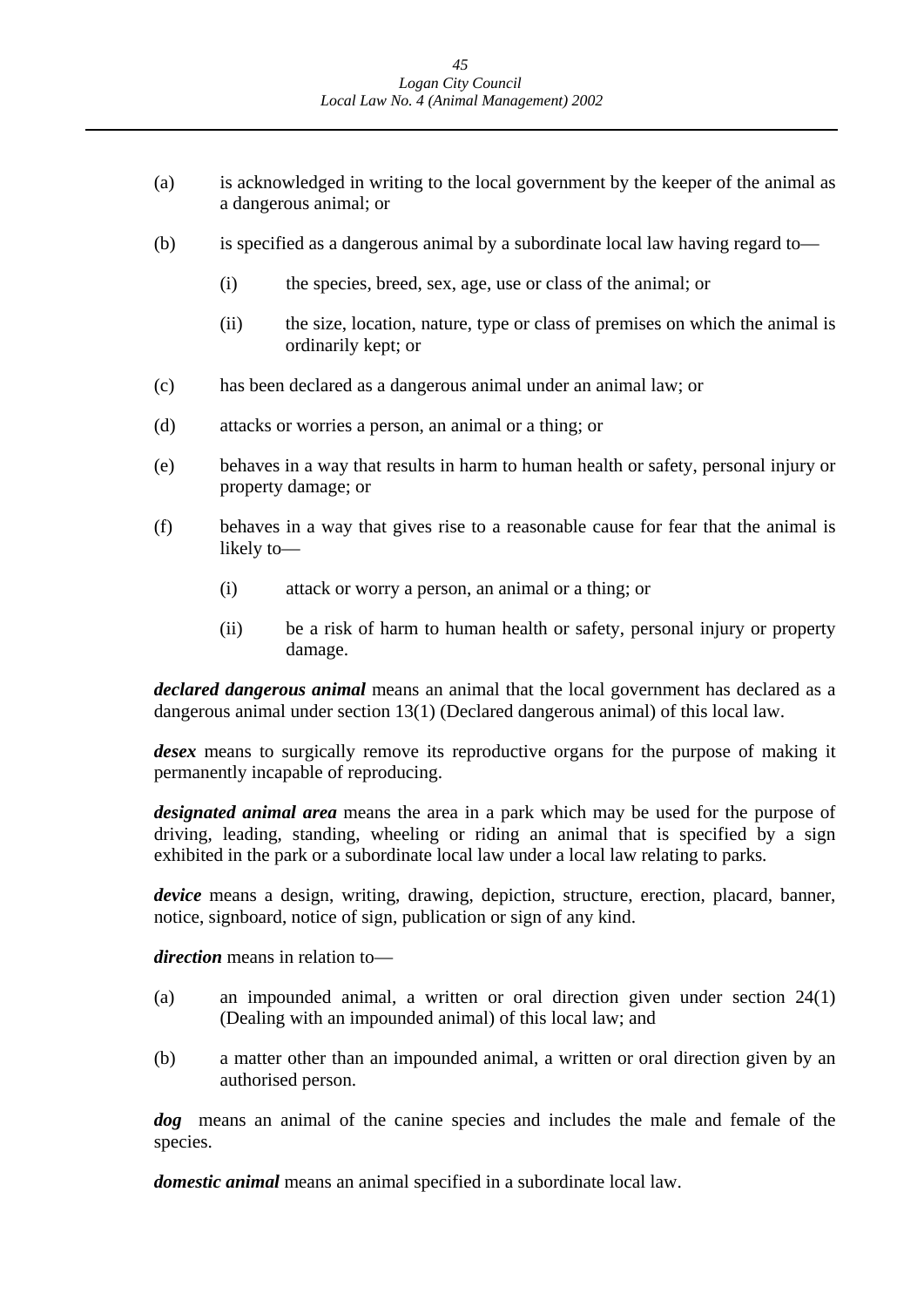*dwelling unit* means premises used for residential accommodation of one household which is self contained and includes a building specified in a subordinate local law.

*effective control* has the meaning given in section 4 (Meaning of effective control) of this local law.

*environmental harm* has the meaning given in the *Environmental Protection Act 1994*.

*environmental nuisance* has the meaning given in the *Environmental Protection Act 1994*.

*executive officer of a corporation* means a person who is concerned with or takes part in, the corporation's management whether or not the person is a director or the person's position is given the name of executive officer.

*exhibit* includes in relation to a sign the painting, writing, drawing, depiction, making, erection, affixing, putting up, operation or transport of a sign.

*feral animal* means an animal specified in a subordinate local law which is living in a state of nature.

*greyhound dog* means a dog that is kept for racing—

- (a) that is wholly or partly of the breed commonly known as a greyhound; or
- (b) belongs wholly or partly to any variety of that species or kind or by whatever name that variety is known regardless of age; or
- (c) that has been registered by the Greyhound Racing Authority under the *Racing Act 2002*.

*identifying tag* means a mark or object as specified by a subordinate local law which is intended to identify an animal.

*Examples of identifying tag—* 

- a metal or plastic disc or plates
- a collar
- a tattoo or brand
- an implant bearing an electronic code.

*impound* means to incarcerate, keep or hold any animal seized.

*keeper* of an animal means—

- (a) in the case of an animal which is registered under an animal law—
	- (i) the person in whose name the animal is registered under an animal law; or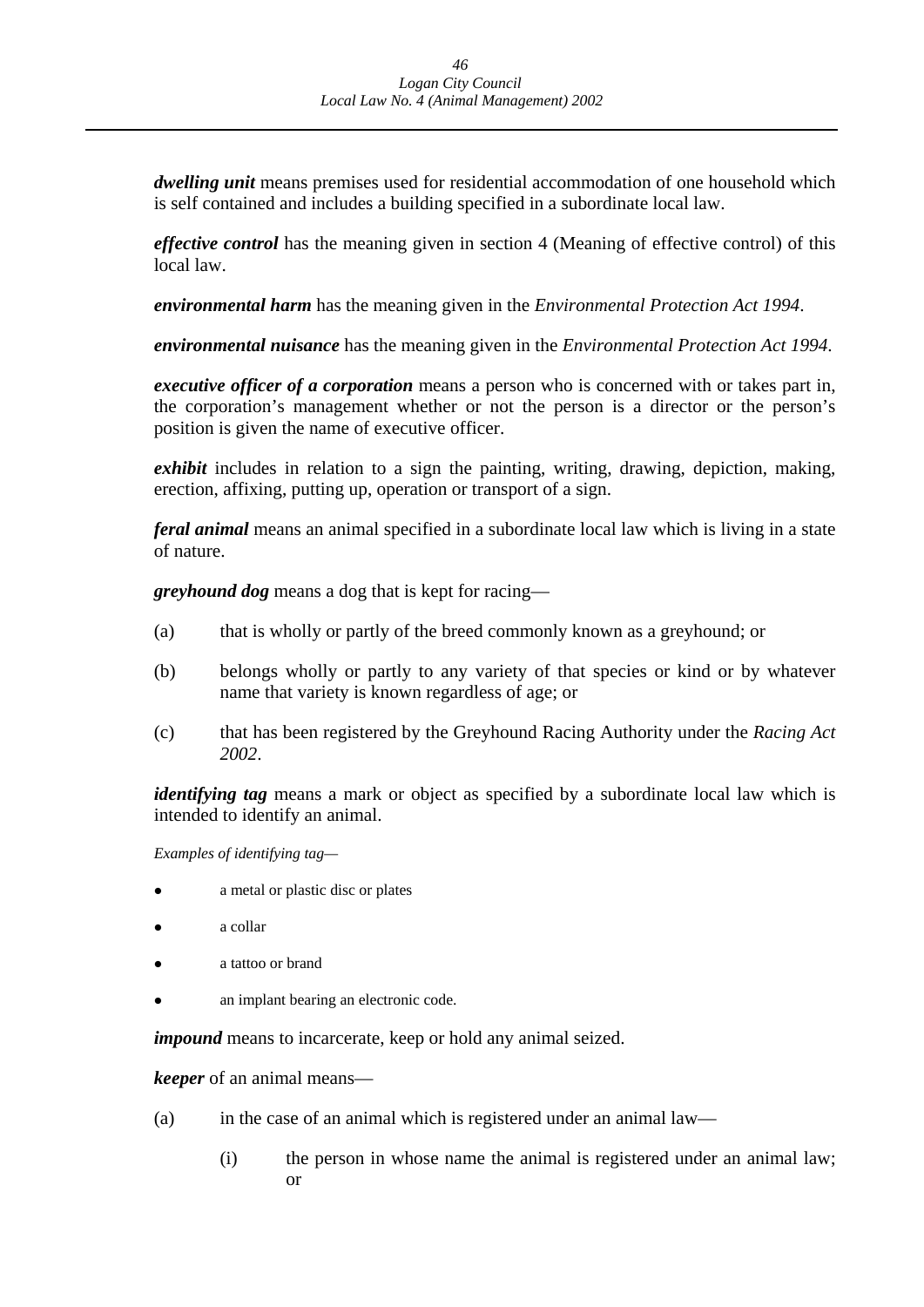- (ii) the person other than an authorised person, who has the immediate custody and control of the animal; or
- (iii) if the person who has the immediate custody and control of an animal is a minor, the minor's parent or guardian; or
- (b) in the case of an animal which is not registered under an animal law—
	- (i) the person other than an authorised person, who has the immediate custody and control of the animal; or
	- (ii) if the person who has the immediate custody and control of an animal is a minor, the minor's parent or guardian; or
- (c) in the case of an animal which is not registered under an animal law and which is not under the immediate custody or control of a person—
	- (i) the occupier of the premises on which the animal is ordinarily kept; and
	- (ii) the owner of the premises on which the animal is ordinarily kept if there is no occupier of the premises.

*knowledge* includes actual or constructive knowledge.

*land* has the meaning given in the Planning Act*.* 

*Local Government Act* has the meaning given in the *Local Government Act 2009* and includes an approval granted under a Local Government Act.

*local government area* has the meaning given in the *Local Government Act 2009.* 

*local government road* means—

- (a) a road under the *Local Government Act 2009*; and
- (b) a mall, square, court or other public place under the local government's control that is specified in a subordinate local law to be subject to this local law.

*local law* includes all subordinate local laws and all approvals granted under the local law.

*minor* has the meaning given in section 4 (Meaning of effective control) of this local law.

*newspaper* has the meaning given in the *Printing and Newspapers Act 1981*.

*nuisance* has the meaning given in *Local Law No. 10 (Public Health) 1999.* 

*occupier* of premises means the person who has the control or management of the premises.

*owner* of an animal means in the case of—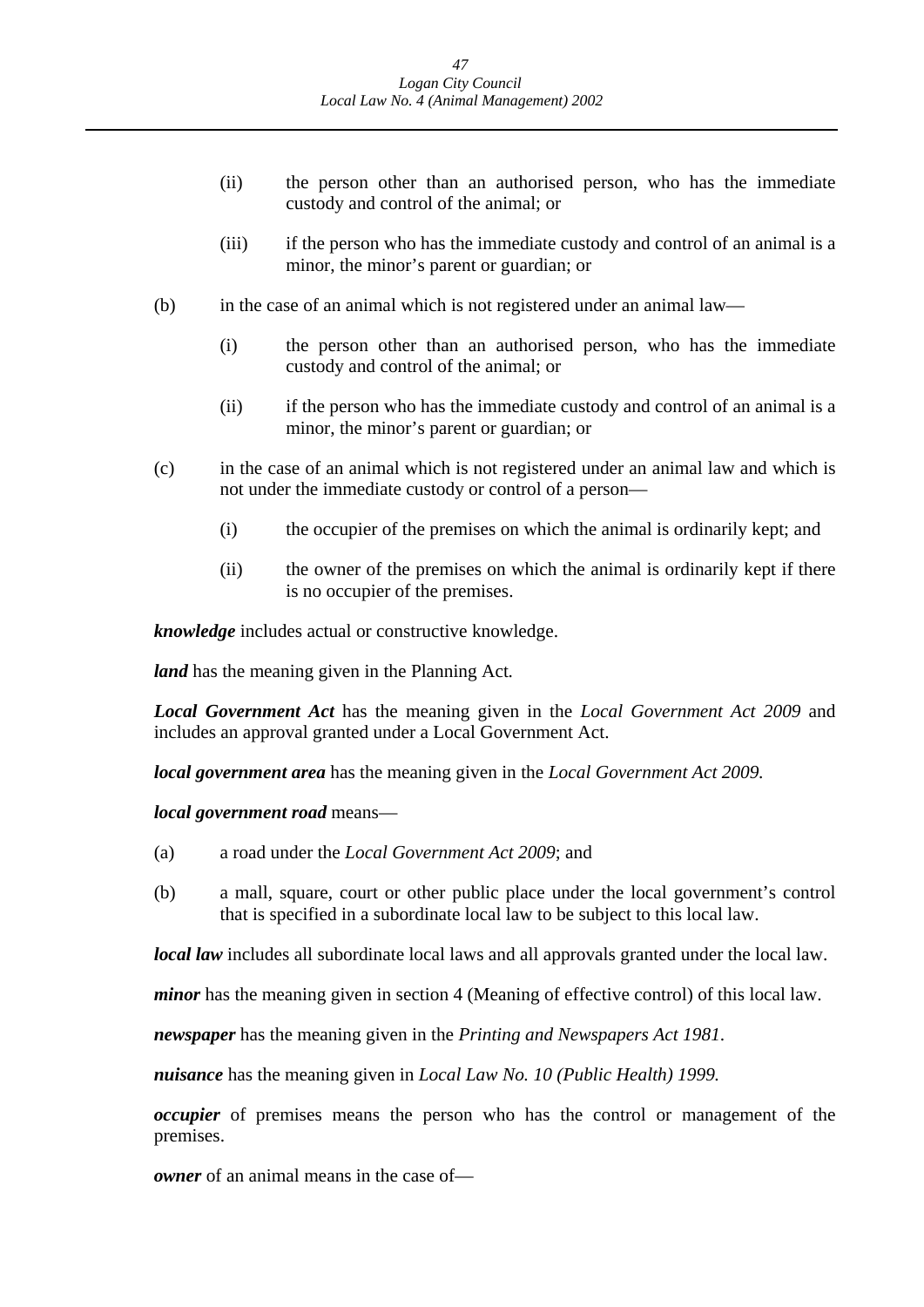- (a) an animal which is a registered animal, the person in whose name the animal is registered under an animal law; and
- (b) an animal which is not a registered animal, the person who is the keeper of the animal.

*owner* of premises means the person for the time being entitled to receive the rent for the premises or would be entitled to receive the rent for it if it were let to a tenant at a rent.

*park* means land in the local government area which is—

- (a) a public place which the local government has resolved be set apart for recreation or environmental purposes; or
- (b) a local government road which is not constructed for use by motor vehicles.

*plant* has the meaning given in *Local Law No. 2 (Administration) 2010*.

*Planning Act* means the *Sustainable Planning Act 2009*.

*poultry* means a class of bird including a duck, a goose, a guinea fowl, a chicken, a rooster, a pheasant, a peafowl and the like and includes the male and female of each bird listed.

*pound* means a premises maintained for the purpose of impounding animals.

*premises* means land, building, structure and includes any part thereof.

*prescribed activity* means an activity which is prohibited by this local law unless authorised by an approval.

*prescribed animal* means an animal, the keeping of which requires an approval, as specified in a subordinate local law, having regard to—

- (a) the species, breed, sex, age, use or class of the animal; or
- (b) the size, location, nature, type or class of premises on which the animal is ordinarily kept.

*prescribed criteria* means in relation to—

- (a) the keeping of an animal, the criteria specified in a subordinate local law with which an animal, the keeper of the animal and premises on which the animal is kept is to comply; and
- (b) in relation to an animal enclosure, the criteria specified in a subordinate local law with which an animal enclosure and the keeper of the animal for which the animal enclosure is constructed and maintained is to comply.

*prescribed enclosure* means an animal enclosure for an animal which is not a regulated dog specified by a subordinate local law, having regard to—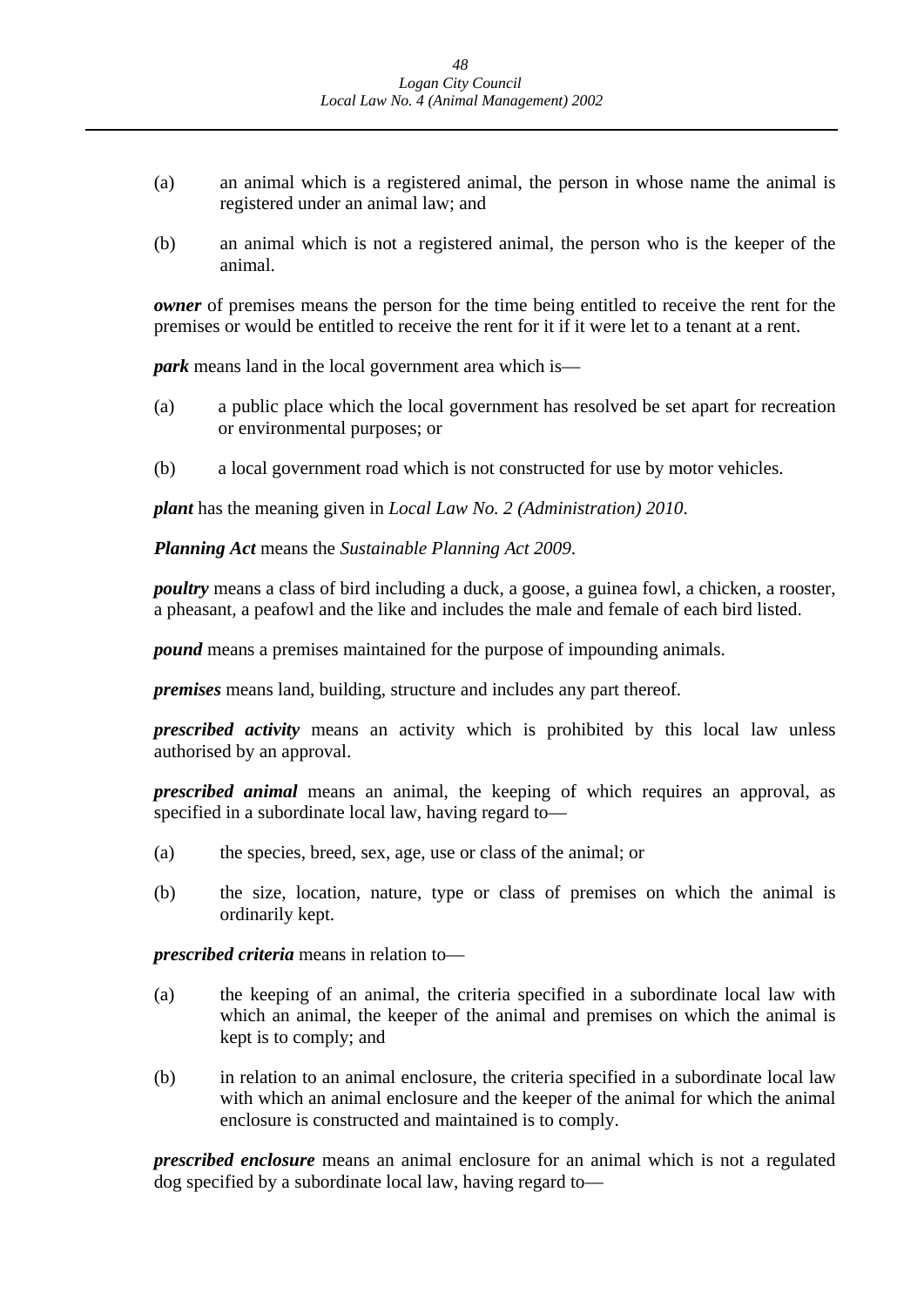- (a) the species, breed, sex, age, use or class of the animal; or
- (b) the size, location, nature, type or class of premises on which the animal is ordinarily kept.

*prescribed fee* means the fee prescribed by the local government.

*prescribed form* means the form prescribed by the local government.

*prescribed period* means a period of one year from the day of the first seizure and impounding of the animal or such longer or shorter period as specified in a subordinate local law.

*private place* means premises which is not a public place.

*prohibited animal* means an animal of a specified species, breed, sex, age, use or class which the local government has, by resolution or a subordinate local law, prohibited from being in a local government area or a specified part of the local government area.

*publication* means any printed matter or written matter and includes a book, pamphlet, leaflet, circular, handbill, notice, ticket, voucher, pass, advertisement, poster, magazine or other periodical publication but does not include a newspaper.

*publicise* means to draw to the attention of, make known, advertise or promote and *publicises* has the corresponding meaning.

*public office* has the meaning given in the *Local Government Act 2009*.

*public place* means—

- (a) a road; or
- (b) trust land; or
- (c) a reserve; or
- (d) premises of which the local government is the owner or occupier; or
- (e) premises specified as a public place in a subordinate local law.

*Register of Impounded Animals* means the register the local government is required to keep under section 8 (Register of Impounded Animals) of this local law.

*registered*, for a cat, means that the information about the cat is recorded in the cat register.

*registered animal* means an animal that is registered under an animal law.

*registrable animal* means an animal which is required to be registered under this local law or the Animal Management Act.

*registration notice* means notice given under section 22B(2) (How cat is registered).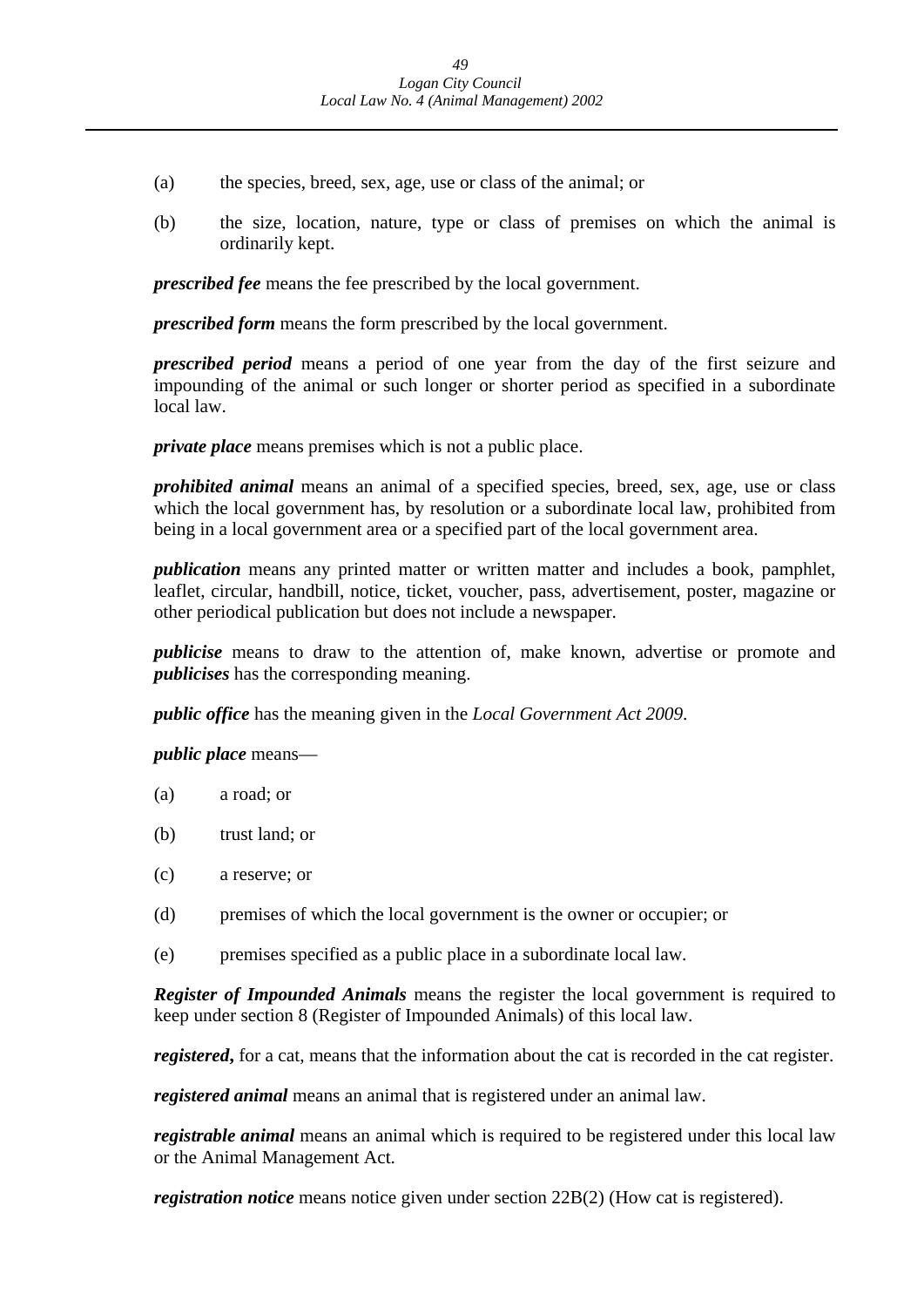*regulated dog* has the meaning given in the Animal Management Act.

*remove* means to cause an animal to be destroyed or permanently removed from the local government area.

*reserve* means land placed under the control of the local government under legislation*.* 

*restricted dog* has the meaning given in the Animal Management Act.

*road* means a local government road and a State-controlled road.

*sale* includes—

- (a) barter; or
- (b) exchange; or
- (c) offering, or exposing for sale; or
- (d) receiving or having in possession for sale; or
- (e) sending, forwarding or delivering for sale.

*security dog* means a dog which is kept—

- (a) on premises which is not primarily used for residential purposes; and
- (b) for the purpose or apparent purpose of acting as a deterrent to an intruder to the premises.

*seize* means to capture, take possession of or otherwise take into custody any animal.

*shelter* means a premises maintained for the purpose of providing shelter to, and finding a home for, stray, abandoned or unwanted animals.

*shop* means the use of premises, for the sale of a good or the provision of a personal service to the public and includes—

- (a) an associated activity being the storage on the premise of the goods being sold; and
- (b) a shopping centre.

*shopping centre* means the use of premises for a shop being a department store, discount department store, variety store, mini-major, a direct factory outlet store, a supermarket or other similar premises in conjunction with 1 or more shops, not being retail showrooms, which function as an integrated unit and includes an associated activity being—

- (a) commercial premises; or
- (b) commercial services; or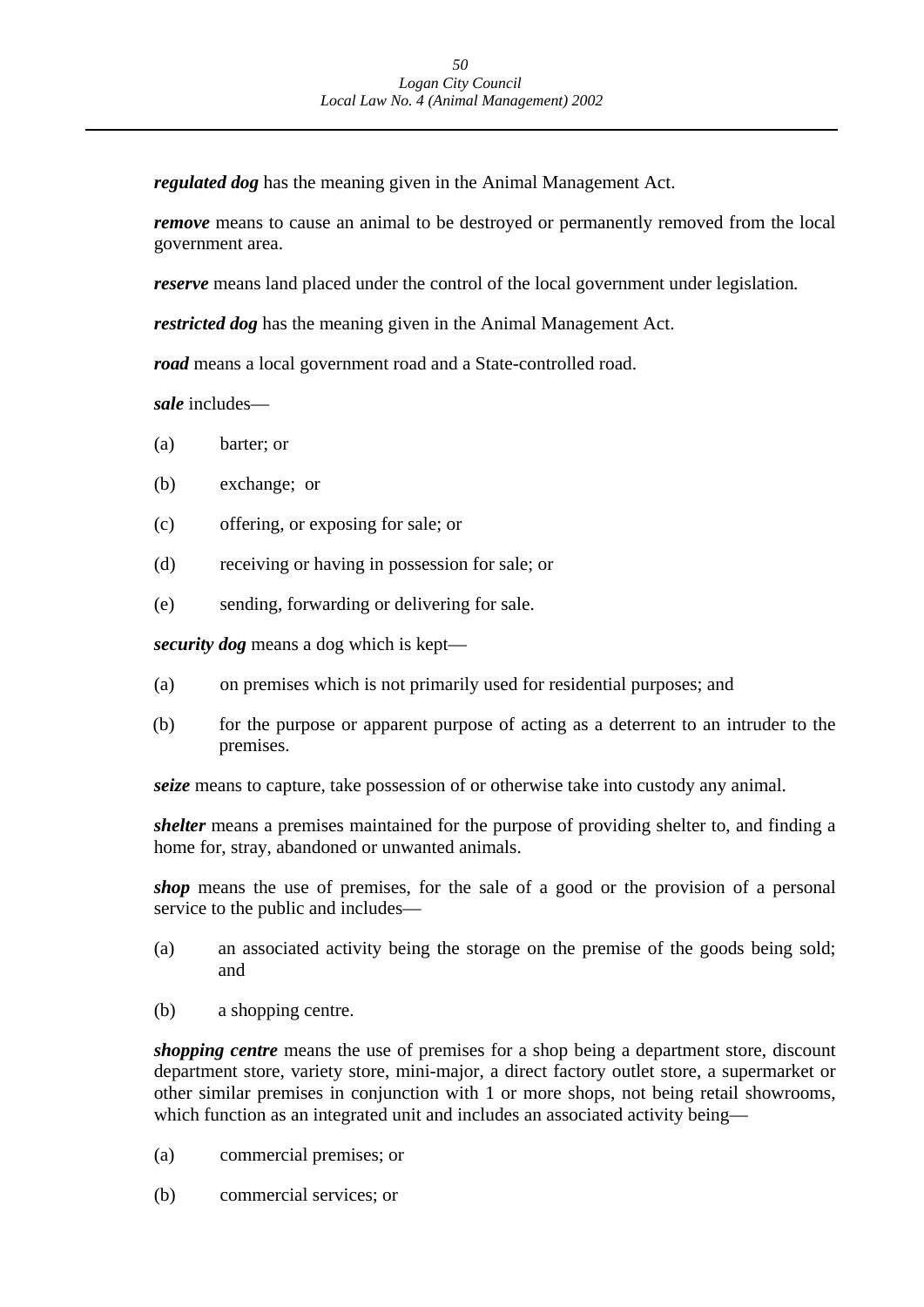- (c) food outlet; or
- (d) health care practice; or
- (e) restaurant; or
- (f) services and trades; or
- (g) veterinary clinic.

*sign* means a device that publicises a matter.

*State-controlled road* means a State-controlled road under the *Transport Infrastructure Act 1994.* 

*stop order* means the written notice given under section 29 (Stop order) of this local law which has not ceased under section 29(3) (Stop order) of this local law.

*structure* has the meaning given in the *Local Government Act 2009* and includes a structure as defined in the *Building Act 1975* and any other thing specified as a structure in a subordinate local law.

*suitable person* means a person who in the local government's opinion is acceptable as a keeper of an animal having regard to—

- (a) the nature of any offence committed by that person under this local law or an animal law; and
- (b) whether the person has been the keeper of an animal whose approval has been cancelled under an animal law; and
- (c) whether the person has committed an offence involving cruelty to an animal; and
- (d) any unsatisfactory past conduct on the part of that person in relation to the keeping of an animal; and
- (e) whether the person complies with the prescribed criteria relating to the keeping of animals; and
- (f) such other matters as are specified in a subordinate local law.

*trained security dog* means a dog—

- (a) trained for the purpose of guarding premises; and
- (b) trained in accordance with a training program if any specified in a subordinate local law; and
- (c) kept by a person as a requirement of that person's employment as a security guard; and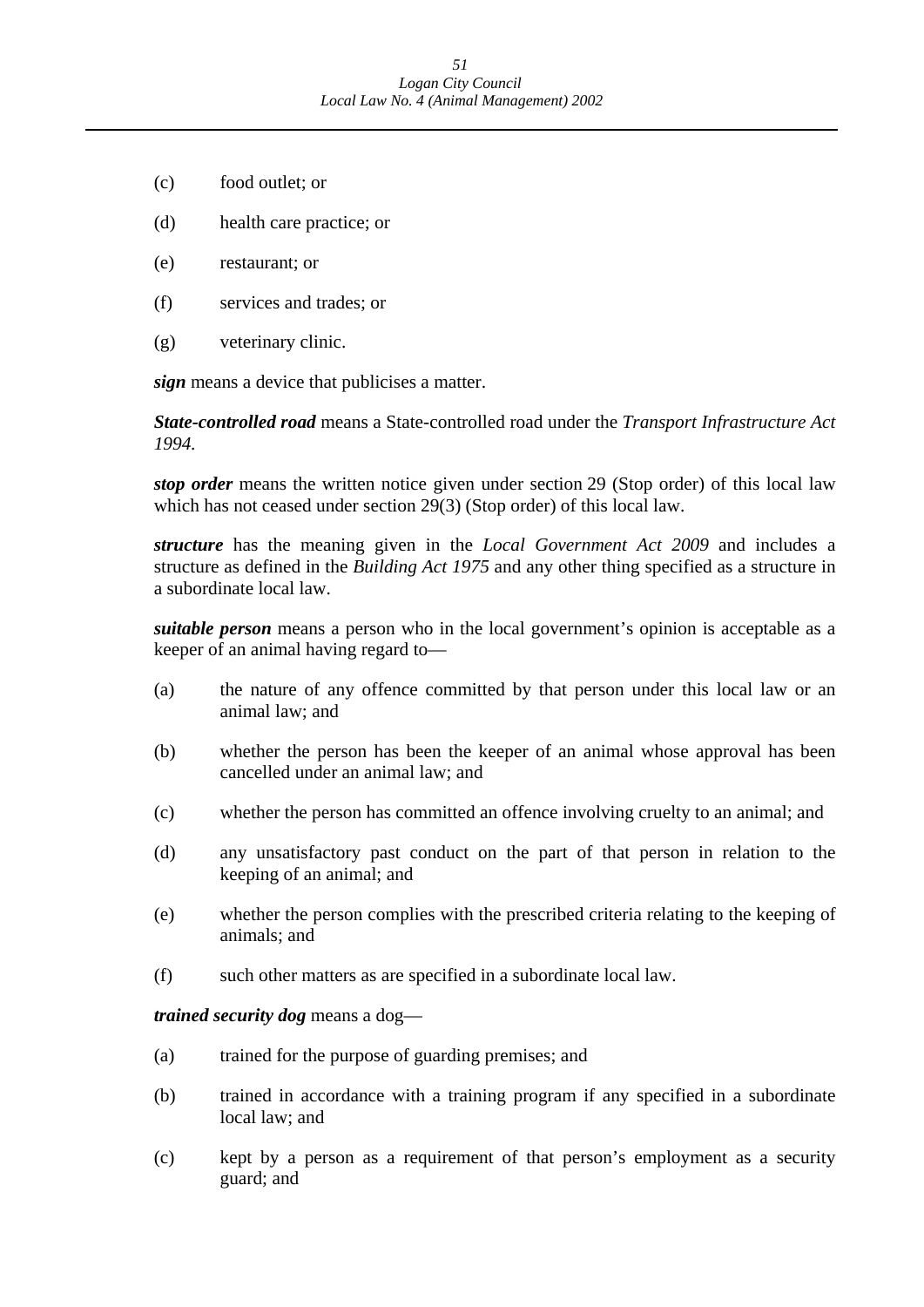(d) that is primarily used to the satisfaction of the local government for the purpose of guarding premises.

*trust land* means land dedicated as a reserve or granted in trust under the *Land Act 1994*  and for which the local government is the trustee under the *Land Act 1994*.

*vehicle* has the meaning given in the *Transport Operations (Road Use Management) Act 1995* and includes anything specified as a vehicle in a subordinate local law.

*work dog* means—

- (a) a dog which is—
	- (i) kept by a person as a requirement of that person's employment; and
	- (ii) primarily used to the satisfaction of the local government for the handling or control of cattle or sheep as part of that person's employment; or
- (b) a dog which is—
	- (i) kept by a person occupying premises exceeding 10 hectares; and
	- (ii) primarily used to the satisfaction of the local government to assist in the handling or controlling of cattle or sheep on that premises.

*worry* means the act of an animal holding any part of a person, an animal or a thing in its mouth whether or not—

- (a) the holding is accompanied by shaking, pulling or pushing; or
- (b) the person, animal or thing suffers any injury or damage.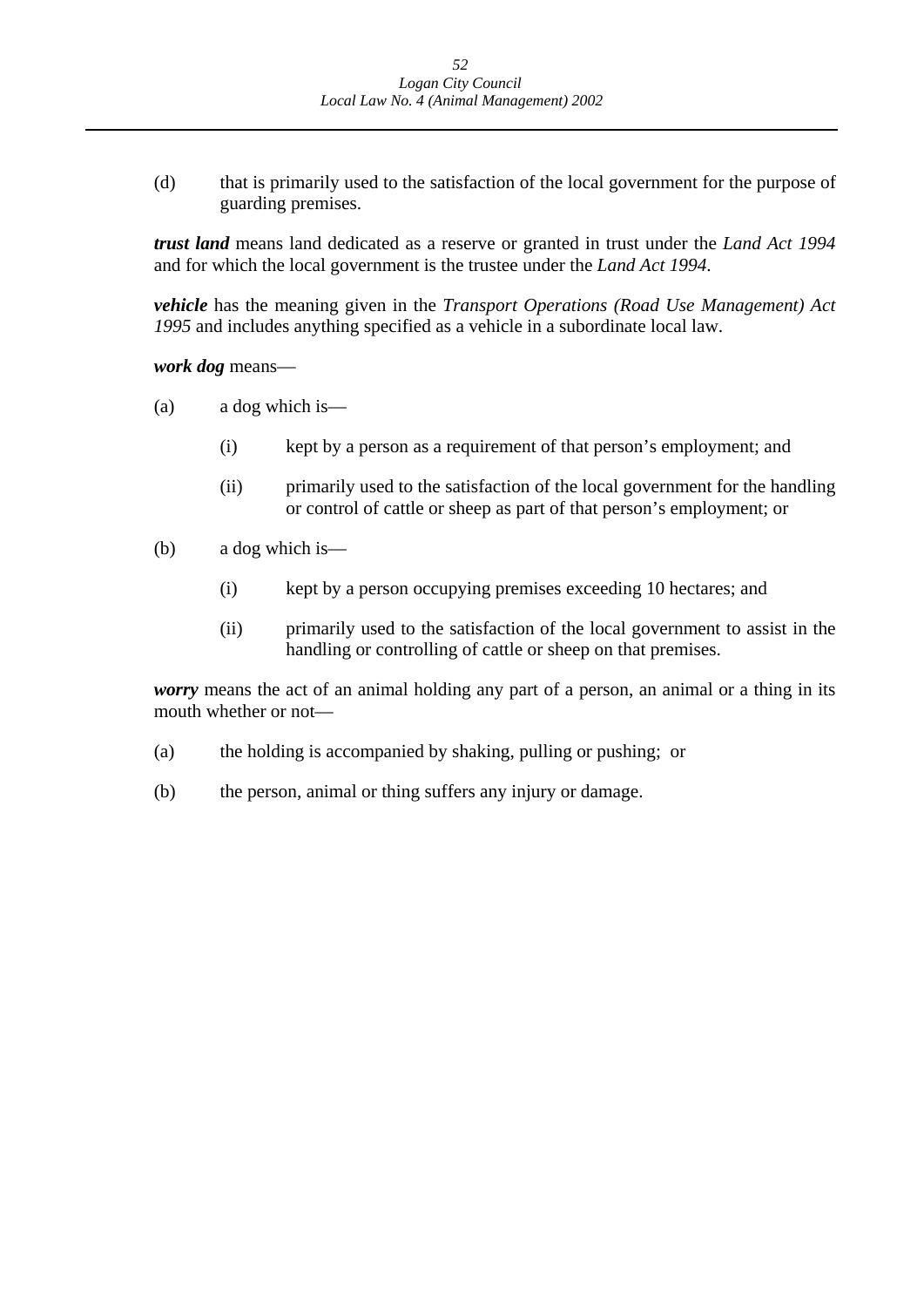### **4 Table of reprints**

A reprint is issued upon the commencement of an amending instrument. A reprint is given the date of commencement of the amending instrument.

Table of reprints of this local law

| <b>Reprint</b> | <b>Amendments included</b>                                                    | <b>Reprint date</b> |
|----------------|-------------------------------------------------------------------------------|---------------------|
| No.            |                                                                               |                     |
| 1              | Amending Local Law No. 2 (Local Law No. 4 (Animal<br>Management) 2002) 2003   | 26 September 2003   |
| $\overline{2}$ | Amending Local Law No. 1 (Miscellaneous Local   24 June 2005<br>Laws) $2005$  |                     |
| 3              | Amending Local Law No. 2 (Miscellaneous Local)<br>Laws) 2005                  | 17 March 2006       |
| $\overline{4}$ | Amending Local Law No. 1 (Miscellaneous Local   9 November 2007<br>Laws) 2007 |                     |
| 5              | Amending Local Law No. 3 (Local Law No. 4 (Animal<br>Management) 2002) 2011   | 9 December 2011     |
| 6              | Amending Local Law No. 1 (Local Law No. 4 (Animal<br>Management) 2002) 2014   | 8 August 2014       |

### **List of legislation 5**

## **Original Local Law**

Local Law No. 4 (Animal Management) 2002 date of gazettal 22 February 2002 Reprinted as in force 9 December 2011 Reprint No. 5

## **Amending Local Laws**

Amending Local Law No. 2 (Local Law No. 4 (Animal Management) 2002) 2003 date of gazettal 26 September 2003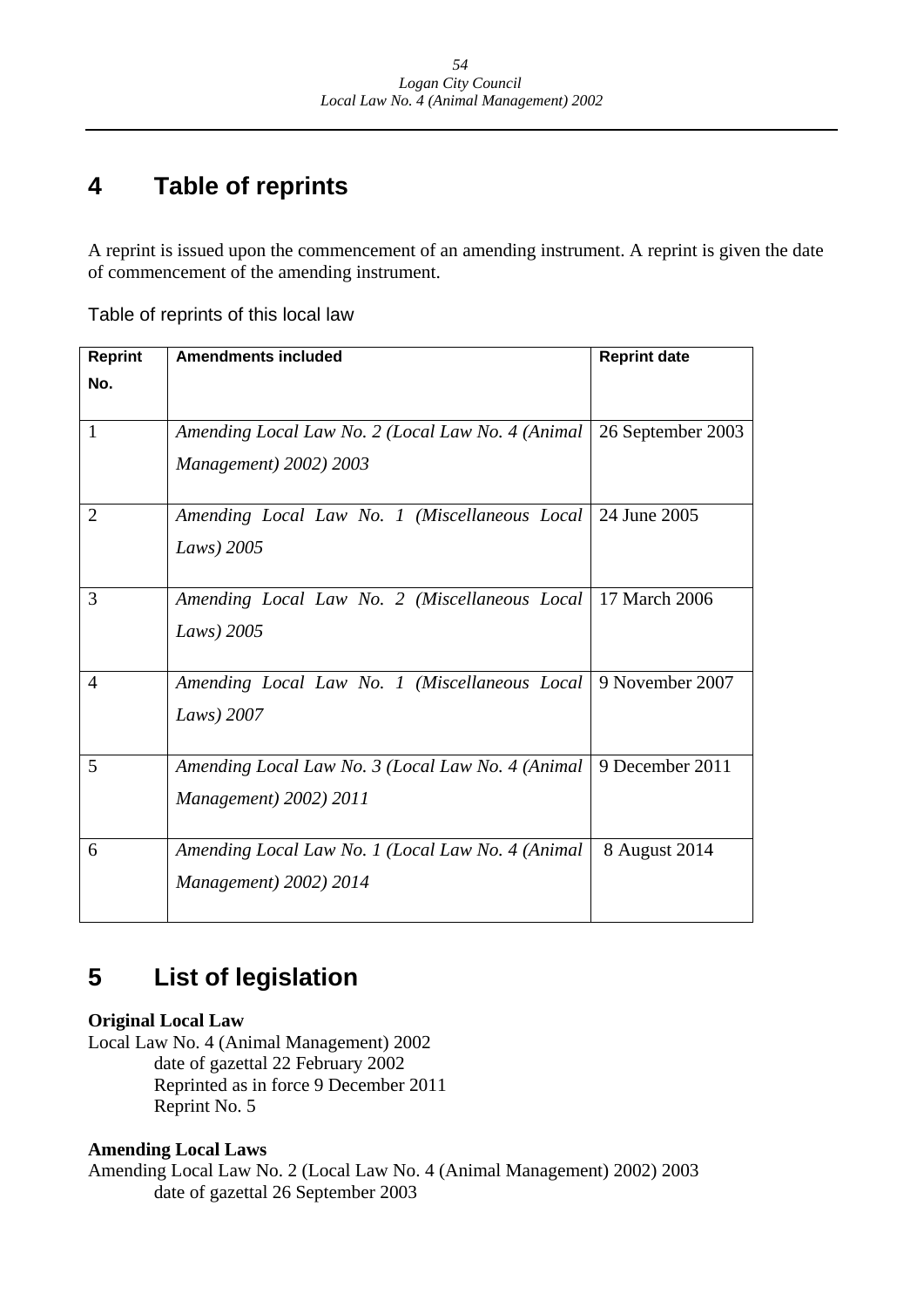| Amending Local Law No. 1 (Miscellaneous Local Laws) 2005                         |
|----------------------------------------------------------------------------------|
| date of gazettal 24 June 2005                                                    |
| Amending Local Law No. 2 (Miscellaneous Local Laws) 2005                         |
| date of gazettal 10 February 2006                                                |
| Amending Local Law No. 1 (Miscellaneous Local Laws) 2007                         |
| date of gazettal 9 November 2007                                                 |
| Amending Local Law No. 3 (Local Law No. 4 (Animal Management) 2002) 2011         |
| date of gazettal 9 December 2011                                                 |
| Amending Local Law No. 1 (Local Law No. 4 (Animal Management) 2002) 2014         |
| date of gazettal 8 August 2014                                                   |
| <b>Original Subordinate Local Law</b>                                            |
| Subordinate Local Law No. 4.1 (Animal Management) 2002                           |
| date of public notice 22 February 2002                                           |
| Reprinted as in force 9 December 2011                                            |
| Reprint No. 7                                                                    |
| <b>Amending Subordinate Local Laws</b>                                           |
| Amending Subordinate Local Law No. 1 (Subordinate Local Law No. 4.1)             |
| (Animal Management) 2002) 2002                                                   |
| date of gazettal 7 June 2002                                                     |
| Amending Subordinate Local Law No. 1 (Subordinate Local Law No. 4.1)             |
| (Animal Management) 2002) 2003                                                   |
| date of public notice 8 October 2003                                             |
| Amending Subordinate Local Law No. 3 (Subordinate Local Law No. 4.1)             |
| (Animal Management) 2002) 2003                                                   |
| date of public notice 17 December 2003                                           |
| Amending Subordinate Local Law No. 1 (Miscellaneous Subordinate Local Laws) 2005 |
| date of public notice 29 June 2005                                               |
| Amending Subordinate Local Law No. 4 (Miscellaneous Subordinate Local Laws) 2005 |
| date of public notice 15 February 2006                                           |
| Amending Subordinate Local Law No. 1 (Miscellaneous Subordinate Local Laws) 2007 |
| date of public notice 19 October 2007                                            |
| Amending Subordinate Local Law No. 3 (Subordinate Local Law No 4.1               |
| (Animal Management) 2002) 2011                                                   |
| date of public notice 9 December 2011                                            |
| Amending Subordinate Local Law No. 1 (Subordinate Local Law No 4.1               |
| (Animal Management) 2002) 2014                                                   |
| date of public notice 8 August 2014                                              |
|                                                                                  |

### **List of annotations 6**

### **PART 1**—**PRELIMINARY Object**

| <b>OURCL</b>                |         |                                         |
|-----------------------------|---------|-----------------------------------------|
| $\boldsymbol{\mathsf{s}}$ 2 | amd hdg | Amending Local Law No. 2 (Miscellaneous |
|                             |         | Local Laws) $2005$ s $57$               |
|                             | amd     | Amending Local Law No. 2 (Miscellaneous |
|                             |         | Local Laws) $2005$ s $79$               |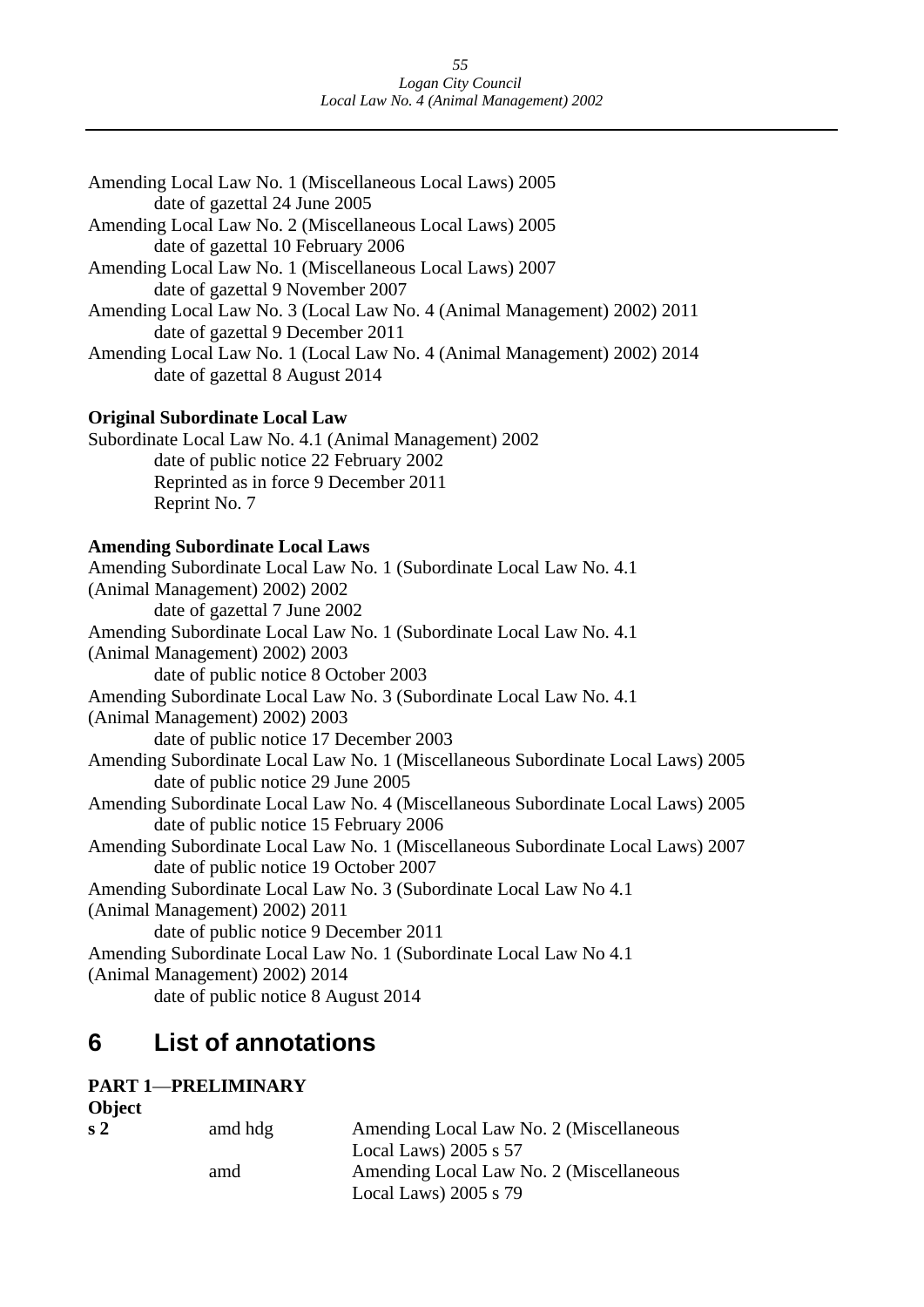| <b>Definitions - the dictionary</b> |                                                 |                                                          |
|-------------------------------------|-------------------------------------------------|----------------------------------------------------------|
| s <sub>3</sub>                      | amd                                             | def "dangerous dog" Amending Local Law                   |
|                                     |                                                 | No. 2 (Local Law No. 4 (Animal Management)               |
|                                     |                                                 | 2002) 2003 s 5                                           |
|                                     | amd                                             | Amending Local Law No. 1(Miscellaneous                   |
|                                     |                                                 | Local Laws) 2005 s 38                                    |
|                                     | amd hdg                                         | Amending Local Law No. 2 (Miscellaneous                  |
|                                     |                                                 | Local Laws) $2005$ s $58$                                |
|                                     | amd                                             | Amending Local Law No. 2 (Miscellaneous                  |
|                                     |                                                 | Local Laws) 2005 s 58                                    |
| <b>Meaning of effective control</b> |                                                 |                                                          |
| s <sub>4</sub>                      | amd                                             | Amending Local Law No. 1 (Miscellaneous                  |
|                                     |                                                 | Local Laws) 2005 s 39                                    |
|                                     | amd                                             | Amending Local Law No. 2 (Miscellaneous                  |
|                                     |                                                 | Local Laws) 2005 s 59                                    |
|                                     | amd                                             | Amending Local Law No. 2 (Miscellaneous                  |
|                                     |                                                 | Local Laws) 2005 s 79                                    |
|                                     | amd                                             | Amending Local Law No. 3 (Local Law No. 4                |
| <b>Relationship with other laws</b> |                                                 | (Animal Management) 2002) 2011 s 5                       |
| s <sub>5</sub>                      | amd                                             | Amending Local Law No. 1(Miscellaneous                   |
|                                     |                                                 | Local Laws) 2005 s 40                                    |
|                                     | amd/renum                                       | Amending Local Law No. 2 (Miscellaneous                  |
|                                     |                                                 | Local Laws) 2005 s 60                                    |
|                                     | amd                                             | Amending Local Law No. 2 (Miscellaneous                  |
|                                     |                                                 | Local Laws) 2005 s 79                                    |
|                                     | amd                                             | Amending Local Law No. 3 (Local Law No. 4                |
|                                     |                                                 | (Animal Management) 2002) 2011 s 6                       |
|                                     |                                                 | <b>PART 2-ADMINISTRATION OF ANIMAL MANAGEMENT CENTRE</b> |
| pt hdg                              | amd                                             | Amending Local Law No. 3 (Local Law No. 4                |
|                                     |                                                 | (Animal Management) 2002) 2011 s 7                       |
|                                     | Animal management centre authority              |                                                          |
| $s_{\theta}$                        | amd                                             | Amending Local Law No. 2 (Miscellaneous                  |
|                                     |                                                 | Local Laws) 2005 s 79                                    |
|                                     | amd hdg                                         | Amending Local Law No. 3 (Local Law No. 4                |
|                                     |                                                 | (Animal Management) 2002) 2011 s 8                       |
|                                     | amd                                             | Amending Local Law No. 3 (Local Law No. 4                |
|                                     |                                                 | (Animal Management) 2002) 2011 s 8                       |
| s <sub>7</sub>                      | Operation of an animal management centre<br>amd | Amending Local Law No. 2 (Miscellaneous                  |
|                                     |                                                 | Local Laws) 2005 s 79                                    |
|                                     | amd hdg                                         | Amending Local Law No. 3 (Local Law No. 4)               |
|                                     |                                                 | (Animal Management) 2002) 2011 s 9                       |
|                                     | amd                                             | Amending Local Law No. 3 (Local Law No. 4                |
|                                     |                                                 | (Animal Management) 2002) 2011 s 9                       |
|                                     | <b>Register of Impounded Animals</b>            |                                                          |
| s <sub>8</sub>                      | amd                                             | Amending Local Law No. 2 (Miscellaneous                  |
|                                     |                                                 | Local Laws) $2005 s 61$                                  |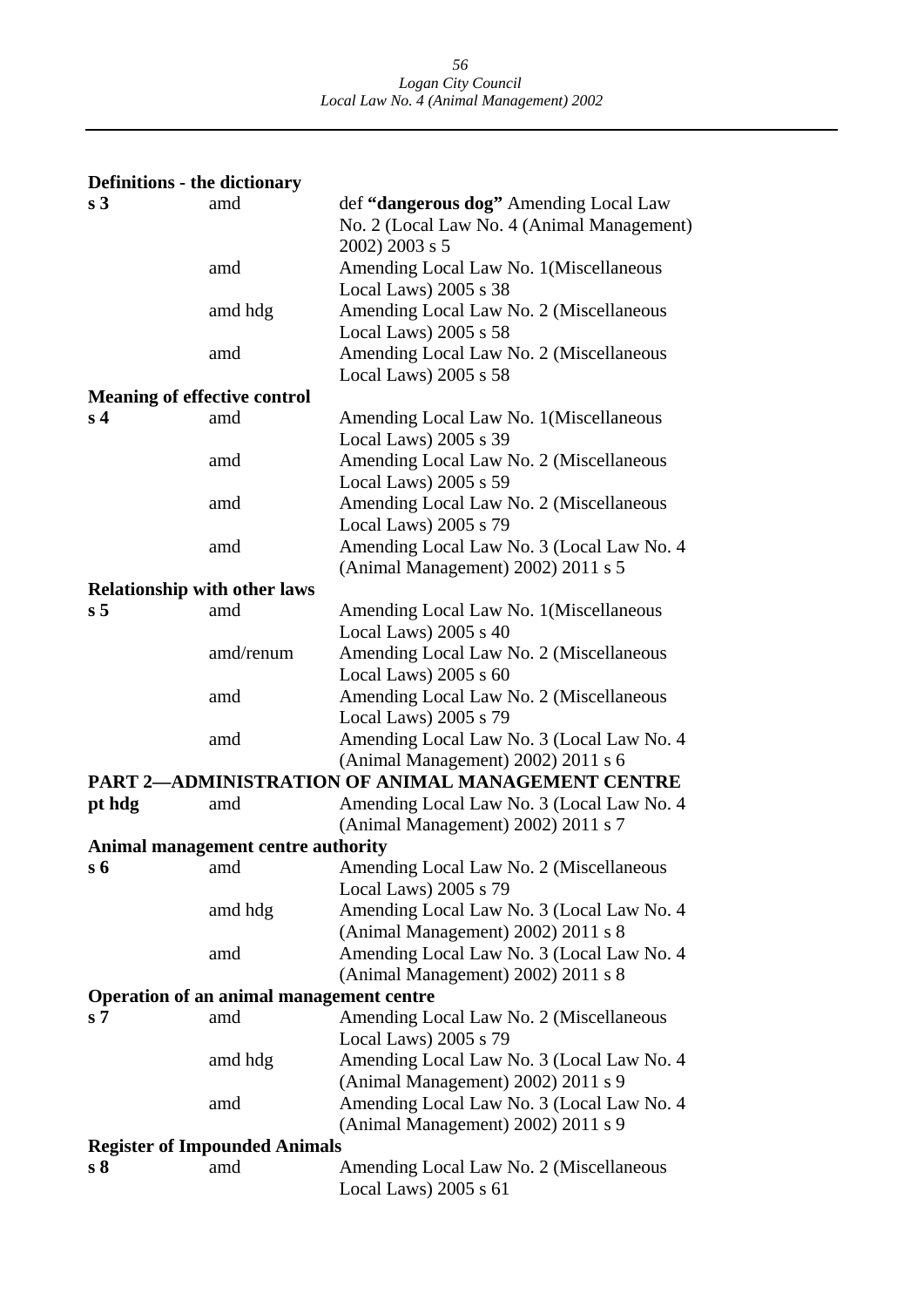|                                     | amd                                            | Amending Local Law No. 2 (Miscellaneous                            |
|-------------------------------------|------------------------------------------------|--------------------------------------------------------------------|
|                                     | amd                                            | Local Laws) 2005 s 79<br>Amending Local Law No. 3 (Local Law No. 4 |
|                                     |                                                | (Animal Management) 2002) 2011 s 10                                |
|                                     | <b>PART 3-REGISTRATION OF ANIMALS</b>          |                                                                    |
| pt hdg                              | om                                             | Amending Local Law No. 3 (Local Law No. 4                          |
|                                     |                                                | (Animal Management) 2002) 2011 s 11                                |
| <b>Registration requirements</b>    |                                                |                                                                    |
| div hdg                             | amd                                            | Amending Local Law No. 1 (Miscellaneous                            |
|                                     |                                                | Local Laws) 2005 ss $41(1)$ , $41(2)$                              |
|                                     | om                                             | Amending Local Law No. 3 (Local Law No. 4                          |
|                                     |                                                | (Animal Management) 2002) 2011 s 11                                |
|                                     | Requirements in respect of registrable animals |                                                                    |
| s 9                                 | amd                                            | Amending Local Law No. 2 (Miscellaneous                            |
|                                     |                                                | Local Laws) 2005 s 79                                              |
|                                     | om                                             | Amending Local Law No. 3 (Local Law No. 4                          |
|                                     |                                                | (Animal Management) 2002) 2011 s 11                                |
|                                     | Requirements in respect of registered animals  |                                                                    |
| s <sub>10</sub>                     | amd                                            | Amending Local Law No. 2 (Miscellaneous                            |
|                                     |                                                | Local Laws) 2005 s 79                                              |
|                                     | om                                             | Amending Local Law No. 3 (Local Law No. 4                          |
|                                     |                                                | (Animal Management) 2002) 2011 s 11                                |
| <b>Registration process</b>         |                                                |                                                                    |
| div hdg                             | om                                             | Amending Local Law No. 3 (Local Law No. 4                          |
|                                     |                                                | (Animal Management) 2002) 2011 s 11                                |
|                                     | <b>Application for a registration</b>          |                                                                    |
| s 11                                | amd                                            | Amending Local Law No. 2 (Miscellaneous                            |
|                                     |                                                | Local Laws) 2005 s 79                                              |
|                                     | om                                             | Amending Local Law No. 3 (Local Law No. 4)                         |
|                                     |                                                | (Animal Management) 2002) 2011 s 11                                |
| <b>Grant of a registration</b>      |                                                |                                                                    |
| s <sub>12</sub>                     | amd hdg                                        | Amending Local Law No. 2 (Miscellaneous                            |
|                                     |                                                | Local Laws) 2005 s 62                                              |
|                                     | amd/renum                                      | Amending Local Law No. 2 (Miscellaneous                            |
|                                     |                                                | Local Laws) 2005 s 62                                              |
|                                     | amd                                            | Amending Local Law No. 2 (Miscellaneous                            |
|                                     |                                                | Local Laws) 2005 s 79                                              |
|                                     | om                                             | Amending Local Law No. 3 (Local Law No. 4                          |
|                                     |                                                | (Animal Management) 2002) 2011 s 11                                |
| <b>Conditions of a registration</b> |                                                |                                                                    |
| s <sub>14</sub>                     | amd                                            | Amending Local Law No. 2 (Miscellaneous                            |
|                                     |                                                | Local Laws) 2005 s 63                                              |
|                                     | amd                                            | Amending Local Law No. 2 (Miscellaneous                            |
|                                     |                                                | Local Laws) 2005 s 79                                              |
|                                     | om                                             | Amending Local Law No. 3 (Local Law No. 4)                         |
|                                     |                                                | (Animal Management) 2002) 2011 s 11                                |
|                                     |                                                | Power to change the conditions of a registration                   |
| s <sub>15</sub>                     | amd                                            | Amending Local Law No. 2 (Miscellaneous                            |
|                                     |                                                |                                                                    |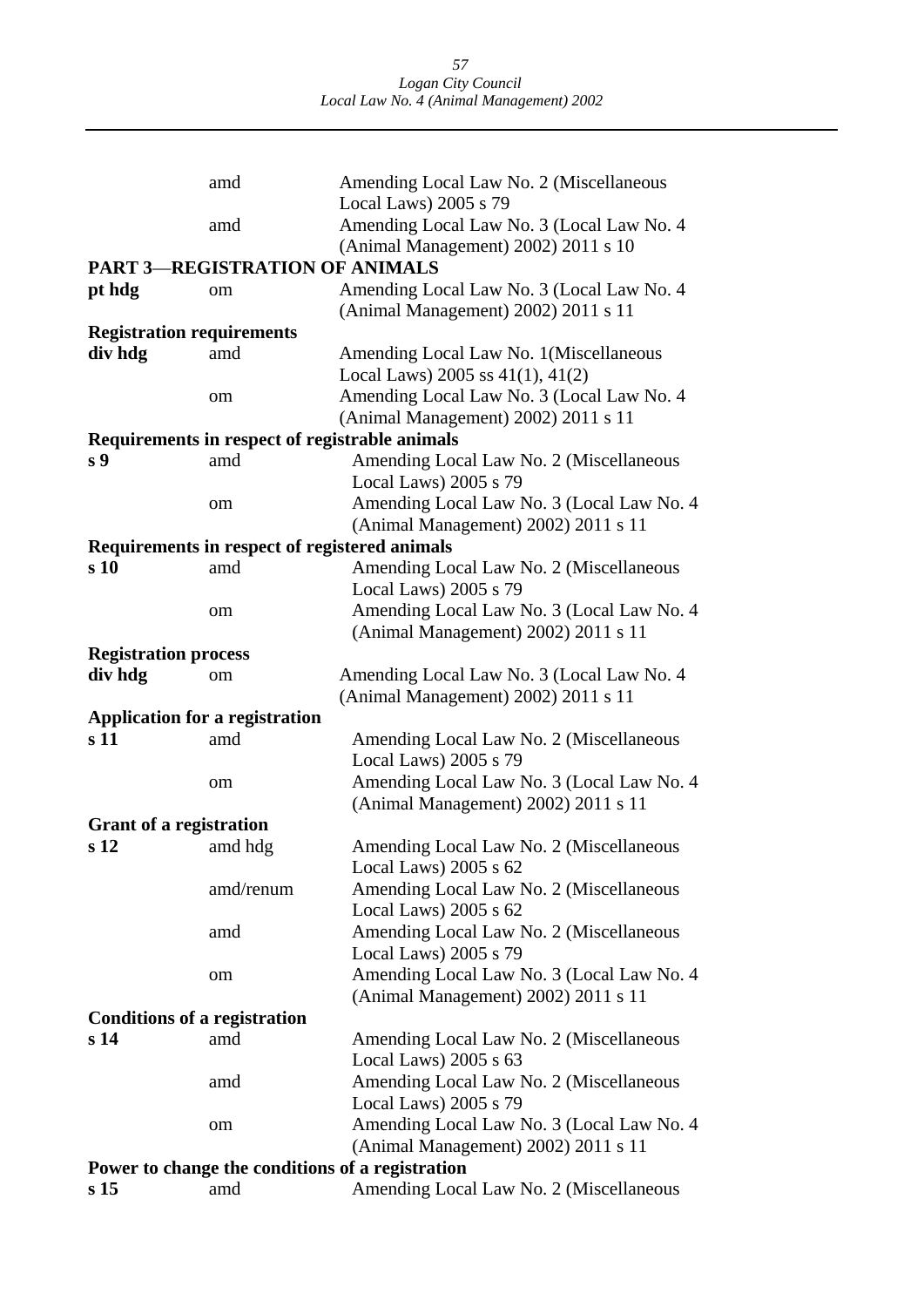|                           |                                                  | Local Laws) $2005$ s $64$                                                       |
|---------------------------|--------------------------------------------------|---------------------------------------------------------------------------------|
|                           | amd                                              | Amending Local Law No. 2 (Miscellaneous                                         |
|                           |                                                  | Local Laws) 2005 s 79                                                           |
|                           | om                                               | Amending Local Law No. 3 (Local Law No. 4                                       |
|                           |                                                  | (Animal Management) 2002) 2011 s 11                                             |
|                           | Amendment, renewal or transfer of a registration |                                                                                 |
| s 16                      | amd                                              | Amending Local Law No. 2 (Miscellaneous                                         |
|                           |                                                  | Local Laws) 2005 s 65                                                           |
|                           | amd                                              | Amending Local Law No. 2 (Miscellaneous                                         |
|                           |                                                  | Local Laws) $2005 s 79$                                                         |
|                           | om                                               | Amending Local Law No. 3 (Local Law No. 4                                       |
|                           |                                                  | (Animal Management) 2002) 2011 s 11                                             |
|                           | <b>Cancellation of a registration</b>            |                                                                                 |
| s 17                      | amd                                              | Amending Local Law No. 2 (Miscellaneous                                         |
|                           |                                                  | Local Laws) 2005 s 79                                                           |
|                           | om                                               | Amending Local Law No. 3 (Local Law No. 4)                                      |
|                           |                                                  | (Animal Management) 2002) 2011 s 11                                             |
|                           |                                                  | <b>PART 3-KEEPING AND CONTROL OF ANIMALS</b>                                    |
| pt hdg                    | renum                                            | Amending Local Law No. 3 (Local Law No. 4)                                      |
|                           |                                                  | (Animal Management) 2002) 2011 s 12                                             |
|                           | <b>Keeping and control requirements</b>          |                                                                                 |
| div hdg                   | amd                                              | Amending Local Law No. 1 (Miscellaneous                                         |
|                           |                                                  | Local Laws) 2005 ss $42(1)$ , $42(2)$                                           |
|                           | <b>General compliance provision</b>              |                                                                                 |
|                           |                                                  |                                                                                 |
| s <sub>9</sub>            | amd                                              | (prev s 18) Amending Local Law No. 2 (Miscellaneous                             |
|                           |                                                  | Local Laws) 2005 s 79                                                           |
|                           | renum                                            | Amending Local Law No. 3 (Local Law No. 4                                       |
|                           |                                                  | (Animal Management) 2002) 2011 s 13                                             |
|                           | amd/renum                                        | Amending Local Law No. 3 (Local Law No. 4                                       |
|                           |                                                  | (Animal Management) 2002) 2011 s 14                                             |
| Animals in a public place |                                                  |                                                                                 |
| s 10                      | renum                                            | Amending Local Law No. 3 (Local Law No. 4                                       |
|                           |                                                  | (Animal Management) 2002) 2011 s 13                                             |
|                           | amd/renum                                        | Amending Local Law No. 3 (Local Law No. 4                                       |
|                           |                                                  | (Animal Management) 2002) 2011 s 15                                             |
|                           | amd hdg                                          | Amending Local Law No. 3 (Local Law No. 4                                       |
|                           |                                                  | (Animal Management) 2002) 2011 s 15                                             |
|                           | General requirements in respect of an animal     |                                                                                 |
| s 11                      | amd                                              | (prev s 20) Amending Local Law No. 2 (Miscellaneous                             |
|                           |                                                  | Local Laws) 2005 s 79                                                           |
|                           | renum                                            | Amending Local Law No. 3 (Local Law No. 4                                       |
|                           |                                                  | (Animal Management) 2002) 2011 s 13                                             |
|                           | amd hdg                                          | Amending Local Law No. 3 (Local Law No. 4                                       |
|                           |                                                  | (Animal Management) 2002) 2011 s 16                                             |
|                           | amd                                              | Amending Local Law No. 3 (Local Law No. 4                                       |
|                           |                                                  | (Animal Management) 2002) 2011 s 16                                             |
|                           | amd                                              | Amending Local Law No. 1 (Local Law No. 4<br>(Animal Management) 2002) 2014 s 5 |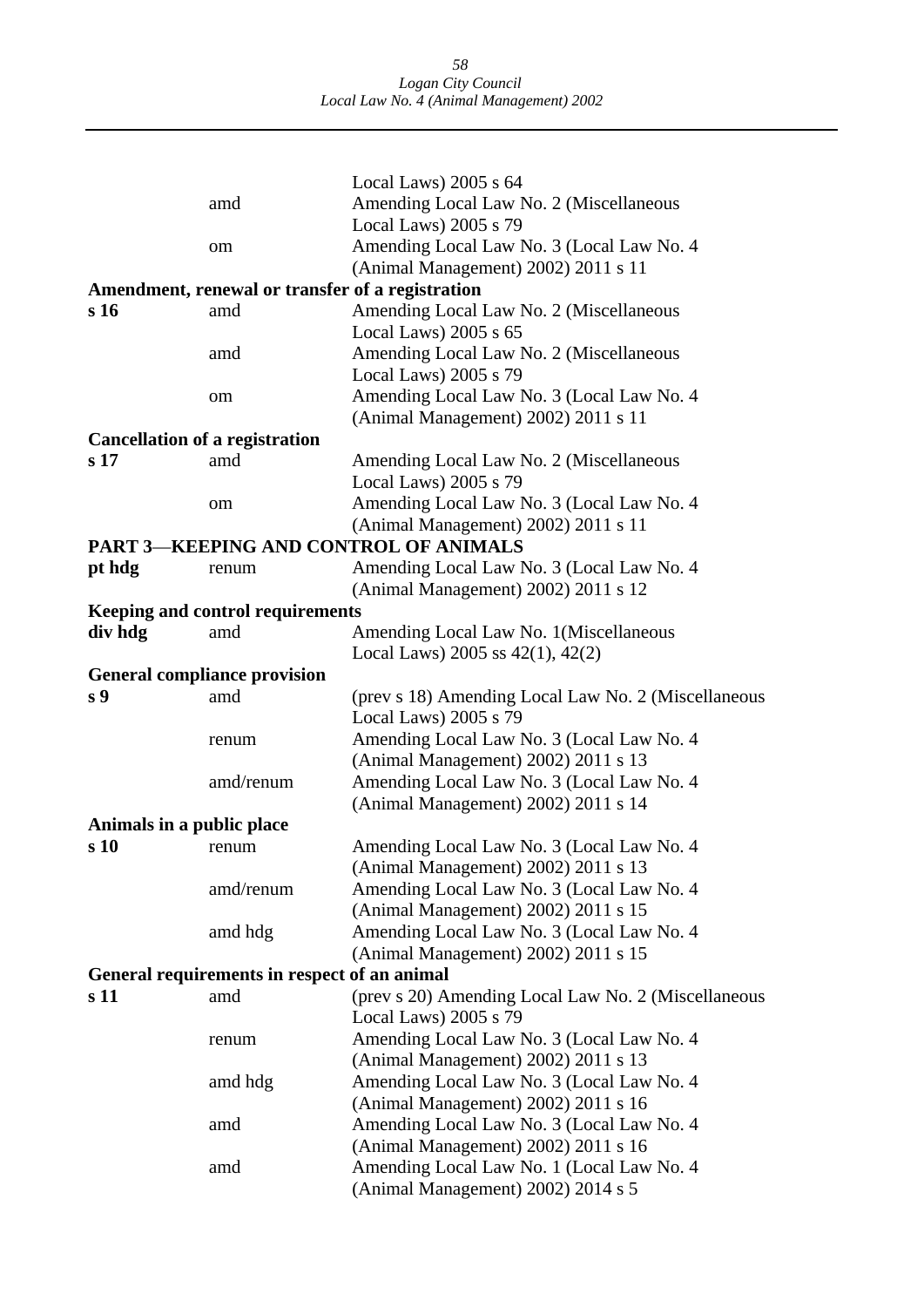## **Requirements for a security dog**

| s <sub>12</sub>                    | amd                                     | (prev s 21) Amending Local Law No. 2 (Miscellaneous                          |
|------------------------------------|-----------------------------------------|------------------------------------------------------------------------------|
|                                    |                                         | Local Laws) 2005 s 79                                                        |
|                                    | renum                                   | Amending Local Law No. 3 (Local Law No. 4                                    |
|                                    |                                         | (Animal Management) 2002) 2011 s 13                                          |
|                                    | amd hdg                                 | Amending Local Law No. 3 (Local Law No. 4                                    |
|                                    |                                         | (Animal Management) 2002) 2011 s 17                                          |
|                                    | amd                                     | Amending Local Law No. 3 (Local Law No. 4                                    |
|                                    |                                         | (Animal Management) 2002) 2011 s 17                                          |
| <b>Declared dangerous animal</b>   |                                         |                                                                              |
| s <sub>13</sub>                    | amd                                     | (prev s 22) Amending Local Law No. 2 (Miscellaneous<br>Local Laws) 2005 s 79 |
|                                    | amd                                     | (prev s 22) Amending Local Law No. 1 (Miscellaneous                          |
|                                    |                                         | Local Laws) 2007 s 23                                                        |
|                                    |                                         |                                                                              |
|                                    | renum                                   | Amending Local Law No. 3 (Local Law No. 4                                    |
|                                    |                                         | (Animal Management) 2002) 2011 s 13                                          |
|                                    | amd hdg                                 | Amending Local Law No. 3 (Local Law No. 4                                    |
|                                    |                                         | (Animal Management) 2002) 2011 s 18                                          |
|                                    | amd                                     | Amending Local Law No. 3 (Local Law No. 4                                    |
|                                    |                                         | (Animal Management) 2002) 2011 s 18                                          |
| <b>Approval process</b>            |                                         |                                                                              |
| div hdg                            | amd                                     | Amending Local Law No. 3 (Local Law No. 4)                                   |
|                                    |                                         | (Animal Management) 2002) 2011 s 19                                          |
|                                    | <b>Requirement for an approval</b>      |                                                                              |
| s <sub>14</sub>                    | amd                                     | (prev s 23) Amending Local Law No. 2 (Miscellaneous                          |
|                                    |                                         | Local Laws) $2005 s 66$                                                      |
|                                    | amd                                     | (prev s 23) Amending Local Law No. 2 (Miscellaneous                          |
|                                    |                                         | Local Laws) 2005 s 79                                                        |
|                                    | renum                                   | Amending Local Law No. 3 (Local Law No. 4)                                   |
|                                    |                                         | (Animal Management) 2002) 2011 s 13                                          |
|                                    | amd hdg                                 | Amending Local Law No. 3 (Local Law No. 4                                    |
|                                    |                                         | (Animal Management) 2002) 2011 s 20                                          |
|                                    | amd                                     | Amending Local Law No. 3 (Local Law No. 4                                    |
|                                    |                                         | (Animal Management) 2002) 2011 s 20                                          |
| <b>Application for an approval</b> |                                         |                                                                              |
| s <sub>15</sub>                    | amd                                     | (prev s 24) Amending Local Law No. 2 (Miscellaneous                          |
|                                    |                                         | Local Laws) 2005 s 79                                                        |
|                                    | renum                                   | Amending Local Law No. 3 (Local Law No. 4                                    |
|                                    |                                         | (Animal Management) 2002) 2011 s 13                                          |
|                                    | amd hdg                                 | Amending Local Law No. 3 (Local Law No. 4                                    |
|                                    |                                         | (Animal Management) 2002) 2011 s 21                                          |
|                                    | amd                                     | Amending Local Law No. 3 (Local Law No. 4                                    |
|                                    |                                         | (Animal Management) 2002) 2011 s 21                                          |
|                                    |                                         |                                                                              |
|                                    | Deciding an application for an approval |                                                                              |
| s 16                               | amd hdg                                 | (prev s 25) Amending Local Law No. 2 (Miscellaneous                          |
|                                    |                                         | Local Laws) $2005 s 67$                                                      |
|                                    | amd/renum                               | (prev s 25) Amending Local Law No. 2 (Miscellaneous                          |
|                                    |                                         | Local Laws) $2005 s 67$                                                      |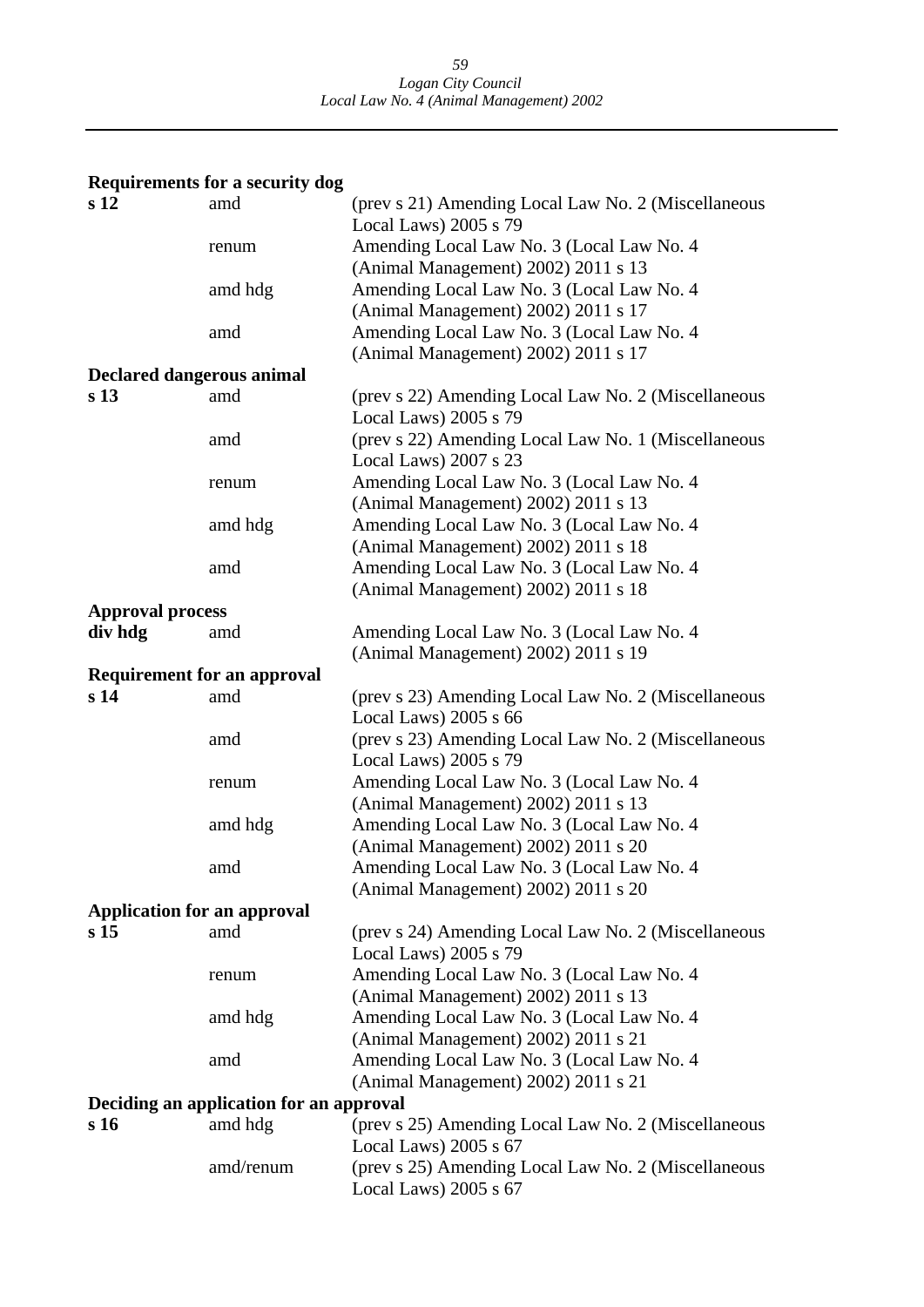|                                  | amd                                           | (prev s 25) Amending Local Law No. 2 (Miscellaneous |
|----------------------------------|-----------------------------------------------|-----------------------------------------------------|
|                                  |                                               | Local Laws) 2005 s 79                               |
|                                  | renum                                         | Amending Local Law No. 3 (Local Law No. 4           |
|                                  |                                               | (Animal Management) 2002) 2011 s 13                 |
|                                  | amd hdg                                       | Amending Local Law No. 3 (Local Law No. 4           |
|                                  |                                               | (Animal Management) 2002) 2011 s 22                 |
|                                  | amd                                           | Amending Local Law No. 3 (Local Law No. 4           |
|                                  |                                               | (Animal Management) 2002) 2011 s 22                 |
| Term of an approval              |                                               |                                                     |
| s 17                             | amd                                           | (prev s 26) Amending Local Law No. 2 (Miscellaneous |
|                                  |                                               | Local Laws) 2005 s 79                               |
|                                  | renum                                         | Amending Local Law No. 3 (Local Law No. 4           |
|                                  |                                               | (Animal Management) 2002) 2011 s 13                 |
|                                  | amd hdg                                       | Amending Local Law No. 3 (Local Law No. 4           |
|                                  |                                               | (Animal Management) 2002) 2011 s 23                 |
|                                  | amd                                           | Amending Local Law No. 3 (Local Law No. 4           |
|                                  |                                               | (Animal Management) 2002) 2011 s 23                 |
| <b>Conditions of an approval</b> |                                               |                                                     |
| s 18                             | amd                                           | (prev s 27) Amending Local Law No. 2 (Miscellaneous |
|                                  |                                               | Local Laws) 2005 s 68                               |
|                                  | amd                                           | (prev s 27) Amending Local Law No. 2 (Miscellaneous |
|                                  |                                               | Local Laws) 2005 s 79                               |
|                                  | renum                                         | Amending Local Law No. 3 (Local Law No. 4           |
|                                  |                                               | (Animal Management) 2002) 2011 s 13                 |
|                                  | amd hdg                                       | Amending Local Law No. 3 (Local Law No. 4           |
|                                  |                                               | (Animal Management) 2002) 2011 s 24                 |
|                                  | amd/renum                                     | Amending Local Law No. 3 (Local Law No. 4           |
|                                  |                                               | (Animal Management) 2002) 2011 s 24                 |
|                                  | Power to change the conditions of an approval |                                                     |
| s 19                             | amd                                           | (prev s 28) Amending Local Law No. 2 (Miscellaneous |
|                                  |                                               | Local Laws) 2005 s 79                               |
|                                  | renum                                         | Amending Local Law No. 3 (Local Law No. 4           |
|                                  |                                               | (Animal Management) 2002) 2011 s 13                 |
|                                  | amd hdg                                       | Amending Local Law No. 3 (Local Law No. 4           |
|                                  |                                               | (Animal Management) 2002) 2011 s 25                 |
|                                  | amd                                           | Amending Local Law No. 3 (Local Law No. 4           |
|                                  |                                               | (Animal Management) 2002) 2011 s 25                 |
|                                  | Amendment, renewal or transfer of an approval |                                                     |
| s20                              | amd                                           | (prev s 29) Amending Local Law No. 2 (Miscellaneous |
|                                  |                                               | Local Laws) $2005 s 69$                             |
|                                  | amd                                           | (prev s 29) Amending Local Law No. 2 (Miscellaneous |
|                                  |                                               | Local Laws) 2005 s 79                               |
|                                  | renum                                         | Amending Local Law No. 3 (Local Law No. 4           |
|                                  |                                               | (Animal Management) 2002) 2011 s 13                 |
|                                  | amd hdg                                       | Amending Local Law No. 3 (Local Law No. 4           |
|                                  |                                               | (Animal Management) 2002) 2011 s 26                 |
|                                  | amd                                           | Amending Local Law No. 3 (Local Law No. 4)          |
|                                  |                                               | (Animal Management) 2002) 2011 s 26                 |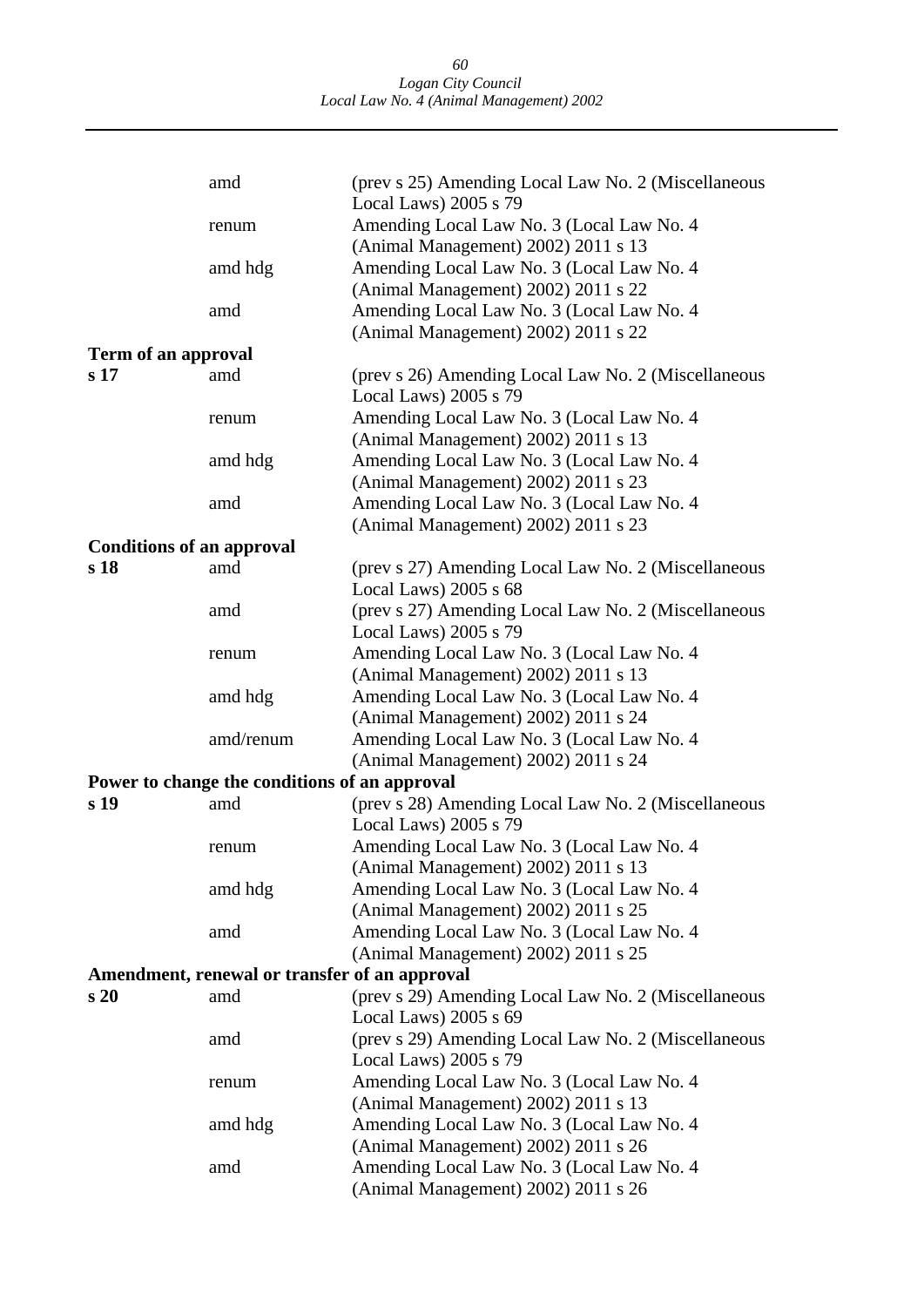| <b>Cancellation of an approval</b> |                                                     |                                                               |
|------------------------------------|-----------------------------------------------------|---------------------------------------------------------------|
| s <sub>21</sub>                    | amd                                                 | (prev s 30) Amending Local Law No. 1 (Miscellaneous           |
|                                    |                                                     | Local Laws) 2005 s 43                                         |
|                                    | amd                                                 | (prev s 30) Amending Local Law No. 2 (Miscellaneous           |
|                                    |                                                     | Local Laws) 2005 s 79                                         |
|                                    | renum                                               | Amending Local Law No. 3 (Local Law No. 4                     |
|                                    |                                                     | (Animal Management) 2002) 2011 s 13                           |
|                                    | amd hdg                                             | Amending Local Law No. 3 (Local Law No. 4                     |
|                                    |                                                     | (Animal Management) 2002) 2011 s 27                           |
|                                    | amd                                                 | Amending Local Law No. 3 (Local Law No. 4                     |
|                                    |                                                     | (Animal Management) 2002) 2011 s 27                           |
|                                    | <b>General compliance provision</b>                 |                                                               |
| s <sub>22</sub>                    | amd                                                 | (prev s 31) Amending Local Law No. 2 (Miscellaneous           |
|                                    |                                                     | Local Laws) 2005 s 79                                         |
|                                    | renum                                               | Amending Local Law No. 3 (Local Law No. 4                     |
|                                    |                                                     | (Animal Management) 2002) 2011 s 13                           |
|                                    | amd                                                 | Amending Local Law No. 3 (Local Law No. 4                     |
|                                    |                                                     | (Animal Management) 2002) 2011 s 28                           |
| Division 3—Cat registration        |                                                     |                                                               |
| div hdg                            | ins                                                 | Amending Local Law No. 1 (Local Law No. 4)                    |
|                                    |                                                     | (Animal Management) 2002) 2014 s 6                            |
| <b>Registration obligation</b>     |                                                     |                                                               |
| s22A                               | ins                                                 | Amending Local Law No. 1 (Local Law No. 4)                    |
|                                    |                                                     | (Animal Management) 2002) 2014 s 6                            |
| How cat is registered              |                                                     |                                                               |
| s22B                               | ins                                                 | Amending Local Law No. 1 (Local Law No. 4)                    |
|                                    |                                                     | (Animal Management) 2002) 2014 s 6                            |
| <b>Period of registration</b>      |                                                     |                                                               |
| s22C                               | ins                                                 | Amending Local Law No. 1 (Local Law No. 4                     |
|                                    |                                                     | (Animal Management) 2002) 2014 s 6                            |
| <b>Amendment of registration</b>   |                                                     |                                                               |
| s 22D                              | ins                                                 | Amending Local Law No. 1 (Local Law No. 4)                    |
|                                    |                                                     | (Animal Management) 2002) 2014 s 6                            |
| <b>Renewal of registration</b>     |                                                     |                                                               |
| s22E                               | ins                                                 | Amending Local Law No. 1 (Local Law No. 4)                    |
|                                    |                                                     | (Animal Management) 2002) 2014 s 6                            |
|                                    |                                                     | Local government may require further information or documents |
| s22F                               | ins                                                 | Amending Local Law No. 1 (Local Law No. 4                     |
|                                    |                                                     | (Animal Management) 2002) 2014 s 6                            |
|                                    | <b>Cat registration under Animal Management Act</b> |                                                               |
| s 22G                              | ins                                                 | Amending Local Law No. 1 (Local Law No. 4)                    |
|                                    |                                                     | (Animal Management) 2002) 2014 s 6                            |
|                                    |                                                     | <b>PART 4-SEIZURE IMPOUNDING AND DESTRUCTION OF AN ANIMAL</b> |
| pt hdg                             | renum                                               | Amending Local Law No. 3 (Local Law No. 4)                    |
|                                    |                                                     | (Animal Management) 2002) 2011 s 12                           |
|                                    | amd                                                 | Amending Local Law No. 3 (Local Law No. 4                     |
|                                    |                                                     | (Animal Management) 2002) 2011 s 29                           |

**Seizure and impounding of an animal**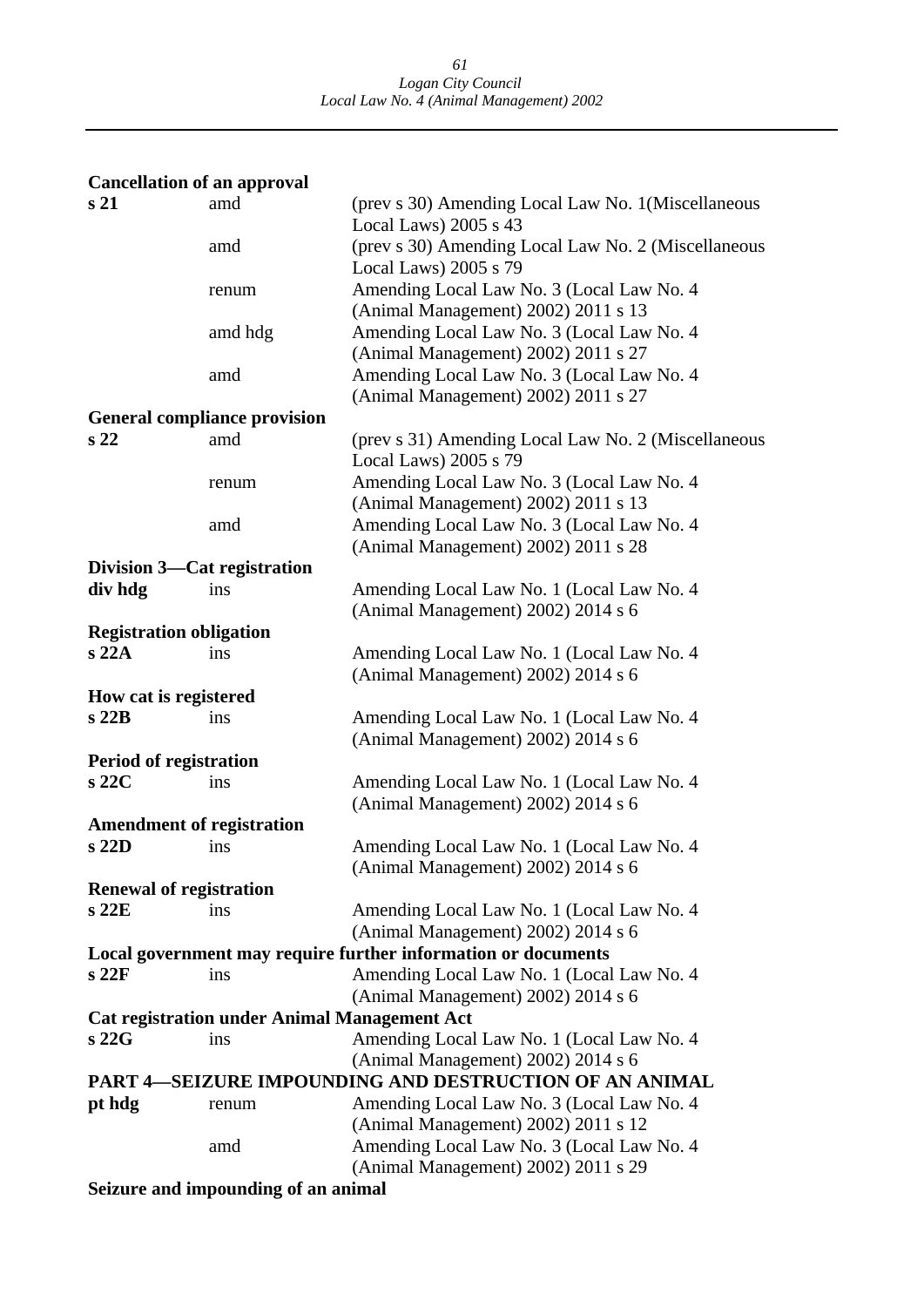| s <sub>23</sub>                 | amd                              | (prev s 32) Amending Local Law No. 2 (Local Law<br>No. 4 (Animal Management) 2002) 2003 s 6 |
|---------------------------------|----------------------------------|---------------------------------------------------------------------------------------------|
|                                 | amd                              | (prev s 32) Amending Local Law No. 2 (Miscellaneous                                         |
|                                 |                                  | Local Laws) 2005 s 79                                                                       |
|                                 | amd                              | (prev s 32) Amending Local Law No. 1 (Miscellaneous<br>Local Laws) 2007 s 24                |
|                                 | renum                            | Amending Local Law No. 3 (Local Law No. 4)<br>(Animal Management) 2002) 2011 s 13           |
|                                 | amd hdg                          | Amending Local Law No. 3 (Local Law No. 4                                                   |
|                                 | amd/renum                        | (Animal Management) 2002) 2011 s 30<br>Amending Local Law No. 3 (Local Law No. 4            |
|                                 |                                  | (Animal Management) 2002) 2011 s 30                                                         |
|                                 | Dealing with an impounded animal |                                                                                             |
| s <sub>24</sub>                 | amd                              | (prev s 33) Amending Local Law No. 1 (Miscellaneous                                         |
|                                 |                                  | Local Laws) 2005 ss 44(1), 44(2)                                                            |
|                                 | amd                              | (prev s 33) Amending Local Law No. 2 (Miscellaneous                                         |
|                                 |                                  | Local Laws) 2005 s 70                                                                       |
|                                 | amd                              | (prev s 33) Amending Local Law No. 2 (Miscellaneous                                         |
|                                 |                                  | Local Laws) 2005 s 79                                                                       |
|                                 | renum                            | Amending Local Law No. 3 (Local Law No. 4                                                   |
|                                 |                                  | (Animal Management) 2002) 2011 s 13                                                         |
|                                 | amd hdg                          | Amending Local Law No. 3 (Local Law No. 4                                                   |
|                                 |                                  | (Animal Management) 2002) 2011 s 31                                                         |
|                                 | amd                              | Amending Local Law No. 3 (Local Law No. 4                                                   |
|                                 |                                  | (Animal Management) 2002) 2011 s 31                                                         |
|                                 | Sale of an impounded animal      |                                                                                             |
| s <sub>25</sub>                 | amd                              | (prev s 34) Amending Local Law No. 2 (Miscellaneous<br>Local Laws) 2005 s 79                |
|                                 | renum                            | Amending Local Law No. 3 (Local Law No. 4)                                                  |
|                                 |                                  | (Animal Management) 2002) 2011 s 13                                                         |
|                                 | amd hdg                          | Amending Local Law No. 3 (Local Law No. 4                                                   |
|                                 |                                  | (Animal Management) 2002) 2011 s 32                                                         |
|                                 | amd/renum                        | Amending Local Law No. 3 (Local Law No. 4)                                                  |
|                                 |                                  | (Animal Management) 2002) 2011 s 32                                                         |
| <b>Destruction of an animal</b> |                                  |                                                                                             |
| s26                             | amd                              | (prev s 35) Amending Local Law No. 2 (Miscellaneous<br>Local Laws) 2005 s 71                |
|                                 | amd                              | (prev s 35) Amending Local Law No. 2 (Miscellaneous<br>Local Laws) 2005 s 79                |
|                                 | amd                              | (prev s 35) Amending Local Law No. 1 (Miscellaneous                                         |
|                                 |                                  | Local Laws) 2007 s 25                                                                       |
|                                 | renum                            | Amending Local Law No. 3 (Local Law No. 4                                                   |
|                                 |                                  | (Animal Management) 2002) 2011 s 13                                                         |
|                                 | amd hdg                          | Amending Local Law No. 3 (Local Law No. 4                                                   |
|                                 |                                  | (Animal Management) 2002) 2011 s 33                                                         |
|                                 | amd                              | Amending Local Law No. 3 (Local Law No. 4                                                   |
|                                 |                                  | (Animal Management) 2002) 2011 s 33                                                         |

**Dealing with a surrendered animal**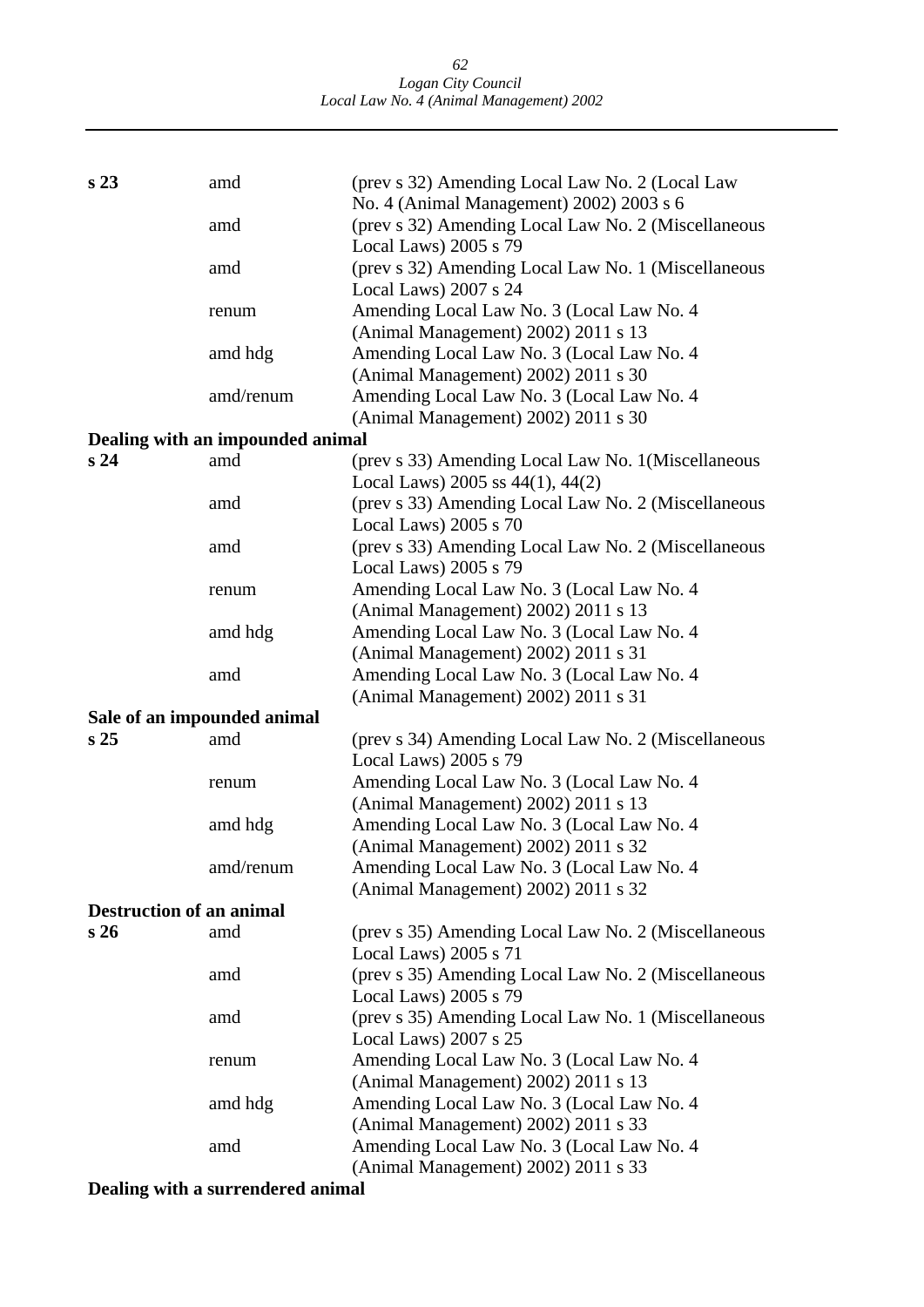*63 Logan City Council Local Law No. 4 (Animal Management) 2002* 

| s <sub>27</sub>            | amd                                | (prev s 36) Amending Local Law No. 2 (Miscellaneous<br>Local Laws) 2005 s 79                 |
|----------------------------|------------------------------------|----------------------------------------------------------------------------------------------|
|                            | renum                              | Amending Local Law No. 3 (Local Law No. 4)<br>(Animal Management) 2002) 2011 s 13            |
|                            | amd hdg                            | Amending Local Law No. 3 (Local Law No. 4                                                    |
|                            | amd                                | (Animal Management) 2002) 2011 s 34<br>Amending Local Law No. 3 (Local Law No. 4             |
|                            |                                    | (Animal Management) 2002) 2011 s 34                                                          |
| <b>PART 5-ENFORCEMENT</b>  |                                    |                                                                                              |
| pt hdg                     | renum                              | Amending Local Law No. 3 (Local Law No. 4                                                    |
|                            |                                    | (Animal Management) 2002) 2011 s 12                                                          |
| <b>Compliance notice</b>   |                                    |                                                                                              |
| s 28                       | amd                                | (prev s 37) Amending Local Law No. 1 (Miscellaneous<br>Local Laws) $2005$ s $45$             |
|                            | amd                                | (prev s 37) Amending Local Law No. 2 (Miscellaneous                                          |
|                            |                                    | Local Laws) 2005 s 79                                                                        |
|                            | renum                              | Amending Local Law No. 3 (Local Law No. 4                                                    |
|                            |                                    | (Animal Management) 2002) 2011 s 13                                                          |
|                            | amd                                | Amending Local Law No. 3 (Local Law No. 4                                                    |
|                            |                                    | (Animal Management) 2002) 2011 s 35                                                          |
| Stop order                 |                                    |                                                                                              |
| s <sub>29</sub>            | amd                                | (prev s 38) Amending Local Law No. 1 (Miscellaneous<br>Local Laws) 2005 ss $46(1)$ , $46(2)$ |
|                            | amd                                | (prev s 38) Amending Local Law No. 2 (Miscellaneous<br>Local Laws) 2005 s 79                 |
|                            | renum                              | Amending Local Law No. 3 (Local Law No. 4)                                                   |
|                            |                                    | (Animal Management) 2002) 2011 s 13                                                          |
|                            | amd                                | Amending Local Law No. 3 (Local Law No. 4                                                    |
|                            |                                    | (Animal Management) 2002) 2011 s 36                                                          |
|                            |                                    |                                                                                              |
|                            | Inspection of keeping of an animal |                                                                                              |
| s <sub>30</sub>            | amd                                | (prev s 39) Amending Local Law No. 2 (Miscellaneous<br>Local Laws) 2005 s 72                 |
|                            | amd                                | (prev s 39) Amending Local Law No. 2 (Miscellaneous                                          |
|                            |                                    | Local Laws) 2005 s 79                                                                        |
|                            | renum                              | Amending Local Law No. 3 (Local Law No. 4                                                    |
|                            |                                    | (Animal Management) 2002) 2011 s 13                                                          |
|                            | amd                                | Amending Local Law No. 3 (Local Law No. 4                                                    |
|                            |                                    | (Animal Management) 2002) 2011 s 37                                                          |
| <b>Performance of work</b> |                                    |                                                                                              |
| s <sub>31</sub>            | amd                                | (prev s 40) Amending Local Law No. 2 (Miscellaneous                                          |
|                            |                                    | Local Laws) 2005 s 73                                                                        |
|                            | amd                                | (prev s 40) Amending Local Law No. 2 (Miscellaneous                                          |
|                            |                                    | Local Laws) 2005 s 79                                                                        |
|                            | hdg/amd                            | (prev s 40) Amending Local Law No. 1 (Miscellaneous                                          |
|                            |                                    | Local Laws) 2007 s40                                                                         |
|                            | renum                              | Amending Local Law No. 3 (Local Law No. 4                                                    |
|                            |                                    | (Animal Management) 2002) 2011 s 13                                                          |
|                            | amd                                | Amending Local Law No. 3 (Local Law No. 4                                                    |
|                            |                                    |                                                                                              |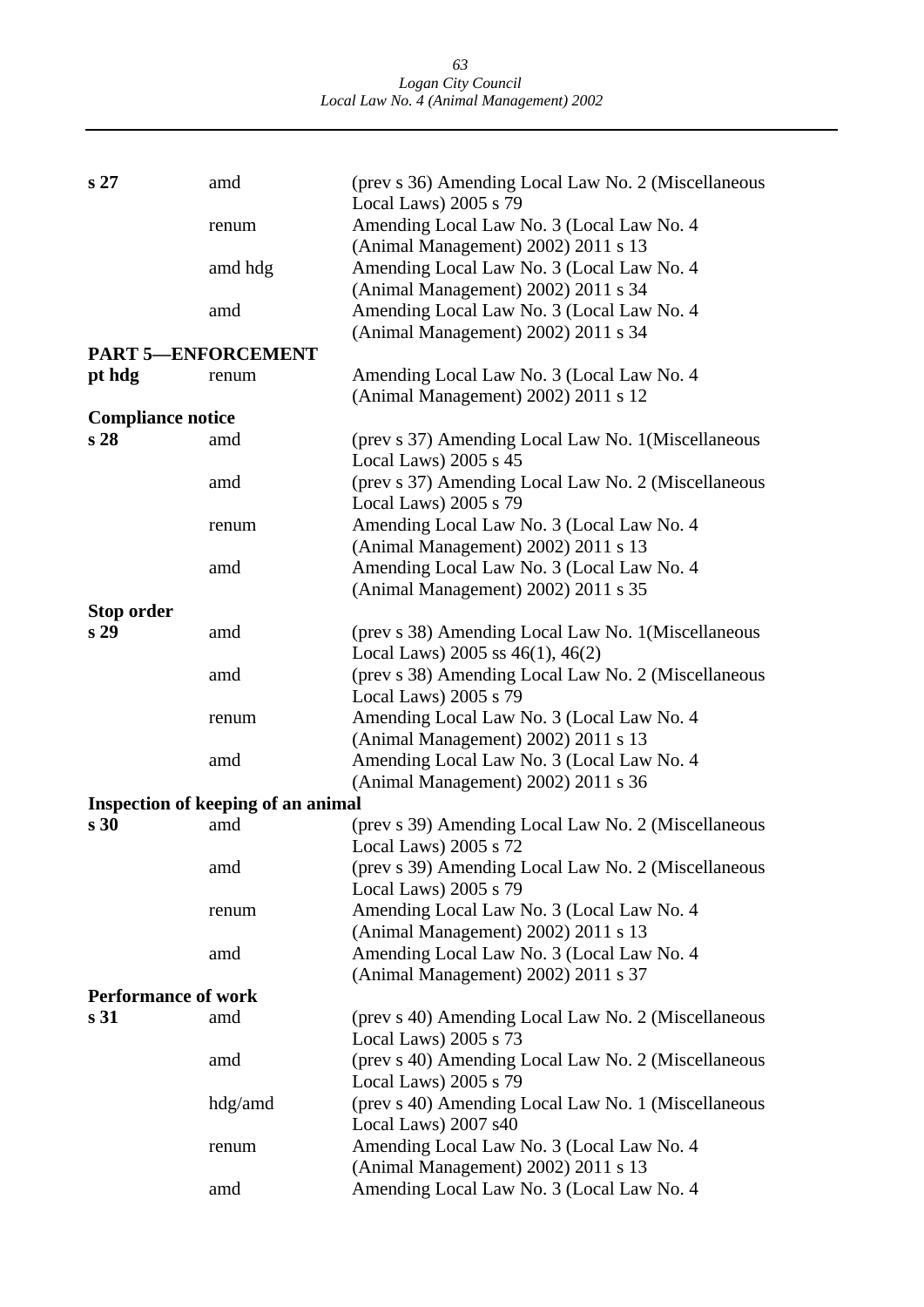|                                   |                                         | (Animal Management) 2002) 2011 s 38                                              |
|-----------------------------------|-----------------------------------------|----------------------------------------------------------------------------------|
|                                   | Powers of entry and cost recovery       |                                                                                  |
| s <sub>32</sub>                   | amd                                     | (prev s 41) Amending Local Law No. 2 (Miscellaneous<br>Local Laws) 2005 s 74     |
|                                   | amd                                     | (prev s 41) Amending Local Law No. 2 (Miscellaneous<br>Local Laws) 2005 s 79     |
|                                   | renum                                   | Amending Local Law No. 3 (Local Law No. 4<br>(Animal Management) 2002) 2011 s 13 |
|                                   | amd                                     | Amending Local Law No. 3 (Local Law No. 4<br>(Animal Management) 2002) 2011 s 39 |
|                                   | <b>PART 6-ADMINISTRATIVE PROVISIONS</b> |                                                                                  |
| pt hdg                            | renum                                   | Amending Local Law No. 3 (Local Law No. 4                                        |
|                                   |                                         | (Animal Management) 2002) 2011 s 12                                              |
|                                   |                                         | Executive officers to ensure the corporation complies with the local law         |
| s <sub>33</sub>                   | amd                                     | (prev s 42) Amending Local Law No. 2 (Miscellaneous<br>Local Laws) 2005 s 79     |
|                                   | renum                                   | Amending Local Law No. 3 (Local Law No. 4<br>(Animal Management) 2002) 2011 s 13 |
|                                   | amd hdg                                 | Amending Local Law No. 3 (Local Law No. 4<br>(Animal Management) 2002) 2011 s 40 |
|                                   | amd                                     | Amending Local Law No. 3 (Local Law No. 4<br>(Animal Management) 2002) 2011 s 40 |
|                                   |                                         | Owners and occupiers to ensure compliance with the local law                     |
| s <sub>34</sub>                   | amd                                     | (prev s 43) Amending Local Law No. 2 (Miscellaneous                              |
|                                   |                                         | Local Laws) 2005 s 79                                                            |
|                                   | renum                                   | Amending Local Law No. 3 (Local Law No. 4                                        |
|                                   |                                         | (Animal Management) 2002) 2011 s 13                                              |
|                                   | amd hdg                                 | Amending Local Law No. 3 (Local Law No. 4                                        |
|                                   |                                         | (Animal Management) 2002) 2011 s 41                                              |
|                                   | amd                                     | Amending Local Law No. 3 (Local Law No. 4                                        |
|                                   |                                         | (Animal Management) 2002) 2011 s 41                                              |
|                                   |                                         | Keeper of animal to ensure compliance with the local law                         |
|                                   |                                         | s 35 amd (prev s 44) Amending Local Law No. 2 (Miscellaneous                     |
|                                   |                                         | Local Laws) 2005 s 79                                                            |
|                                   | renum                                   | Amending Local Law No. 3 (Local Law No. 4)                                       |
|                                   |                                         | (Animal Management) 2002) 2011 s 13                                              |
|                                   | amd hdg                                 | Amending Local Law No. 3 (Local Law No. 4                                        |
|                                   | amd                                     | (Animal Management) 2002) 2011 s 42<br>Amending Local Law No. 3 (Local Law No. 4 |
|                                   |                                         | (Animal Management) 2002) 2011 s 42                                              |
| <b>Liability of third parties</b> |                                         |                                                                                  |
| s <sub>36</sub>                   | amd                                     | (prev s 45) Amending Local Law No. 2 (Miscellaneous                              |
|                                   |                                         | Local Laws) 2005 s 79                                                            |
|                                   | renum                                   | Amending Local Law No. 3 (Local Law No. 4                                        |
|                                   |                                         | (Animal Management) 2002) 2011 s 13                                              |
|                                   | amd                                     | Amending Local Law No. 3 (Local Law No. 4                                        |
|                                   |                                         | (Animal Management) 2002) 2011 s 43                                              |
|                                   |                                         |                                                                                  |

**Attempts to commit offences**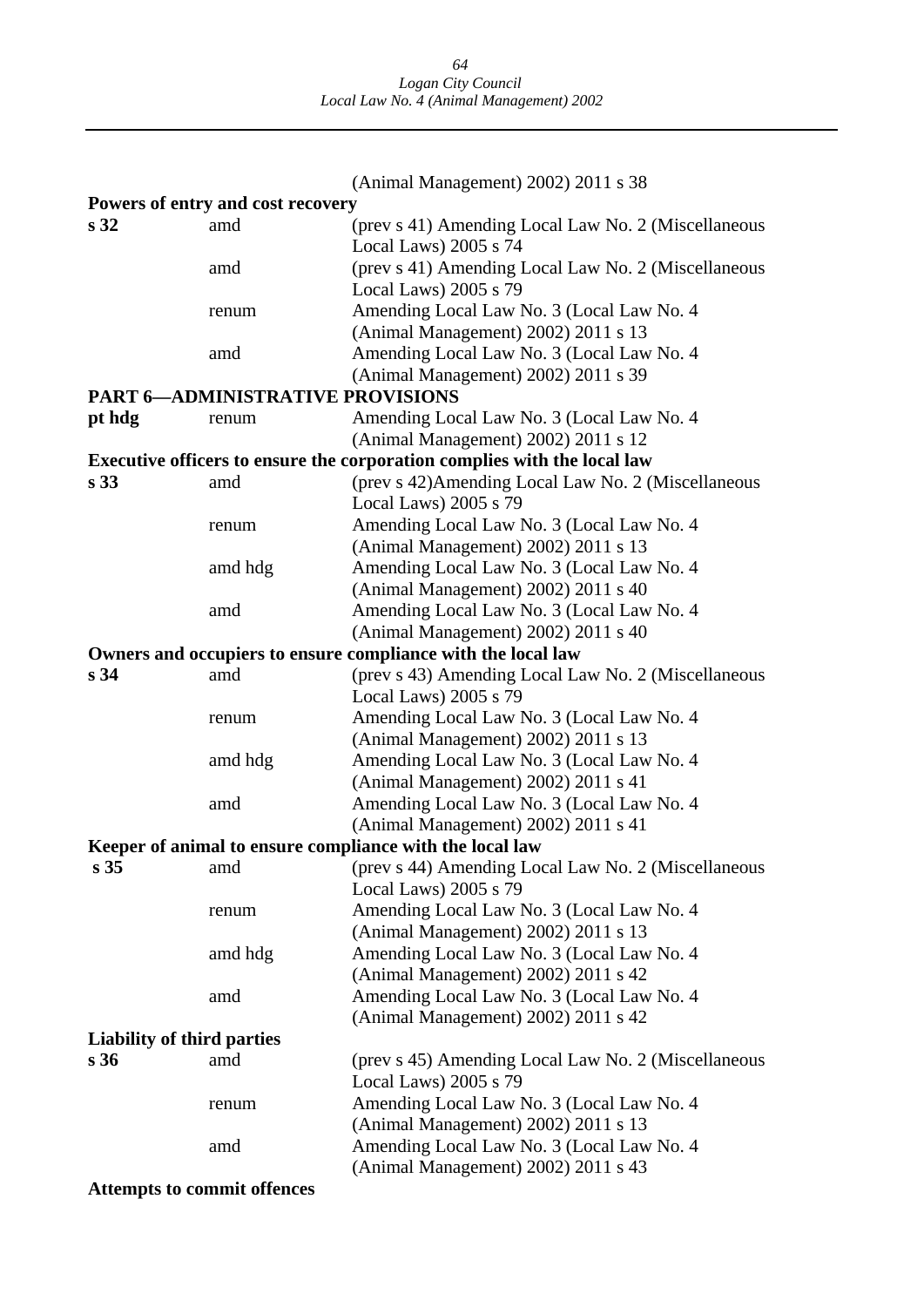*65 Logan City Council Local Law No. 4 (Animal Management) 2002* 

| s 37                          | amd                           | (prev s 46) Amending Local Law No. 2 (Miscellaneous                                                                      |
|-------------------------------|-------------------------------|--------------------------------------------------------------------------------------------------------------------------|
|                               |                               | Local Laws) 2005 s 75                                                                                                    |
|                               | renum                         | Amending Local Law No. 3 (Local Law No. 4                                                                                |
|                               | amd                           | (Animal Management) 2002) 2011 s 13                                                                                      |
|                               |                               | Amending Local Law No. 3 (Local Law No. 4<br>(Animal Management) 2002) 2011 s 44                                         |
| <b>Defence</b>                |                               |                                                                                                                          |
| s <sub>38</sub>               | ins                           | (prev s 47) Amending Local Law No. 1 (Miscellaneous<br>Local Laws) $2005$ s $47(1)$                                      |
|                               | amd                           | (prev s 47) Amending Local Law No. 2 (Miscellaneous<br>Local Laws) 2005 s 76                                             |
|                               | renum                         | Amending Local Law No. 3 (Local Law No. 4<br>(Animal Management) 2002) 2011 s 13                                         |
|                               | PART 7-SUBORDINATE LOCAL LAWS |                                                                                                                          |
| <b>Subordinate local laws</b> |                               |                                                                                                                          |
| s 39                          | renum/amd                     | (prev s 48) Amending Local Law No. 1 (Miscellaneous<br>Local Laws) 2005 ss $47(2)$ , $48(1)$ , $48(2)$ ,<br>48(3), 48(4) |
|                               | renum/amd                     | (prev s 48) Amending Local Law No. 2 (Miscellaneous<br>Local Laws) 2005 s 77                                             |
|                               | amd                           | (prev s 48) Amending Local Law No. 2 (Miscellaneous<br>Local Laws) 2005 s 79                                             |
|                               | renum                         | Amending Local Law No. 3 (Local Law No. 4<br>(Animal Management) 2002) 2011 s 12                                         |
|                               | amd/renum                     | Amending Local Law No. 3 (Local Law No. 4<br>(Animal Management) 2002) 2011 s 45                                         |
|                               | amd                           | Amending Local Law No. 1 (Local Law No. 4<br>(Animal Management) 2002) 2014 s 7                                          |
|                               | <b>SCHEDULE-DICTIONARY</b>    |                                                                                                                          |
|                               | ins                           | Amending Local Law No. 1 (Miscellaneous<br>Local Laws) 2005 s 49                                                         |
|                               | om                            | def <i>abandon</i> Amending Local Law No. 3 (Local Law No. 4<br>(Animal Management) 2002) 2011 s 46                      |
|                               | sub                           | def <i>animal</i> Amending Local Law No. 3 (Local Law No. 4<br>(Animal Management) 2002) 2011 s 46                       |
|                               | amd                           | def <i>animal enclosure</i> Amending Local Law No. 2<br>(Miscellaneous Local Laws) 2005 s 78                             |
|                               | sub                           | def <i>animal enclosure</i> Amending Local Law No. 3 (Local Law<br>No. 4 (Animal Management) 2002) 2011 s 46             |
|                               | amd                           | def <i>animal law</i> Amending Local Law No. 3 (Local Law No. 4<br>(Animal Management) 2002) 2011 s 46                   |
|                               | amd                           | def <i>animal law</i> Amending Local Law No. 1 (Local Law No. 4<br>(Animal Management) 2002) 2014 s $8(1)$               |
|                               | ins                           | def Animal Management Act Amending Local Law No. 3<br>(Local Law No. 4 (Animal Management) 2002) 2011 s 46               |
|                               | ins                           | def <i>animal management centre</i> Amending Local Law No. 3<br>(Local Law No. 4 (Animal Management) 2002) 2011 s 46     |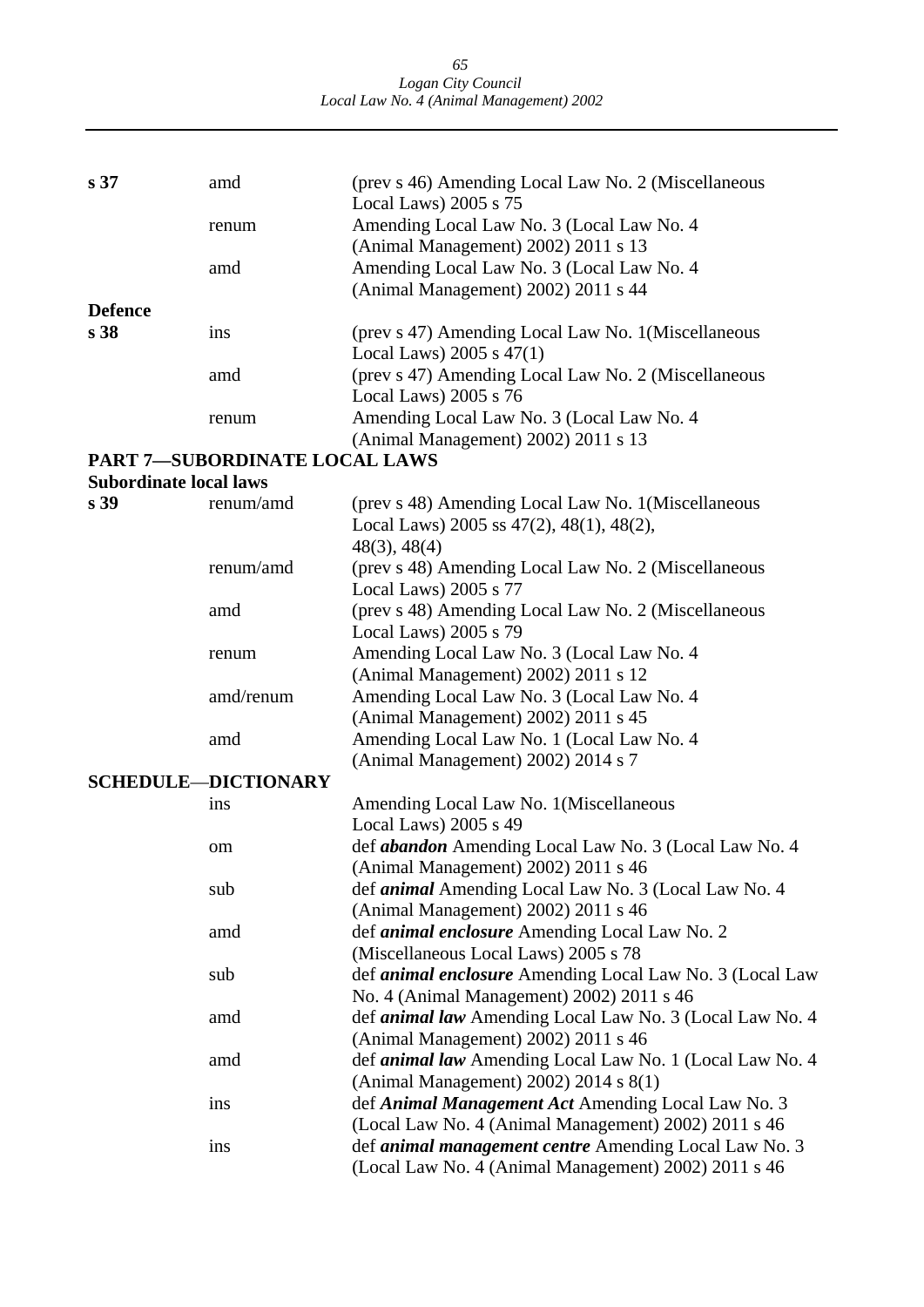| ins | def animal management centre authority Amending Local Law<br>No. 3 (Local Law No. 4 (Animal Management) 2002) 2011 s 46 |
|-----|-------------------------------------------------------------------------------------------------------------------------|
| om  | def <i>animal pound</i> Amending Local Law No. 3 (Local Law No.<br>4 (Animal Management) 2002) 2011 s 46                |
| amd | def <i>approval</i> Amending Local Law No. 3 (Local Law No. 4                                                           |
| ins | (Animal Management) 2002) 2011 s 46<br>def <i>assessment criteria</i> Amending Local Law No. 2                          |
|     | (Miscellaneous Local Laws) 2005 s 78<br>def<br>amd                                                                      |
|     | assessment criteria Amending Local Law No. 3 (Local Law No.<br>4 (Animal Management) 2002) 2011 s 46                    |
| ins | def <i>assistance animal</i> Amending Local Law No. 3 (Local Law                                                        |
|     | No. 4 (Animal Management) 2002) 2011 s 46                                                                               |
| amd | def <i>authorised person</i> Amending Local Law No. 3 (Local Law                                                        |
|     | No. 4 (Animal Management) 2002) 2011 s 46                                                                               |
| ins | def cat Amending Local Law No. 3 (Local Law No. 4 (Animal                                                               |
|     | Management) 2002) 2011 s 46                                                                                             |
| amd | def <i>cat</i> Amending Local Law No. 1 (Local Law No. 4)                                                               |
|     | (Animal Management) 2002) 2014 s 8(2)                                                                                   |
| ins | def cat register Amending Local Law No. 1 (Local Law No. 4                                                              |
|     | (Animal Management) 2002) 2014 s 8(3)                                                                                   |
| amd | def compliance notice Amending Local Law No. 3 (Local Law                                                               |
|     | No. 4 (Animal Management) 2002) 2011 s 46                                                                               |
| amd | def <i>dangerous animal</i> Amending Local Law No. 3 (Local Law<br>No. 4 (Animal Management) 2002) 2011 s 46            |
| om  | def <i>dangerous dog</i> Amending Local Law No. 3 (Local Law No.                                                        |
|     | 4 (Animal Management) 2002) 2011 s 46                                                                                   |
| amd | def <i>declared dangerous animal</i> Amending Local Law No. 3                                                           |
|     | (Local Law No. 4 (Animal Management) 2002) 2011 s 46                                                                    |
| ins | def <i>desex</i> Amending Local Law No. 1 (Local Law No. 4)                                                             |
|     | (Animal Management) 2002) 2014 s 8(4)                                                                                   |
| amd | def <i>designated animal area</i> Amending Local Law No. 3 (Local                                                       |
|     | Law No. 4 (Animal Management) 2002) 2011 s 46                                                                           |
| amd | def direction Amending Local Law No. 2 (Miscellaneous                                                                   |
|     | Local Laws) 2005 s 78                                                                                                   |
| amd | def <i>direction</i> Amending Local Law No. 3 (Local Law No. 4                                                          |
|     | (Animal Management) 2002) 2011 s 46                                                                                     |
| amd | def dog Amending Local Law No. 2 (Miscellaneous                                                                         |
| amd | Local Laws) 2005 s 78<br>def dog Amending Local Law No. 3 (Local Law No. 4 (Animal                                      |
|     | Management) 2002) 2011 s 46                                                                                             |
| amd | def <i>domestic animal</i> Amending Local Law No. 2                                                                     |
|     | (Miscellaneous Local Laws) 2005 s 78                                                                                    |
| amd | def <i>domestic animal</i> Amending Local Law No. 3 (Local Law                                                          |
|     | No. 4 (Animal Management) 2002) 2011 s 46                                                                               |
| amd | def <i>dwelling unit</i> Amending Local Law No. 3 (Local Law No. 4)                                                     |
|     | (Animal Management) 2002) 2011 s 46                                                                                     |
| amd | def effective control Amending Local Law No. 3 (Local Law                                                               |
|     | No. 4 (Animal Management) 2002) 2011 s 46                                                                               |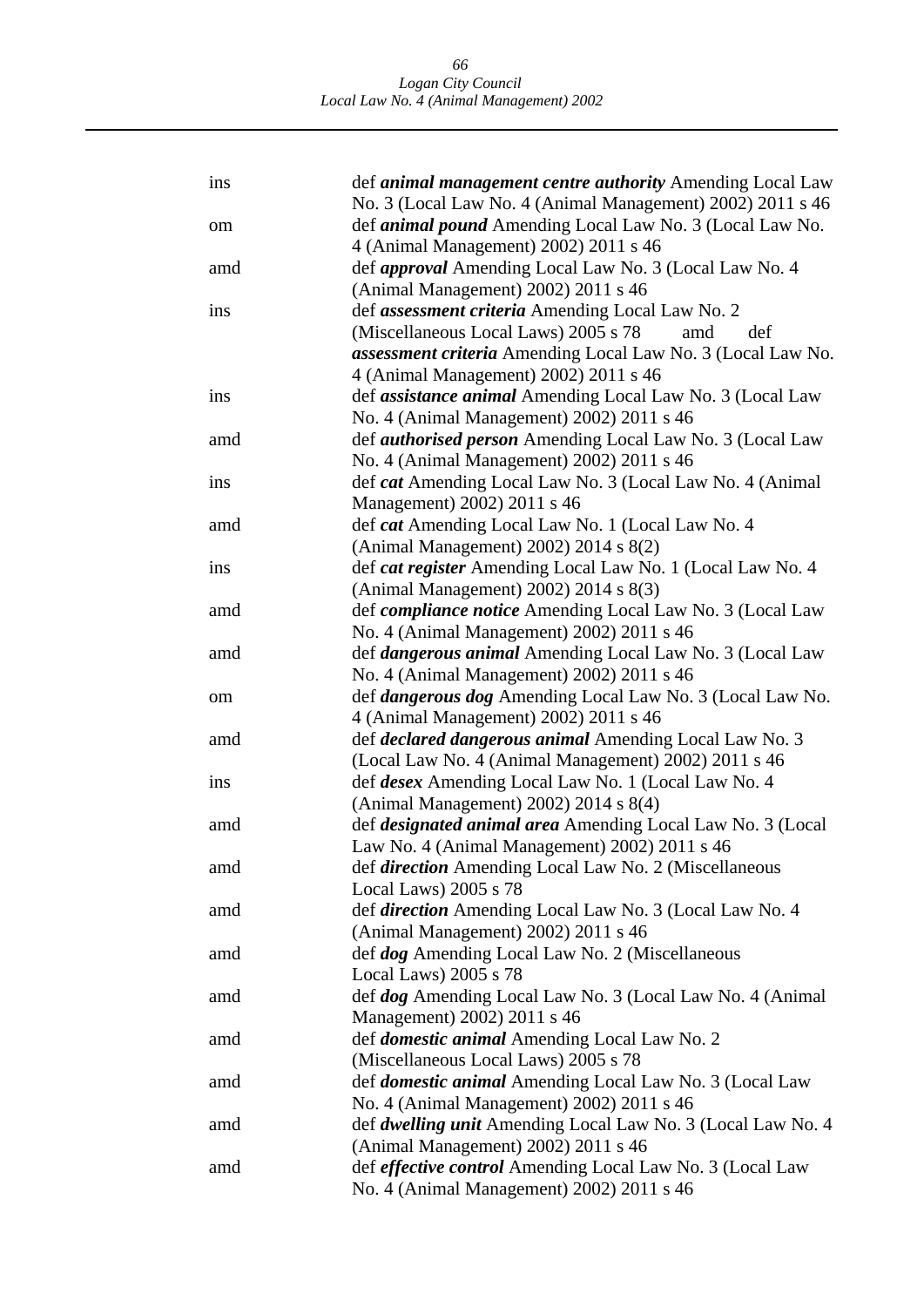*67 Logan City Council Local Law No. 4 (Animal Management) 2002* 

| amd | def greyhound dog Amending Local Law No. 3 (Local Law No.<br>4 (Animal Management) 2002) 2011 s 46 |
|-----|----------------------------------------------------------------------------------------------------|
| om  | def guard dog Amending Local Law No. 3 (Local Law No. 4                                            |
|     | (Animal Management) 2002) 2011 s 46                                                                |
| om  | def <i>guide dog</i> Amending Local Law No. 3 (Local Law No. 4                                     |
|     | (Animal Management) 2002) 2011 s 46                                                                |
| amd | def <i>identifying tag</i> Amending Local Law No. 3 (Local Law No.                                 |
|     | 4 (Animal Management) 2002) 2011 s 46                                                              |
| amd | def keeper Amending Local Law No. 3 (Local Law No. 4                                               |
|     | (Animal Management) 2002) 2011 s 46                                                                |
| amd | def land Amending Local Law No. 3 (Local Law No. 4 (Animal                                         |
| om  | Management) 2002) 2011 s 46<br>def local government Acts Amending Local Law No. 3 (Local           |
|     | Law No. 4 (Animal Management) 2002) 2011 s 46                                                      |
| ins | def Local Government Act Amending Local Law No. 3 (Local                                           |
|     | Law No. 4 (Animal Management) 2002) 2011 s 46                                                      |
| amd | def local government area Amending Local Law No. 3 (Local                                          |
|     | Law No. 4 (Animal Management) 2002) 2011 s 46                                                      |
| amd | def local government road Amending Local Law No. 3 (Local                                          |
|     | Law No. 4 (Animal Management) 2002) 2011 s 46                                                      |
| amd | def <i>local law</i> Amending Local Law No. 3 (Local Law No. 4)                                    |
|     | (Animal Management) 2002) 2011 s 46                                                                |
| amd | def owner of an animal Amending Local Law No. 3 (Local                                             |
|     | Law No. 4 (Animal Management) 2002) 2011 s 46                                                      |
| ins | def park Amending Local Law No. 3 (Local Law No. 4 (Animal                                         |
|     | Management) 2002) 2011 s 46                                                                        |
| amd | def <i>permit</i> Amending Local Law No. 2 (Miscellaneous                                          |
|     | Local Laws) 2005 s 78                                                                              |
| om  | def <i>permit</i> Amending Local Law No. 3 (Local Law No. 4                                        |
|     | (Animal Management) 2002) 2011 s 46                                                                |
| ins | def Planning Act Amending Local Law No. 3 (Local Law No. 4<br>(Animal Management) 2002) 2011 s 46  |
|     | def planning scheme Amending Local Law No. 3 (Local Law                                            |
| om  | No. 4 (Animal Management) 2002) 2011 s 46                                                          |
| amd | def <i>plant</i> Amending Local Law No. 2 (Miscellaneous                                           |
|     | Local Laws) 2005 s 78                                                                              |
| amd | def <i>plant</i> Amending Local Law No. 3 (Local Law No. 4)                                        |
|     | (Animal Management) 2002) 2011 s 46                                                                |
| amd | def poultry Amending Local Law No. 2 (Miscellaneous                                                |
|     | Local Laws) 2005 s 78                                                                              |
| amd | def poultry Amending Local Law No. 3 (Local Law No. 4                                              |
|     | (Animal Management) 2002) 2011 s 46                                                                |
| ins | def <i>pound</i> Amending Local Law No. 1 (Local Law No. 4)                                        |
|     | (Animal Management) 2002) 2014 s 8(5)                                                              |
| om  | def pound authority Amending Local Law No. 3 (Local Law                                            |
|     | No. 4 (Animal Management) 2002) 2011 s 46                                                          |
| amd | def <i>prescribed activity</i> Amending Local Law No. 3 (Local Law                                 |
|     | No. 4 (Animal Management) 2002) 2011 s 46                                                          |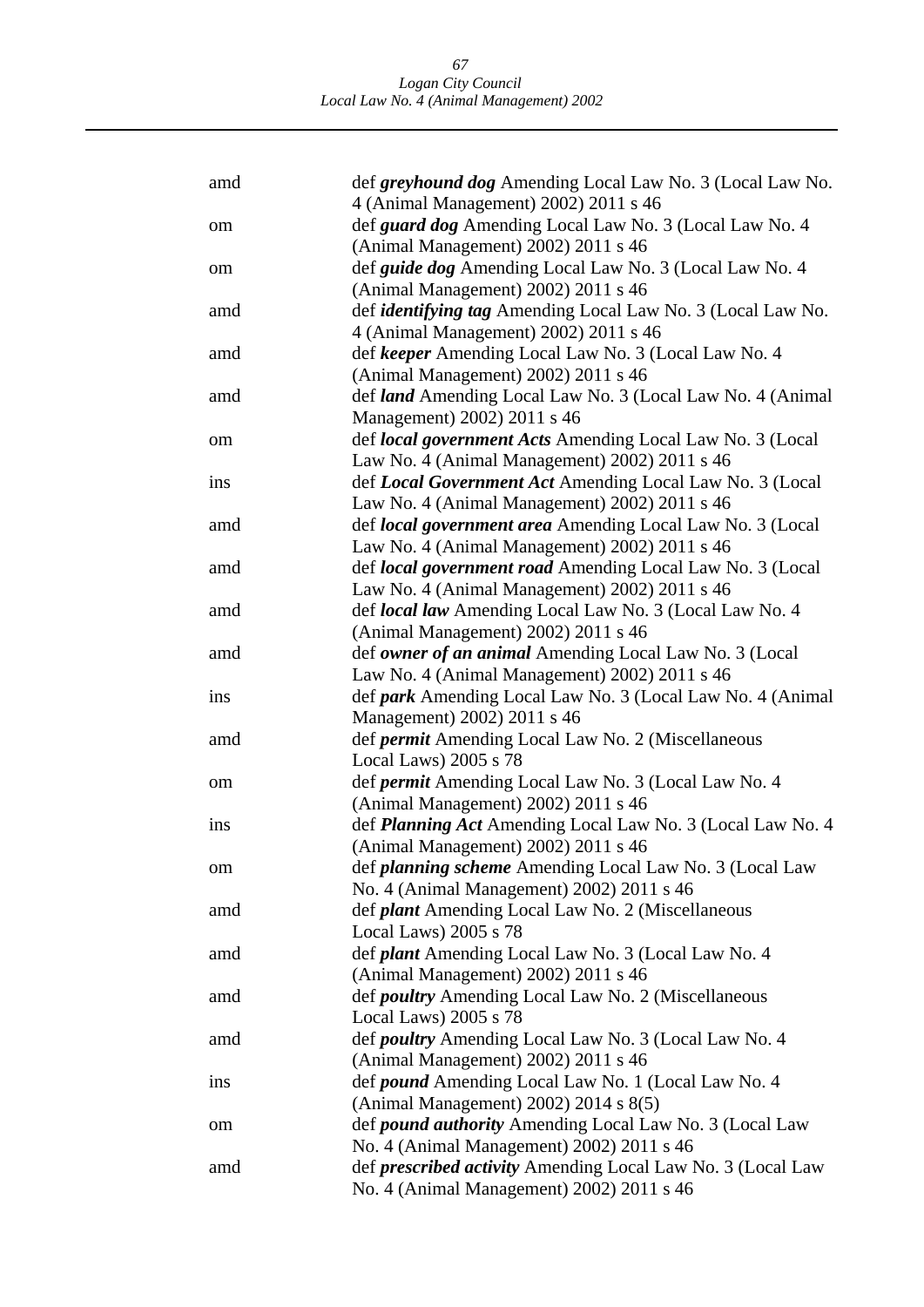| amd | def <i>prescribed animal</i> Amending Local Law No. 3 (Local Law                                                |
|-----|-----------------------------------------------------------------------------------------------------------------|
| amd | No. 4 (Animal Management) 2002) 2011 s 46<br>def <i>prescribed criteria</i> Amending Local Law No. 3 (Local Law |
|     | No. 4 (Animal Management) 2002) 2011 s 46                                                                       |
| amd | def <i>prescribed enclosure</i> Amending Local Law No. 3 (Local                                                 |
|     | Law No. 4 (Animal Management) 2002) 2011 s 46                                                                   |
| amd | def <i>public office</i> Amending Local Law No. 3 (Local Law No. 4                                              |
|     | (Animal Management) 2002) 2011 s 46                                                                             |
| amd | def Register of Impounded Animals Amending Local Law No.                                                        |
|     | 3 (Local Law No. 4 (Animal Management) 2002) 2011 s 46                                                          |
| ins | def registered Amending Local Law No. 1 (Local Law No. 4)                                                       |
|     | (Animal Management) 2002) 2014 s 8(6)                                                                           |
| amd | def registered animal Amending Local Law No. 3 (Local Law                                                       |
|     | No. 4 (Animal Management) 2002) 2011 s 46                                                                       |
| amd | def registrable animal Amending Local Law No. 3 (Local Law                                                      |
|     | No. 4 (Animal Management) 2002) 2011 s 46                                                                       |
| amd | def registrable animal Amending Local Law No. 1 (Local Law                                                      |
|     | No. 4 (Animal Management) 2002) 2014 s 8(7)                                                                     |
| amd | def registration Amending Local Law No. 2 (Miscellaneous                                                        |
|     | Local Laws) 2005 s 78                                                                                           |
| om  | def registration Amending Local Law No. 3 (Local Law No. 4                                                      |
|     | (Animal Management) 2002) 2011 s 46                                                                             |
| ins | def registration notice Amending Local Law No. 1 (Local Law                                                     |
|     | No. 4 (Animal Management) 2002) 2014 s 8(8)                                                                     |
| ins | def regulated dog Amending Local Law No. 3 (Local Law No.                                                       |
|     | 4 (Animal Management) 2002) 2011 s 46                                                                           |
| amd | def reserve Amending Local Law No. 3 (Local Law No. 4                                                           |
|     | (Animal Management) 2002) 2011 s 46                                                                             |
| ins | def restricted dog Amending Local Law No. 3 (Local Law No. 4                                                    |
|     | (Animal Management) 2002) 2011 s 46                                                                             |
| ins | def security dog Amending Local Law No. 3 (Local Law No. 4                                                      |
|     | (Animal Management) 2002) 2011 s 46                                                                             |
| amd | def shop Amending Local Law No. 2 (Miscellaneous                                                                |
|     | Local Laws) 2005 s 78                                                                                           |
| ins | def shelter Amending Local Law No. 1 (Local Law No. 4                                                           |
|     | (Animal Management) 2002) 2014 s 8(9)                                                                           |
| amd | def shop Amending Local Law No. 3 (Local Law No. 4 (Animal                                                      |
|     | Management) 2002) 2011 s 46                                                                                     |
| ins | def <i>shopping centre</i> Amending Local Law No. 3 (Local Law                                                  |
|     | No. 4 (Animal Management) 2002) 2011 s 46                                                                       |
| amd | def stop order Amending Local Law No. 3 (Local Law No. 4                                                        |
|     | (Animal Management) 2002) 2011 s 46                                                                             |
| amd | def <i>structure</i> Amending Local Law No. 3 (Local Law No. 4                                                  |
|     | (Animal Management) 2002) 2011 s 46                                                                             |
| amd | def <i>suitable person</i> Amending Local Law No. 3 (Local Law No.                                              |
|     | 4 (Animal Management) 2002) 2011 s 46                                                                           |
| om  | def trained guard dog Amending Local Law No. 3 (Local Law                                                       |
|     | No. 4 (Animal Management) 2002) 2011 s 46                                                                       |